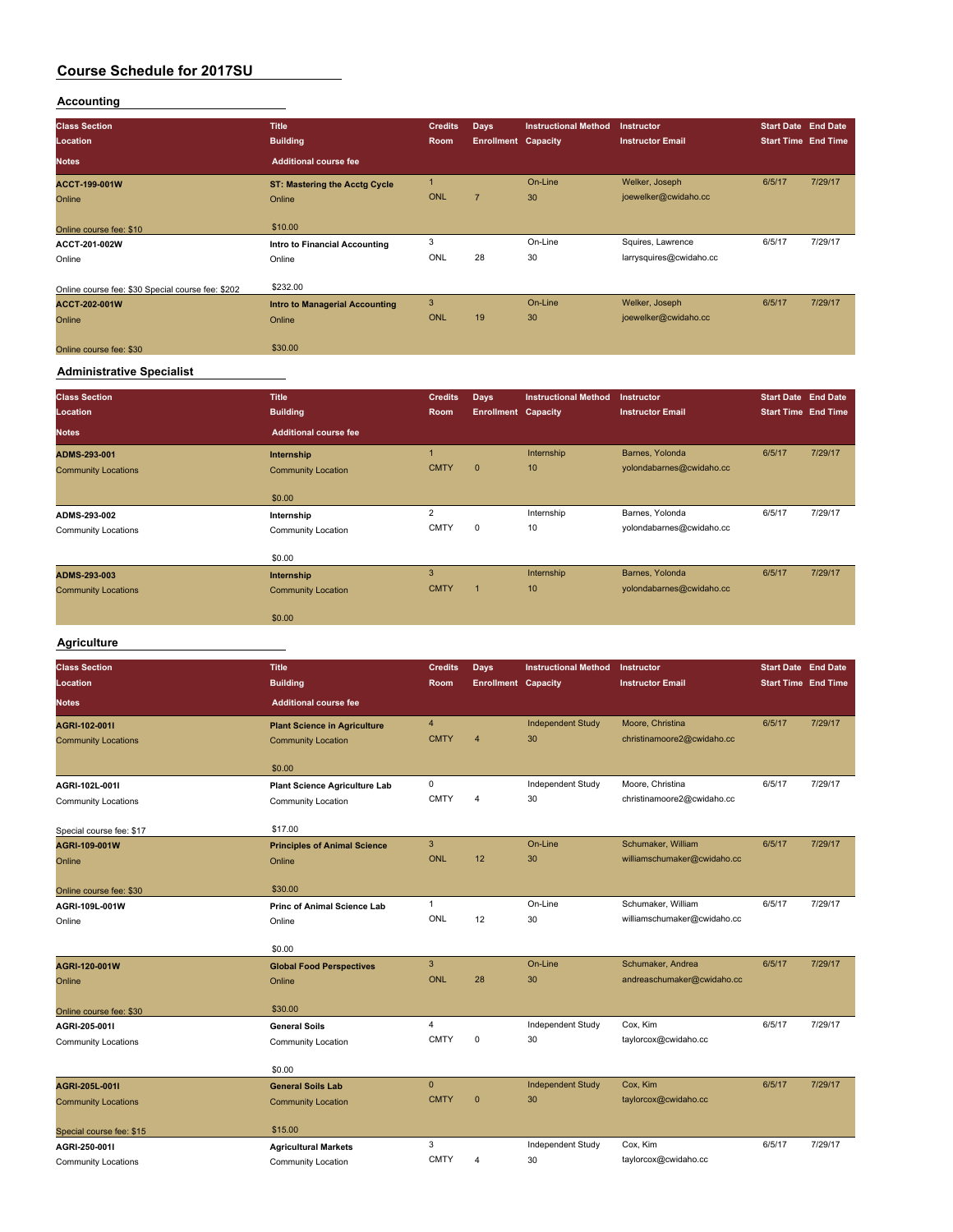| <b>Agriculture</b>   |                              |                |                            |                                 |                         |                            |  |
|----------------------|------------------------------|----------------|----------------------------|---------------------------------|-------------------------|----------------------------|--|
| <b>Class Section</b> | <b>Title</b>                 | <b>Credits</b> | Days                       | Instructional Method Instructor |                         | <b>Start Date End Date</b> |  |
| Location             | <b>Building</b>              | Room           | <b>Enrollment Capacity</b> |                                 | <b>Instructor Email</b> | <b>Start Time End Time</b> |  |
| <b>Notes</b>         | <b>Additional course fee</b> |                |                            |                                 |                         |                            |  |
|                      |                              |                |                            |                                 |                         |                            |  |

\$0.00

### **Allied Health**

| <b>Class Section</b>    | <b>Title</b>                     | <b>Credits</b> | <b>Days</b>                | <b>Instructional Method</b> | Instructor                | <b>Start Date End Date</b> |         |
|-------------------------|----------------------------------|----------------|----------------------------|-----------------------------|---------------------------|----------------------------|---------|
| Location                | <b>Building</b>                  | Room           | <b>Enrollment Capacity</b> |                             | <b>Instructor Email</b>   | <b>Start Time End Time</b> |         |
| <b>Notes</b>            | <b>Additional course fee</b>     |                |                            |                             |                           |                            |         |
| ALLH-101-001W           | <b>Medical Terminology</b>       | $\overline{2}$ |                            | On-Line                     | Krouse, Rhonna            | 6/5/17                     | 7/29/17 |
| Online                  | Online                           | <b>ONL</b>     | 50                         | 50                          | rhonnakrouse@cwidaho.cc   |                            |         |
| Online course fee: \$20 | \$20.00                          |                |                            |                             |                           |                            |         |
| ALLH-101-003W           | <b>Medical Terminology</b>       | $\overline{2}$ |                            | On-Line                     | Krouse, Rhonna            | 6/5/17                     | 7/29/17 |
| Online                  | Online                           | ONL            | 45                         | 50                          | rhonnakrouse@cwidaho.cc   |                            |         |
|                         |                                  |                |                            |                             |                           |                            |         |
| Online course fee: \$20 | \$20.00                          |                |                            |                             |                           |                            |         |
| ALLH-220-001            | <b>Fundamentals of Nutrition</b> | 3              | Tue.Thu                    | Lecture                     | Ginnetti, Mary            | 6/5/17                     | 7/29/17 |
| Nampa Campus            | <b>Academic Building</b>         | 102E           | 20                         | 35                          | maryginnetti@cwidaho.cc   | 11:00 AM                   | 1:45 PM |
|                         |                                  |                |                            |                             |                           |                            |         |
|                         | \$0.00                           |                |                            |                             |                           |                            |         |
| ALLH-220-002W           | <b>Fundamentals of Nutrition</b> | 3              |                            | On-Line                     | Nelson, Marianne          | 6/5/17                     | 7/29/17 |
| Online                  | Online                           | ONL            | 33                         | 33                          | mariannenelson@cwidaho.cc |                            |         |
|                         |                                  |                |                            |                             |                           |                            |         |
| Online course fee: \$30 | \$30.00                          |                |                            |                             |                           |                            |         |
| ALLH-220-003W           | <b>Fundamentals of Nutrition</b> | $\mathbf{3}$   |                            | On-Line                     | Tique, Jaime              | 6/5/17                     | 7/29/17 |
| Online                  | Online                           | <b>ONL</b>     | 31                         | 33                          | jaimetigue@cwidaho.cc     |                            |         |
|                         |                                  |                |                            |                             |                           |                            |         |
| Online course fee: \$30 | \$30.00                          |                |                            |                             |                           |                            |         |
| ALLH-220-004W           | <b>Fundamentals of Nutrition</b> | 3              |                            | On-Line                     | Nelson, Marianne          | 6/5/17                     | 7/29/17 |
| Online                  | Online                           | ONL            | 32                         | 33                          | mariannenelson@cwidaho.cc |                            |         |
|                         | \$30.00                          |                |                            |                             |                           |                            |         |
| Online course fee: \$30 |                                  | $\mathbf{3}$   |                            | On-Line                     | Rosenberg, James          | 6/5/17                     | 7/29/17 |
| ALLH-220-005W           | <b>Fundamentals of Nutrition</b> | ONL            | 33                         | 33                          | jamesrosenberg@cwidaho.cc |                            |         |
| Online                  | Online                           |                |                            |                             |                           |                            |         |
| Online course fee: \$30 | \$30.00                          |                |                            |                             |                           |                            |         |
|                         |                                  |                |                            |                             |                           |                            |         |

### **Anthropology**

| <b>Class Section</b>   | <b>Title</b>                 | <b>Credits</b> | Days                       | Instructional Method | Instructor                | <b>Start Date End Date</b> |         |
|------------------------|------------------------------|----------------|----------------------------|----------------------|---------------------------|----------------------------|---------|
| Location               | <b>Building</b>              | Room           | <b>Enrollment Capacity</b> |                      | <b>Instructor Email</b>   | <b>Start Time End Time</b> |         |
| <b>Notes</b>           | <b>Additional course fee</b> |                |                            |                      |                           |                            |         |
| ANTH-101-001W          | <b>Physical Anthropology</b> |                |                            | On-Line              | Fruhlinger, Jake          | 6/5/17                     | 7/29/17 |
| Online                 | Online                       | ONL            | 25                         | 35                   | jakefruhlinger@cwidaho.cc |                            |         |
|                        |                              |                |                            |                      |                           |                            |         |
| Online course fee \$30 | \$30.00                      |                |                            |                      |                           |                            |         |

#### **Applied Accounting**

| <b>Class Section</b><br>Location | <b>Title</b><br><b>Building</b>       | <b>Credits</b><br>Room | Days<br><b>Enrollment Capacity</b> | <b>Instructional Method</b> | Instructor<br><b>Instructor Email</b> | <b>Start Date End Date</b><br><b>Start Time End Time</b> |          |
|----------------------------------|---------------------------------------|------------------------|------------------------------------|-----------------------------|---------------------------------------|----------------------------------------------------------|----------|
| <b>Notes</b>                     | <b>Additional course fee</b>          |                        |                                    |                             |                                       |                                                          |          |
| <b>ACNT-151-001</b>              | <b>Fundamental Accounting Concept</b> | 3                      | W                                  | Lecture                     | Boldt, Michell                        | 6/5/17                                                   | 7/29/17  |
| <b>Ada County Campus</b>         | <b>Pintail Center</b>                 | 1206                   | 13                                 | 30                          | michellboldt@cwidaho.cc               | 9:00 AM                                                  | 11:45 AM |
|                                  | \$0.00                                |                        |                                    |                             |                                       |                                                          |          |

### **Biology**

| <b>Class Section</b><br>Location<br><b>Notes</b> | <b>Title</b><br><b>Building</b><br>Additional course fee | <b>Credits</b><br>Room | Days<br><b>Enrollment Capacity</b> | <b>Instructional Method</b> | Instructor<br><b>Instructor Email</b> | <b>Start Date End Date</b><br><b>Start Time End Time</b> |                     |
|--------------------------------------------------|----------------------------------------------------------|------------------------|------------------------------------|-----------------------------|---------------------------------------|----------------------------------------------------------|---------------------|
| <b>BIOL-100-001</b><br><b>Ada County Campus</b>  | <b>Concepts of Biology</b><br><b>Pintail Center</b>      | 4<br>1211              | Tue.Thu<br>17                      | Lecture<br>17               | Wolk, Molly<br>mollywolk@cwidaho.cc   | 6/5/17<br>8:00 AM                                        | 7/29/17<br>10:45 AM |
| Corequisite: BIOL 100L<br>BIOL-100-002W          | \$0.00<br><b>Concepts of Biology</b>                     |                        |                                    | On-Line                     | Gabbard, Marie                        | 6/5/17                                                   | 7/29/17             |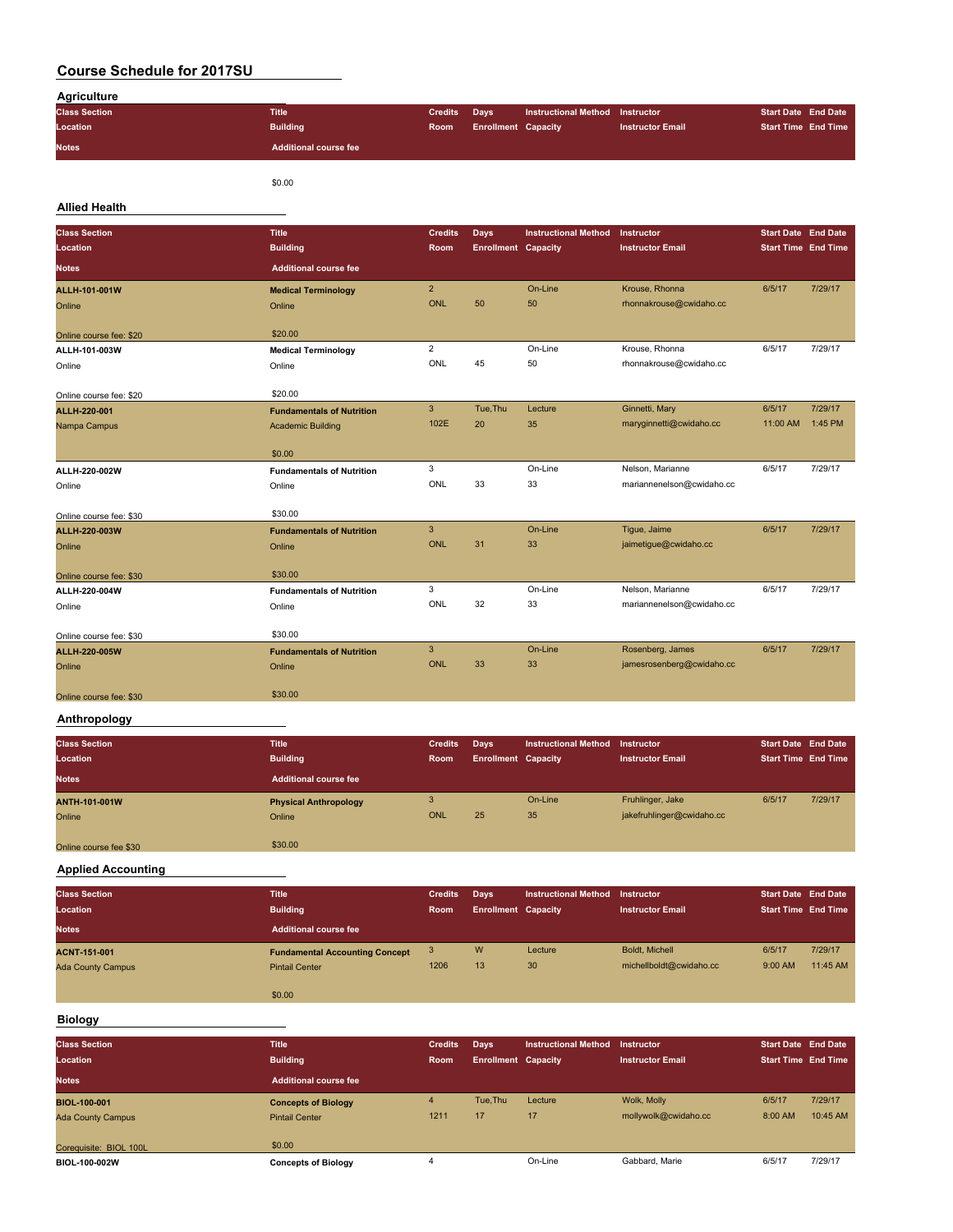| <b>Biology</b>                                                           |                                                                 |                              |                            |                             |                                                |                            |         |
|--------------------------------------------------------------------------|-----------------------------------------------------------------|------------------------------|----------------------------|-----------------------------|------------------------------------------------|----------------------------|---------|
| <b>Class Section</b>                                                     | <b>Title</b>                                                    | <b>Credits</b>               | Days                       | <b>Instructional Method</b> | Instructor                                     | <b>Start Date End Date</b> |         |
| Location                                                                 | <b>Building</b>                                                 | Room                         | <b>Enrollment Capacity</b> |                             | <b>Instructor Email</b>                        | <b>Start Time End Time</b> |         |
| <b>Notes</b>                                                             | <b>Additional course fee</b>                                    |                              |                            |                             |                                                |                            |         |
| Online                                                                   | Online                                                          | ONL                          | 29                         | 29                          | mariegabbard@cwidaho.cc                        |                            |         |
| Corequisite: BIOL 100L 002W Online course fee:                           |                                                                 |                              |                            |                             |                                                |                            |         |
| \$40                                                                     | \$40.00                                                         | $\pmb{0}$                    | Tue, Thu                   | Lab                         | Heller, Gary                                   | 6/5/17                     | 7/29/17 |
| <b>BIOL-100L-001</b><br><b>Ada County Campus</b>                         | <b>Concepts of Biology Lab</b><br><b>Mallard Place Building</b> | 1109                         | 15                         | 15                          | garyheller@cwidaho.cc                          | 11:00 AM                   | 1:45 PM |
|                                                                          |                                                                 |                              |                            |                             |                                                |                            |         |
| Corequisite: BIOL 100 Special course fee: \$15;<br>IncludED fee: \$36.00 | \$51.00                                                         |                              |                            |                             |                                                |                            |         |
| BIOL-100L-002W                                                           | <b>Concepts of Biology Lab</b>                                  | 0                            |                            | On-Line                     | Moore, Christina                               | 6/5/17                     | 7/29/17 |
| Online                                                                   | Online                                                          | ONL                          | 30                         | 30                          | christinamoore2@cwidaho.cc                     |                            |         |
| Corequisite: BIOL 100 002W                                               | \$0.00                                                          |                              |                            |                             |                                                |                            |         |
| BIOL-105-001W                                                            | <b>Human Structure &amp; Function</b>                           | 4                            |                            | On-Line                     | Gabbard, Marie                                 | 6/5/17                     | 7/29/17 |
| Online                                                                   | Online                                                          | <b>ONL</b>                   | 21                         | 30                          | mariegabbard@cwidaho.cc                        |                            |         |
| Corequisite: Biol 105L 001W Online course fee:                           |                                                                 |                              |                            |                             |                                                |                            |         |
| \$40                                                                     | \$40.00                                                         | 0                            |                            | On-Line                     | Moore, Christina                               | 6/5/17                     | 7/29/17 |
| BIOL-105L-001W<br>Online                                                 | Human Structure & Function Lab<br>Online                        | ONL                          | 21                         | 30                          | christinamoore2@cwidaho.cc                     |                            |         |
|                                                                          |                                                                 |                              |                            |                             |                                                |                            |         |
| Corequisite: BIOL 105 001W                                               | \$0.00                                                          |                              |                            |                             |                                                |                            |         |
| BIOL-106-001W                                                            | <b>Making Sense of Microbiotic-Me</b>                           | 3                            |                            | On-Line                     | Rich, Teresa                                   | 6/5/17                     | 7/29/17 |
| Online                                                                   | Online                                                          | <b>ONL</b>                   | 27                         | 30                          | teresarich@cwidaho.cc                          |                            |         |
| Online course fee: \$30                                                  | \$30.00                                                         |                              |                            |                             |                                                |                            |         |
| BIOL-106-002W                                                            | <b>Making Sense of Microbiotic-Me</b>                           | 3                            |                            | On-Line                     | Rich, Teresa                                   | 6/5/17                     | 7/29/17 |
| Online                                                                   | Online                                                          | ONL                          | 22                         | 30                          | teresarich@cwidaho.cc                          |                            |         |
|                                                                          |                                                                 |                              |                            |                             |                                                |                            |         |
| Online course fee: \$30                                                  | \$30.00                                                         |                              |                            |                             |                                                |                            |         |
| BIOL-120-001W                                                            | <b>Environmental Science</b>                                    | $\overline{4}$<br><b>ONL</b> | 30                         | On-Line<br>30               | Moore, Christina<br>christinamoore2@cwidaho.cc | 6/5/17                     | 7/29/17 |
| Online                                                                   | Online                                                          |                              |                            |                             |                                                |                            |         |
| Corequisite: BIOL 120L 001W Online course fee:<br>\$40                   | \$40.00                                                         |                              |                            |                             |                                                |                            |         |
| BIOL-120L-001W                                                           | <b>Environmental Science Lab</b>                                | 0                            |                            | On-Line                     | Moore, Christina                               | 6/5/17                     | 7/29/17 |
| Online                                                                   | Online                                                          | ONL                          | 30                         | 30                          | christinamoore2@cwidaho.cc                     |                            |         |
|                                                                          |                                                                 |                              |                            |                             |                                                |                            |         |
| Corequisite: BIOL 120 001W                                               | \$0.00                                                          | $\overline{4}$               |                            | On-Line                     | Hudon, Stephanie                               | 6/5/17                     | 7/29/17 |
| BIOL-201-001W<br>Online                                                  | <b>Biology 1</b><br>Online                                      | <b>ONL</b>                   | 30                         | 30                          | stephaniehudon@cwidaho.cc                      |                            |         |
|                                                                          |                                                                 |                              |                            |                             |                                                |                            |         |
| Online course fee: \$40                                                  | \$40.00                                                         |                              |                            |                             |                                                |                            |         |
| BIOL-201-002I                                                            | <b>Biology 1</b>                                                | 3                            |                            | Independent Study           | Hudon, Stephanie                               | 6/5/17                     | 7/29/17 |
| Online                                                                   | Online                                                          | ONL                          | 0                          | 1                           | stephaniehudon@cwidaho.cc                      |                            |         |
|                                                                          | \$0.00                                                          |                              |                            |                             |                                                |                            |         |
| BIOL-201L-001                                                            | <b>Biology 1 Lab</b>                                            | $\pmb{0}$                    | M,W                        | Lab                         | Heller, Gary                                   | 6/5/17                     | 7/29/17 |
| Nampa Campus                                                             | <b>Academic Building</b>                                        | 217                          | 30                         | 30                          | garyheller@cwidaho.cc                          | 11:00 AM                   | 1:45 PM |
| Corequisite: BIOL 201 Special course fee: \$20;                          |                                                                 |                              |                            |                             |                                                |                            |         |
| IncludED fee: \$42                                                       | \$66.00                                                         | 4                            | M, Tue, W, Thu Lecture     |                             |                                                |                            | 7/1/17  |
| BIOL-202-950<br><b>Community Locations</b>                               | <b>Biology 2</b><br>McCall Outdoor Science School               | <b>TBA</b>                   | 8                          | 15                          | Lysne, Steven<br>stevelysne@cwidaho.cc         | 6/5/17<br>8:00 AM          | 5:00 PM |
|                                                                          |                                                                 |                              |                            |                             |                                                |                            |         |
|                                                                          | \$0.00                                                          |                              |                            |                             |                                                |                            |         |
| BIOL-202L-950                                                            | <b>Biology 2 Lab</b>                                            | $\pmb{0}$                    | M, Tue, W, Thu Lab         |                             | Lysne, Steven                                  | 6/5/17                     | 7/1/17  |
| <b>Community Locations</b>                                               | McCall Outdoor Science School                                   | <b>TBA</b>                   | $\bf 8$                    | 15                          | stevelysne@cwidaho.cc                          | 8:00 AM                    | 5:00 PM |
|                                                                          | \$275.00                                                        |                              |                            |                             |                                                |                            |         |
| BIOL-221-001W                                                            | <b>Intro Microbiology</b>                                       | 4                            |                            | On-Line                     | Frank, Nicole                                  | 6/5/17                     | 7/29/17 |
| Online                                                                   | Online                                                          | ONL                          | 23                         | 28                          | nicolefrank@cwidaho.cc                         |                            |         |
|                                                                          |                                                                 |                              |                            |                             |                                                |                            |         |
| Corequisite: BIOL 221L Online course fee: \$40                           | \$40.00                                                         |                              |                            |                             |                                                |                            |         |
| BIOL-221-002W                                                            | <b>Intro Microbiology</b>                                       | $\overline{4}$               |                            | On-Line                     | Frank, Nicole                                  | 6/5/17                     | 7/29/17 |
| Online                                                                   | Online                                                          | <b>ONL</b>                   | 12                         | 28                          | nicolefrank@cwidaho.cc                         |                            |         |
| Online course fee: \$40                                                  | \$40.00                                                         |                              |                            |                             |                                                |                            |         |
| BIOL-221-003I                                                            | <b>Intro Microbiology</b>                                       | 3                            |                            | Independent Study           | Frank, Nicole                                  | 6/5/17                     | 7/29/17 |
| Online                                                                   | Online                                                          | ONL                          | 1                          | 1                           | nicolefrank@cwidaho.cc                         |                            |         |
|                                                                          |                                                                 |                              |                            |                             |                                                |                            |         |
|                                                                          | \$0.00                                                          |                              |                            |                             |                                                |                            |         |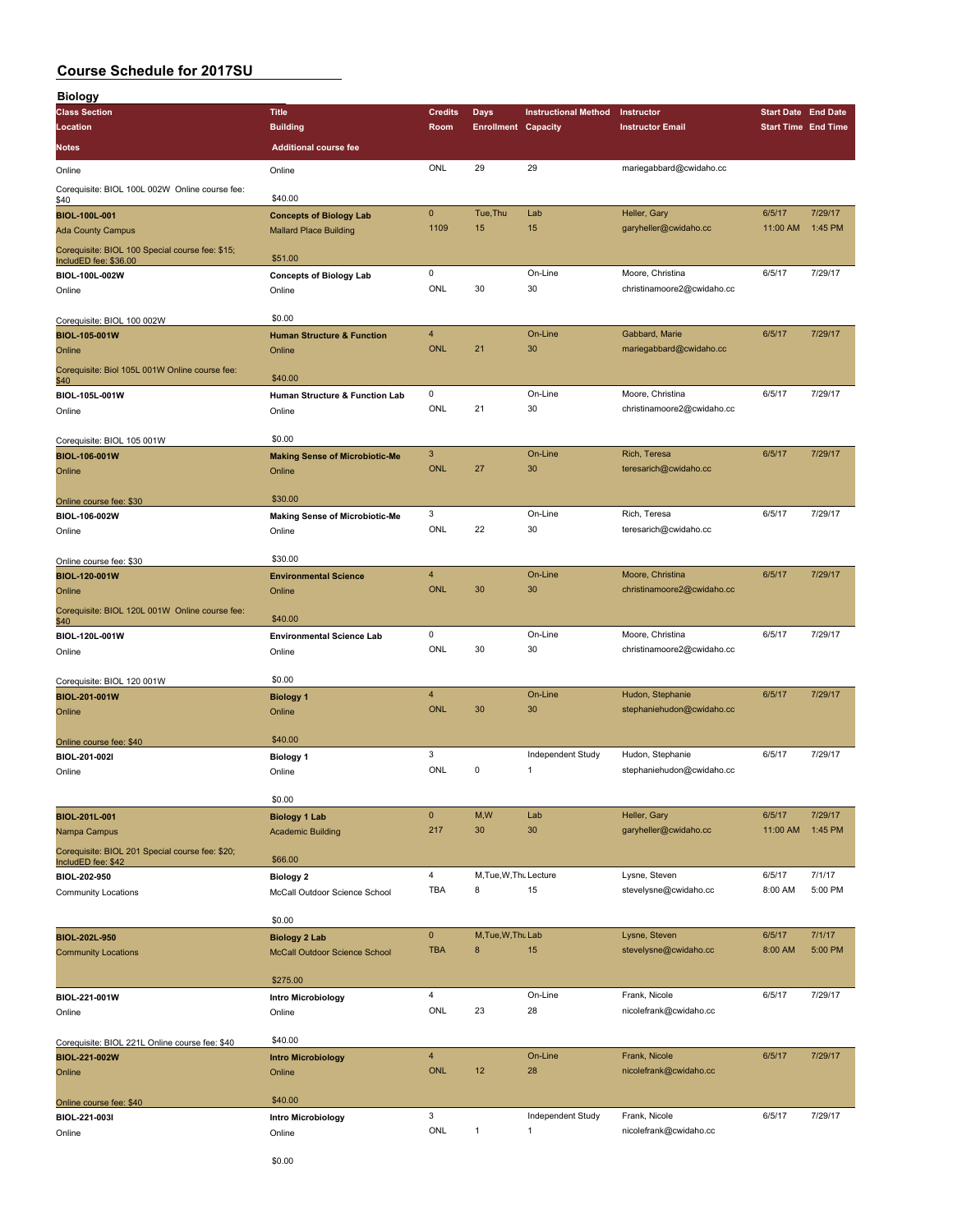| <b>Biology</b>                                                                                                                                                                  |                                  |                         |                            |                             |                                                   |                            |          |
|---------------------------------------------------------------------------------------------------------------------------------------------------------------------------------|----------------------------------|-------------------------|----------------------------|-----------------------------|---------------------------------------------------|----------------------------|----------|
| <b>Class Section</b>                                                                                                                                                            | <b>Title</b>                     | <b>Credits</b>          | <b>Days</b>                | <b>Instructional Method</b> | Instructor                                        | <b>Start Date End Date</b> |          |
| Location                                                                                                                                                                        | <b>Building</b>                  | Room                    | <b>Enrollment Capacity</b> |                             | <b>Instructor Email</b>                           | <b>Start Time End Time</b> |          |
| <b>Notes</b>                                                                                                                                                                    | <b>Additional course fee</b>     |                         |                            |                             |                                                   |                            |          |
| BIOL-221L-001                                                                                                                                                                   | <b>Intro Microbiology Lab</b>    | $\mathbf 0$             | Tue, W, Thu, F Lab         |                             | Haldorson, Michael                                | 6/5/17                     | 7/29/17  |
| Nampa Campus                                                                                                                                                                    | <b>Academic Building</b>         | 217                     | 23                         | 28                          | michaelhaldorson@cwidaho.cc                       | 9:30 AM                    | 10:45 AM |
| Corequisite: BIOL 221 Special course fee: \$40                                                                                                                                  | \$40.00                          |                         |                            |                             |                                                   |                            |          |
| BIOL-221L-002                                                                                                                                                                   | Intro Microbiology Lab           | $\mathsf 0$             | Tue, W, Thu, F Lab         |                             | Haldorson, Michael                                | 6/5/17                     | 7/29/17  |
| Nampa Campus                                                                                                                                                                    | Academic Building                | 217                     | 16                         | 28                          | michaelhaldorson@cwidaho.cc                       | 4:00 PM                    | 5:15 PM  |
| Corequisite: BIOL 221 Special course fee: \$40                                                                                                                                  | \$40.00                          |                         |                            |                             |                                                   |                            |          |
| <b>BIOL-227-001</b>                                                                                                                                                             | <b>Human Anat &amp; Phys 1</b>   | $\overline{\mathbf{4}}$ | W,F                        | Lecture                     | Jensen, Andrew                                    | 6/5/17                     | 7/29/17  |
| <b>Canyon County Center</b>                                                                                                                                                     | <b>Canyon County Center</b>      | 207AB                   | 36                         | 40                          | AndyJensen@cwidaho.cc                             | 8:00 AM                    | 10:45 AM |
| Corequisite: BIOL 227L                                                                                                                                                          | \$0.00                           |                         |                            |                             |                                                   |                            |          |
| BIOL-227-002                                                                                                                                                                    | Human Anat & Phys 1              | 4                       | Tue, Thu                   | Lecture                     | Trapp, James                                      | 6/5/17                     | 7/29/17  |
| Canyon County Center                                                                                                                                                            | Canyon County Center             | 207AB                   | 36                         | 40                          | jimtrapp@cwidaho.cc                               | 2:00 PM                    | 4:45 PM  |
| Corequisite: BIOL 227L                                                                                                                                                          | \$0.00                           |                         |                            |                             |                                                   |                            |          |
| <b>BIOL-227-003</b>                                                                                                                                                             | <b>Human Anat &amp; Phys 1</b>   | $\overline{\mathbf{4}}$ | Tue, Thu                   | Lecture                     | Trapp, James                                      | 6/5/17                     | 7/29/17  |
| <b>Canyon County Center</b>                                                                                                                                                     | <b>Canyon County Center</b>      | 207AB                   | 37                         | 40                          | jimtrapp@cwidaho.cc                               | 11:00 AM                   | 1:45 PM  |
|                                                                                                                                                                                 | \$0.00                           |                         |                            |                             |                                                   |                            |          |
| BIOL-227L-001                                                                                                                                                                   | Human Anat & Phys 1 Lab          | 0                       |                            | Lab                         | Nelson, Marianne                                  | 6/5/17                     | 7/29/17  |
| Canyon County Center<br>Corequisite: BIOL 227; For additional details and<br>TENTATIVE schedule please see our website:<br>http://cwidaho.cc/current-students/flexible-science- | Canyon County Center             | 226                     | 109                        | 120                         | mariannenelson@cwidaho.cc                         |                            |          |
| lab                                                                                                                                                                             | \$25.00                          |                         |                            |                             |                                                   |                            |          |
| <b>BIOL-228-001</b>                                                                                                                                                             | Human Anat & Phys 2              | $\overline{4}$          | W,F                        | Lecture                     | Jensen, Andrew                                    | 6/5/17                     | 7/29/17  |
| <b>Canyon County Center</b>                                                                                                                                                     | <b>Canyon County Center</b>      | 207AB                   | 27                         | 40                          | AndyJensen@cwidaho.cc                             | 2:00 PM                    | 4:45 PM  |
| Corequisite: BIOL 228L                                                                                                                                                          | \$0.00                           |                         |                            |                             |                                                   |                            |          |
| BIOL-228-002W                                                                                                                                                                   | Human Anat & Phys 2              | 4                       |                            | On-Line                     | Gabbard, Marie                                    | 6/5/17                     | 7/29/17  |
| Online                                                                                                                                                                          | Online                           | ONL                     | 21                         | 30                          | mariegabbard@cwidaho.cc                           |                            |          |
| Online course fee: \$40                                                                                                                                                         | \$40.00                          |                         |                            |                             |                                                   |                            |          |
| BIOL-293-003                                                                                                                                                                    | <b>Biology Internship</b>        | 3                       |                            | Internship                  | Oppenheimer, Suzanne<br>suzanneoppenheimer@cwidah | 6/5/17                     | 7/29/17  |
| <b>Community Locations</b>                                                                                                                                                      | <b>Community Location</b>        | <b>CMTY</b>             | $\overline{1}$             | $\overline{1}$              | O.CC                                              |                            |          |
|                                                                                                                                                                                 | \$0.00                           |                         |                            |                             |                                                   |                            |          |
| BIOL-296-001                                                                                                                                                                    | <b>Biology Independent Study</b> | 3                       |                            | Independent Study           | Frank, Nicole                                     | 6/5/17                     | 7/29/17  |
| <b>Community Locations</b>                                                                                                                                                      | <b>Community Location</b>        | <b>CMTY</b>             | $\mathbf{1}$               | $\overline{1}$              | nicolefrank@cwidaho.cc                            |                            |          |
|                                                                                                                                                                                 | \$0.00                           |                         |                            |                             |                                                   |                            |          |

#### **Business**

| <b>Class Section</b><br>Location                                          | <b>Title</b><br><b>Building</b> | <b>Credits</b><br>Room | <b>Days</b><br><b>Enrollment Capacity</b> | <b>Instructional Method</b> | Instructor<br><b>Instructor Email</b> | <b>Start Date End Date</b><br><b>Start Time End Time</b> |         |
|---------------------------------------------------------------------------|---------------------------------|------------------------|-------------------------------------------|-----------------------------|---------------------------------------|----------------------------------------------------------|---------|
| <b>Notes</b>                                                              | <b>Additional course fee</b>    |                        |                                           |                             |                                       |                                                          |         |
| <b>BUSA-101-001W</b>                                                      | <b>Intro to Business</b>        | 3                      |                                           | On-Line                     | Barham, Stephanie                     | 6/5/17                                                   | 7/29/17 |
| Online                                                                    | Online                          | ONL                    | 30                                        | 30                          | stephaniebarham@cwidaho.cc            |                                                          |         |
| Online course fee: \$30; IncludED fee: \$142                              | \$172.00                        |                        |                                           |                             |                                       |                                                          |         |
| BUSA-201-001W                                                             | <b>Business Communication</b>   | 3                      |                                           | On-Line                     | Smith, Kristy                         | 6/5/17                                                   | 7/29/17 |
| Online                                                                    | Online                          | ONL                    | 23                                        | 25                          | brookesmith@cwidaho.cc                |                                                          |         |
| Online course fee: \$30: IncludED fee: \$93                               | \$123.00                        |                        |                                           |                             |                                       |                                                          |         |
| <b>BUSA-215-001W</b>                                                      | Intro to Information Science    | 3                      |                                           | On-Line                     | Hanson, Ryan                          | 6/5/17                                                   | 7/29/17 |
| Online                                                                    | Online                          | ONL                    | 28                                        | 30                          | ryanhanson@cwidaho.cc                 |                                                          |         |
| Special course fee: \$36; Online course fee: \$30;<br>IncludED fee: \$106 | \$172.00                        |                        |                                           |                             |                                       |                                                          |         |
| <b>BUSA-215-002W</b>                                                      | Intro to Information Science    | 3                      |                                           | On-Line                     | Zarr, Mark                            | 6/5/17                                                   | 7/29/17 |
| Online                                                                    | Online                          | ONL                    | 11                                        | 30                          | markzarr@cwidaho.cc                   |                                                          |         |
| Special course fee: \$36; Online course fee: \$30;<br>IncludED fee: \$106 | \$172.00                        |                        |                                           |                             |                                       |                                                          |         |
| <b>BUSA-265-001W</b>                                                      | <b>Legal Environment</b>        | 3                      |                                           | On-Line                     | Harvey, John                          | 6/5/17                                                   | 7/29/17 |
| Online                                                                    | Online                          | ONL                    | 30                                        | 30                          | johnharvey@cwidaho.cc                 |                                                          |         |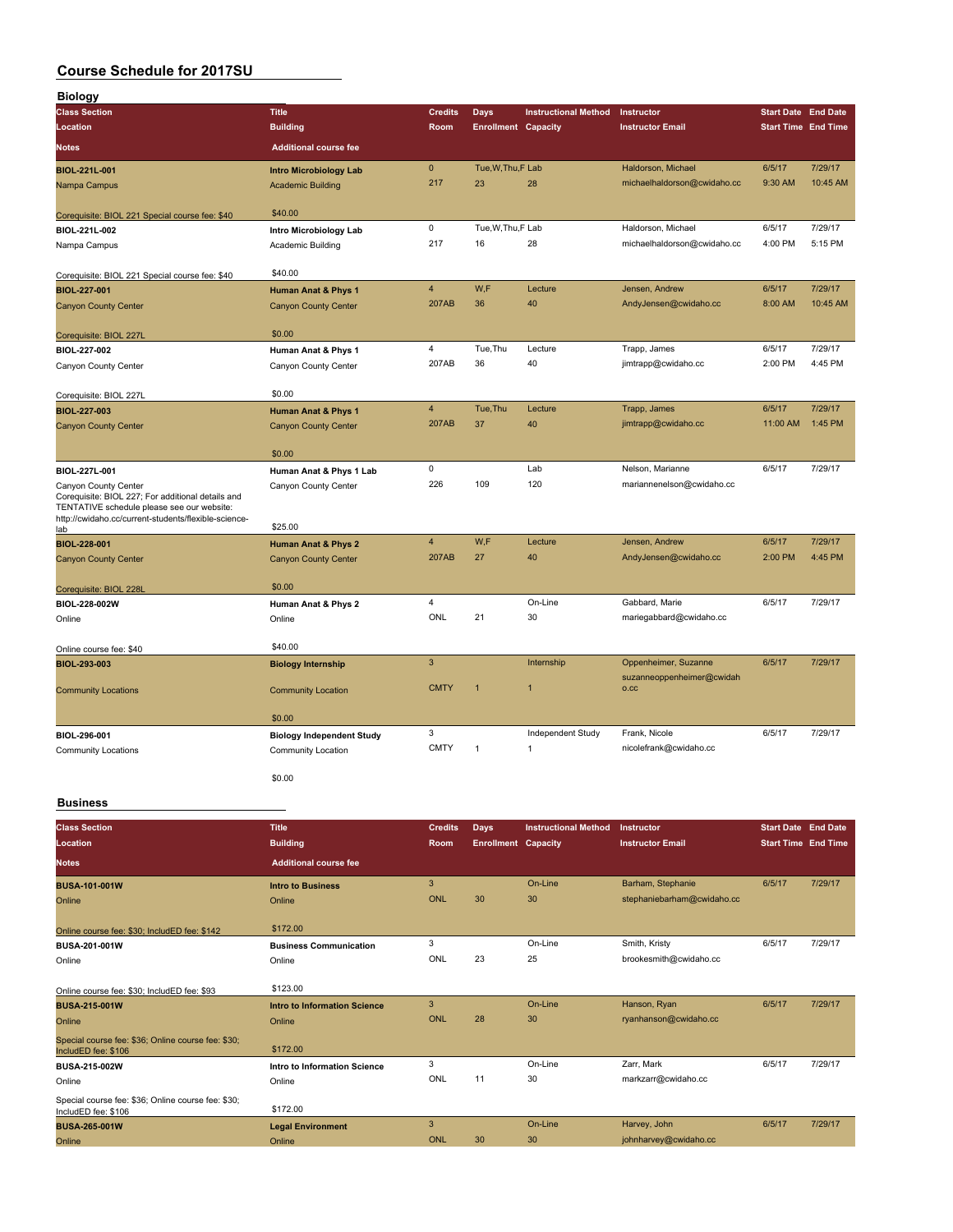| <b>Business</b>         |                              |                |                            |                                 |                         |                            |                            |
|-------------------------|------------------------------|----------------|----------------------------|---------------------------------|-------------------------|----------------------------|----------------------------|
| <b>Class Section</b>    | <b>Title</b>                 | <b>Credits</b> | Days                       | Instructional Method Instructor |                         | <b>Start Date End Date</b> |                            |
| Location                | <b>Building</b>              | Room           | <b>Enrollment Capacity</b> |                                 | <b>Instructor Email</b> |                            | <b>Start Time End Time</b> |
| <b>Notes</b>            | <b>Additional course fee</b> |                |                            |                                 |                         |                            |                            |
| Online course fee: \$30 | \$30.00                      |                |                            |                                 |                         |                            |                            |
| Chemistry               |                              |                |                            |                                 |                         |                            |                            |

| <b>Class Section</b>                           | <b>Title</b>                      | <b>Credits</b> | <b>Days</b>                | <b>Instructional Method</b> | Instructor               | <b>Start Date End Date</b> |          |
|------------------------------------------------|-----------------------------------|----------------|----------------------------|-----------------------------|--------------------------|----------------------------|----------|
| Location                                       | <b>Building</b>                   | Room           | <b>Enrollment Capacity</b> |                             | <b>Instructor Email</b>  | <b>Start Time</b> End Time |          |
| <b>Notes</b>                                   | <b>Additional course fee</b>      |                |                            |                             |                          |                            |          |
| CHEM-100-001                                   | <b>Chemistry in Everyday Life</b> | $\overline{4}$ | M, Tue, W, Thu Lecture     |                             | Chevreau, Andre          | 6/5/17                     | 7/29/17  |
| Nampa Campus                                   | <b>Academic Building</b>          | 106            | 24                         | 24                          | andrechevreau@cwidaho.cc | 11:00 AM                   | 12:15 PM |
| Corequisite CHEM 100L                          | \$0.00                            |                |                            |                             |                          |                            |          |
| CHEM-100L-002                                  | Chemistry in Everyday Life Lab    | 0              | Tue, Thu                   | Lab                         | Chevreau, Andre          | 6/5/17                     | 7/29/17  |
| Nampa Campus                                   | Academic Building                 | 216            | 24                         | 24                          | andrechevreau@cwidaho.cc | 12:30 PM                   | 2:15 PM  |
| Corequisite: CHEM 100 Special Course Fee: \$20 | \$20.00                           |                |                            |                             |                          |                            |          |
| CHEM-101-001                                   | <b>Intro to Chemistry</b>         | $\overline{4}$ | Tue.Thu                    | Lecture                     | Fisher, Michael          | 6/5/17                     | 7/29/17  |
| Nampa Campus                                   | <b>Academic Building</b>          | 106            | 43                         | 48                          | mikefisher@cwidaho.cc    | 1:00 PM                    | 3:45 PM  |
| Corequisite: CHEM 101L                         | \$0.00                            |                |                            |                             |                          |                            |          |
| CHEM-101L-001                                  | Intro to Chemistry Lab            | 0              | Tue, Thu                   | Lab                         | Fisher, Michael          | 6/5/17                     | 7/29/17  |
| Nampa Campus                                   | Academic Building                 | 216            | 20                         | 24                          | mikefisher@cwidaho.cc    | 9:00 AM                    | 11:45 AM |
| Corequisite: CHEM 101 Special course fee: \$20 | \$20.00                           |                |                            |                             |                          |                            |          |
| CHEM-101L-003                                  | <b>Intro to Chemistry Lab</b>     | $\mathbf{0}$   | Tue, Thu                   | Lab                         | Fisher, Michael          | 6/5/17                     | 7/29/17  |
| Nampa Campus                                   | <b>Academic Building</b>          | 216            | 23                         | 24                          | mikefisher@cwidaho.cc    | 4:00 PM                    | 6:45 PM  |
| Corequisite: CHEM 101 Special course fee: \$20 | \$20.00                           |                |                            |                             |                          |                            |          |
| CHEM-111-001                                   | Prin of Chemistry 1               | 5              | M,W                        | Lecture                     | Hess, Bryan              | 6/5/17                     | 7/29/17  |
| Nampa Campus                                   | Academic Building                 | 102E           | 13                         | 48                          | bryanhess@cwidaho.cc     | 12:00 PM                   | 3:45 PM  |
|                                                | \$0.00                            |                |                            |                             |                          |                            |          |
| CHEM-111L-001                                  | <b>Principles of Chem 1 Lab</b>   | $\mathbf{0}$   | M,W                        | Lab                         | Fisher, Michael          | 6/5/17                     | 7/29/17  |
| Nampa Campus                                   | <b>Academic Building</b>          | 216            | 13                         | 24                          | mikefisher@cwidaho.cc    | 9:00 AM                    | 11:45 AM |
|                                                | \$20.00                           |                |                            |                             |                          |                            |          |
|                                                |                                   |                |                            |                             |                          |                            |          |

### **Communication**

| <b>Class Section</b><br>Location | <b>Title</b><br><b>Building</b>       | <b>Credits</b><br>Room | <b>Days</b><br><b>Enrollment Capacity</b> | <b>Instructional Method</b> | Instructor<br><b>Instructor Email</b> | <b>Start Date End Date</b><br><b>Start Time End Time</b> |         |
|----------------------------------|---------------------------------------|------------------------|-------------------------------------------|-----------------------------|---------------------------------------|----------------------------------------------------------|---------|
| <b>Notes</b>                     | <b>Additional course fee</b>          |                        |                                           |                             |                                       |                                                          |         |
| COMM-101-001W                    | <b>Fund of Oral Communication</b>     | 3                      |                                           | On-Line                     | Rowing, Johnny                        | 6/5/17                                                   | 7/29/17 |
| Online                           | Online                                | <b>ONL</b>             | 32                                        | 33                          | johnnyrowing@cwidaho.cc               |                                                          |         |
| Online course fee: \$30          | \$30.00                               |                        |                                           |                             |                                       |                                                          |         |
| COMM-101-002                     | <b>Fund of Oral Communication</b>     | 3                      | Tue, Thu                                  | Lecture                     | Rysavy, Wayne                         | 6/5/17                                                   | 7/29/17 |
| Ada County Campus                | <b>Pintail Center</b>                 | 1302                   | 24                                        | 30                          | waynerysavy@cwidaho.cc                | 11:00 AM                                                 | 1:45 PM |
|                                  | \$0.00                                |                        |                                           |                             |                                       |                                                          |         |
| COMM-101-003D                    | <b>Introduction to Communication</b>  | $\mathbf{3}$           |                                           | Lecture                     | Faculty, General                      | 6/5/17                                                   | 9/1/17  |
| <b>Community Locations</b>       | <b>Idaho Digital Learning Academy</b> | <b>TBA</b>             | $6\phantom{1}$                            | 75                          |                                       |                                                          |         |
| <b>Dual Credit</b>               | \$0.00                                |                        |                                           |                             |                                       |                                                          |         |
| COMM-101-003W                    | <b>Fund of Oral Communication</b>     | 3                      |                                           | On-Line                     | Gatfield, James                       | 6/5/17                                                   | 7/29/17 |
| Online                           | Online                                | ONL                    | 33                                        | 33                          | jimgatfield@cwidaho.cc                |                                                          |         |
| Online course fee \$30           | \$30.00                               |                        |                                           |                             |                                       |                                                          |         |
| COMM-101-004                     | <b>Fund of Oral Communication</b>     | 3                      | Tue, Thu                                  | Lecture                     | Galaviz, Mark                         | 6/5/17                                                   | 7/29/17 |
| Nampa Campus                     | <b>Academic Building</b>              | 320                    | 30                                        | 30                          |                                       | 2:00 PM                                                  | 4:45 PM |
|                                  | \$0.00                                |                        |                                           |                             |                                       |                                                          |         |
| COMM-101-004D                    | <b>Introduction to Communication</b>  | 3                      |                                           | Lecture                     | Faculty, General                      | 6/5/17                                                   | 9/1/17  |
| <b>Community Locations</b>       | Idaho Digital Learning Academy        | <b>TBA</b>             | 4                                         | 75                          |                                       |                                                          |         |
| Dual Credit                      | \$0.00                                |                        |                                           |                             |                                       |                                                          |         |
| COMM-101-005W                    | <b>Fund of Oral Communication</b>     | $\mathbf{3}$           |                                           | On-Line                     | Rowing, Johnny                        | 6/5/17                                                   | 7/29/17 |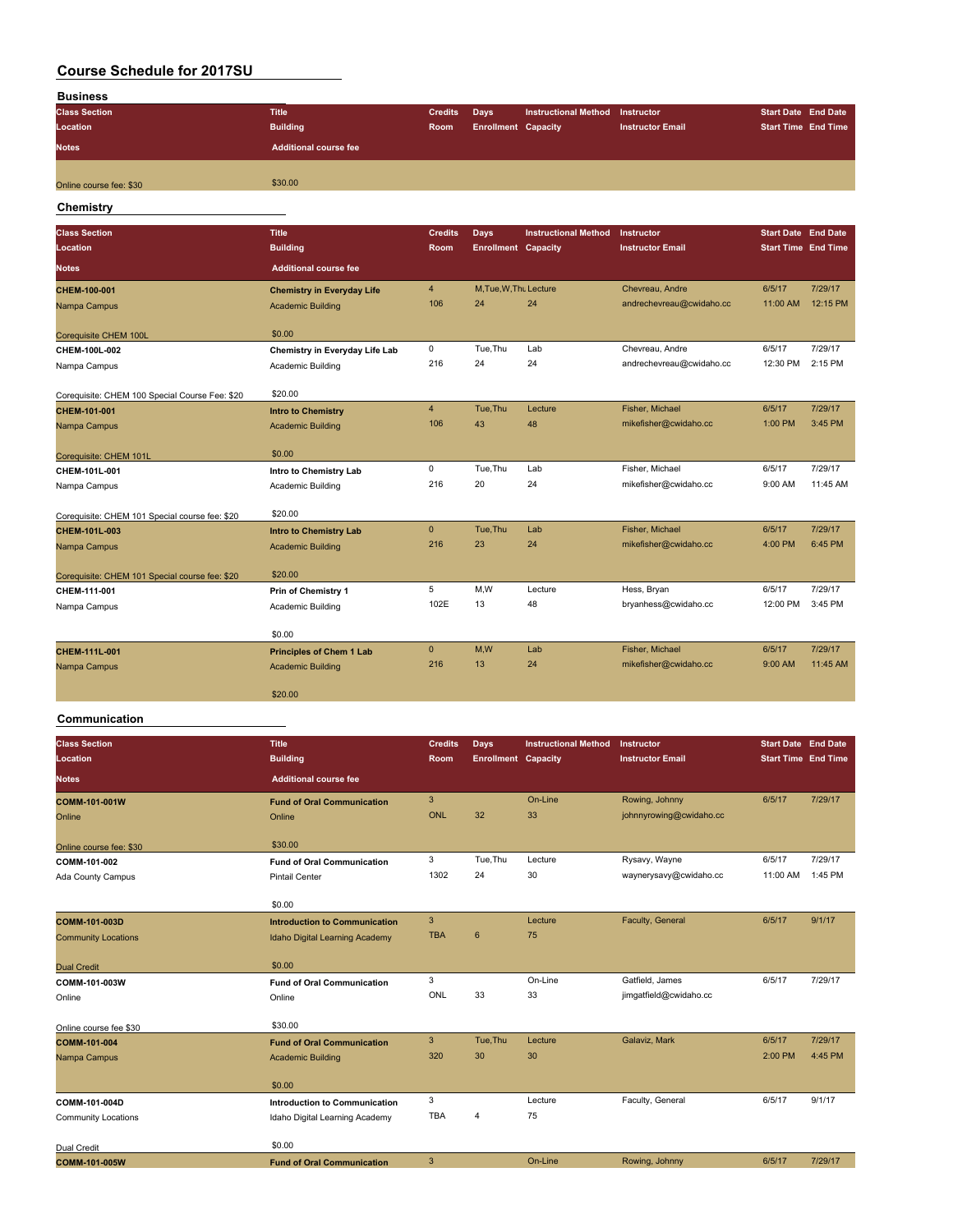| Communication              |                                      |                |                            |                             |                            |          |                            |
|----------------------------|--------------------------------------|----------------|----------------------------|-----------------------------|----------------------------|----------|----------------------------|
| <b>Class Section</b>       | <b>Title</b>                         | <b>Credits</b> | <b>Days</b>                | <b>Instructional Method</b> | Instructor                 |          | <b>Start Date End Date</b> |
| Location                   | <b>Building</b>                      | Room           | <b>Enrollment Capacity</b> |                             | <b>Instructor Email</b>    |          | <b>Start Time End Time</b> |
| <b>Notes</b>               | <b>Additional course fee</b>         |                |                            |                             |                            |          |                            |
| Online                     | Online                               | <b>ONL</b>     | 31                         | 33                          | johnnyrowing@cwidaho.cc    |          |                            |
| Online course fee \$30     | \$30.00                              |                |                            |                             |                            |          |                            |
| COMM-101-006W              | <b>Fund of Oral Communication</b>    | 3              |                            | On-Line                     | Gatfield, James            | 6/5/17   | 7/29/17                    |
| Online                     | Online                               | ONL            | 31                         | 33                          | jimgatfield@cwidaho.cc     |          |                            |
| Online course fee \$30     | \$30.00                              |                |                            |                             |                            |          |                            |
| COMM-101-007               | <b>Fund of Oral Communication</b>    | 3              | M,W                        | Lecture                     | Gatfield, James            | 6/5/17   | 7/29/17                    |
| <b>Ada County Campus</b>   | <b>Pintail Center</b>                | 1208           | 28                         | 30                          | jimgatfield@cwidaho.cc     | 11:00 AM | 1:45 PM                    |
|                            | \$0.00                               |                |                            |                             |                            |          |                            |
| COMM-101-008               | <b>Fund of Oral Communication</b>    | 3              | M,W                        | Lecture                     | Galaviz, Mark              | 6/5/17   | 7/29/17                    |
| Nampa Campus               | Academic Building                    | 320            | 9                          | 30                          |                            | 6:00 PM  | 8:45 PM                    |
|                            | \$0.00                               |                |                            |                             |                            |          |                            |
| COMM-101-009W              | <b>Fund of Oral Communication</b>    | $\mathbf{3}$   |                            | On-Line                     | Rowing, Johnny             | 6/5/17   | 7/29/17                    |
| Online                     | Online                               | <b>ONL</b>     | 33                         | 33                          | johnnyrowing@cwidaho.cc    |          |                            |
| Online course fee: \$30    | \$30.00                              |                |                            |                             |                            |          |                            |
| COMM-101-010DW             | <b>Introduction to Communication</b> | 3              |                            | On-Line                     | Vanderboegh, Matthew       | 6/5/17   | 7/29/17                    |
| Online                     | Online                               | ONL            | 33                         | 34                          | mattvanderboegh@cwidaho.cc |          |                            |
|                            | \$30.00                              |                |                            |                             |                            |          |                            |
| COMM-293-001               | <b>Communication Internship</b>      | $\mathbf{3}$   |                            | Internship                  | Mahoney, Michelle          | 6/5/17   | 7/29/17                    |
| <b>Community Locations</b> | <b>Community Location</b>            | <b>CMTY</b>    | $\overline{2}$             | $\overline{2}$              | michellemahoney@cwidaho.cc |          |                            |
|                            | \$0.00                               |                |                            |                             |                            |          |                            |
| COMM-293-002               | <b>Communication Internship</b>      | $\mathbf{1}$   |                            | Internship                  | Mahoney, Michelle          | 6/5/17   | 7/29/17                    |
| <b>Community Locations</b> | Community Location                   | <b>CMTY</b>    | $\mathbf{1}$               | $\mathbf{1}$                | michellemahoney@cwidaho.cc |          |                            |
|                            | \$0.00                               |                |                            |                             |                            |          |                            |

### **Computer Info Sys Applications**

| <b>Class Section</b>    | <b>Title</b>                        | <b>Credits</b> | Days                       | <b>Instructional Method</b> | Instructor                        | <b>Start Date End Date</b> |         |
|-------------------------|-------------------------------------|----------------|----------------------------|-----------------------------|-----------------------------------|----------------------------|---------|
| Location                | <b>Building</b>                     | Room           | <b>Enrollment Capacity</b> |                             | <b>Instructor Email</b>           | <b>Start Time End Time</b> |         |
| <b>Notes</b>            | <b>Additional course fee</b>        |                |                            |                             |                                   |                            |         |
| CISA-101-002W           | <b>Office Applications Overview</b> | 3              |                            | On-Line                     | Daugharthy, Marianne              | 6/5/17                     | 7/29/17 |
| Online                  | Online                              | ONL            | 28                         | 30                          | mariannedaugharthy@cwidaho.<br>cc |                            |         |
| Online course fee: \$30 | \$30.00                             |                |                            |                             |                                   |                            |         |

#### **Connecting With Ideas**

| <b>Class Section</b><br>Location                                                                                                                                                                                                                                                                                                                                                                                                                                                                                                                                                                                                                                                                                                                                                                             | <b>Title</b><br><b>Building</b>     | <b>Credits</b><br><b>Room</b> | Days<br><b>Enrollment Capacity</b> | <b>Instructional Method</b> | Instructor<br><b>Instructor Email</b>               | <b>Start Date End Date</b><br><b>Start Time End Time</b> |         |
|--------------------------------------------------------------------------------------------------------------------------------------------------------------------------------------------------------------------------------------------------------------------------------------------------------------------------------------------------------------------------------------------------------------------------------------------------------------------------------------------------------------------------------------------------------------------------------------------------------------------------------------------------------------------------------------------------------------------------------------------------------------------------------------------------------------|-------------------------------------|-------------------------------|------------------------------------|-----------------------------|-----------------------------------------------------|----------------------------------------------------------|---------|
| <b>Notes</b>                                                                                                                                                                                                                                                                                                                                                                                                                                                                                                                                                                                                                                                                                                                                                                                                 | <b>Additional course fee</b>        |                               |                                    |                             |                                                     |                                                          |         |
| <b>CWID-101-001H</b>                                                                                                                                                                                                                                                                                                                                                                                                                                                                                                                                                                                                                                                                                                                                                                                         | <b>CWID: Media and Art of Lying</b> | 3                             | M                                  | Lecture                     | Daugharthy, Marianne<br>mariannedaugharthy@cwidaho. | 6/5/17                                                   | 7/29/17 |
| Nampa Campus<br>Media and the Art of Lying Media and advertising<br>companies pour millions of dollars into video<br>content designed to engage and entice viewers.<br>Are the designers' tactics sincere and honest? Or<br>is there another side to this explosion of video<br>content? What is the real effect of media on our<br>thoughts and decisions? This course will take a<br>look at the methods used to sell the individual and<br>society products and ideas. Students will learn to<br>analyze and evaluate various types of media and<br>become more conscious viewers. Ultimately<br>participants will learn how to make more-educated<br>decisions and to use those same analytical skills to<br>be more successful in college. Hybrid - has an<br>online component; Hybrid course fee: \$15 | <b>Academic Building</b><br>\$15.00 | 218                           | 26                                 | 27                          | cc                                                  | 11:00 AM                                                 | 1:45 PM |
| CWID-101-002W                                                                                                                                                                                                                                                                                                                                                                                                                                                                                                                                                                                                                                                                                                                                                                                                | <b>CWID: Movies that Move Us</b>    | 3                             |                                    | On-Line                     | Straub, Scott                                       | 6/5/17                                                   | 7/29/17 |
| Online                                                                                                                                                                                                                                                                                                                                                                                                                                                                                                                                                                                                                                                                                                                                                                                                       | Online                              | ONL                           | 27                                 | 27                          | scottstraub@cwidaho.cc                              |                                                          |         |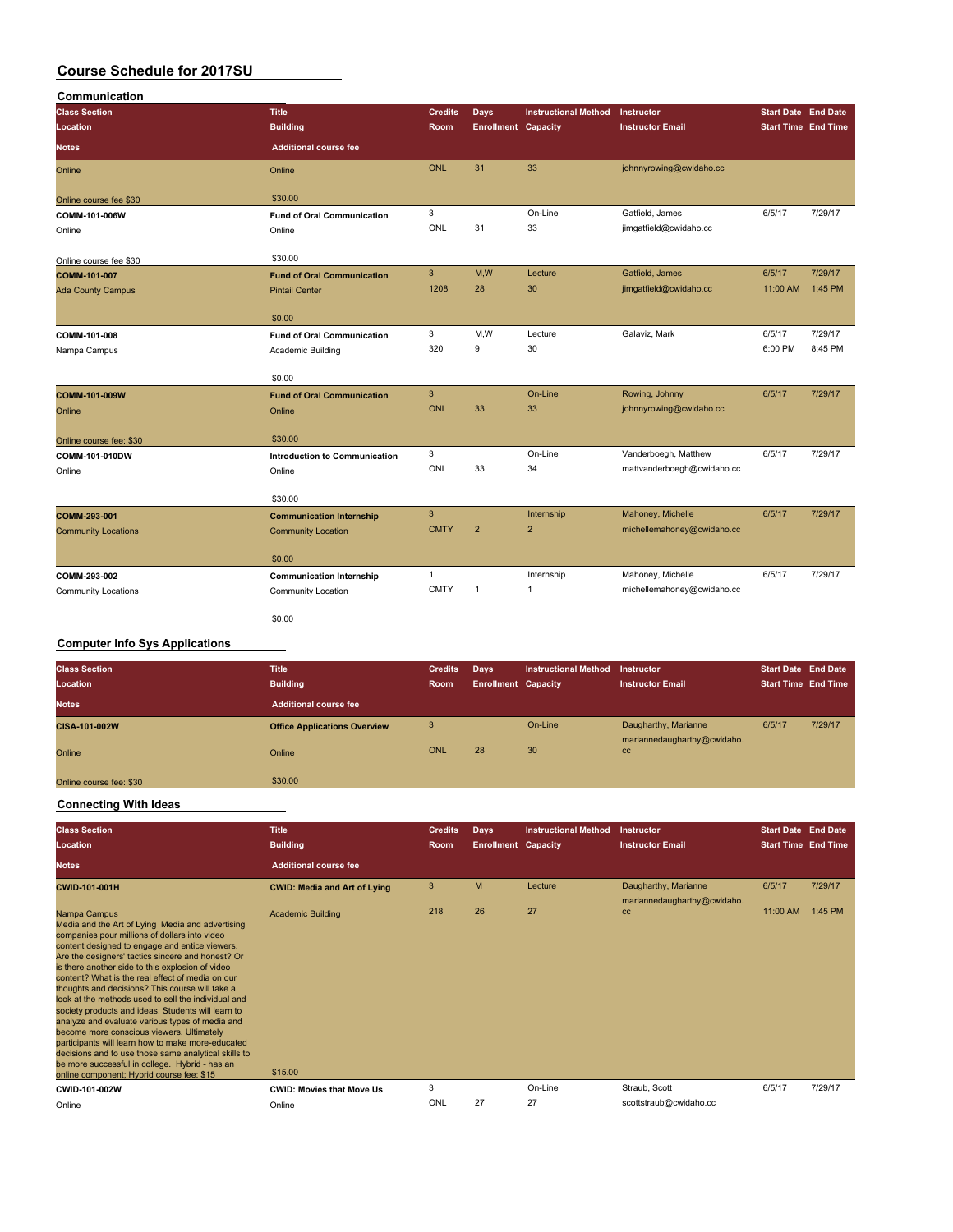### **Connecting With Ideas**

| Connecting with ideas                                                                                                                                                                                                                                                                                                                                                                                                                                                                                                                                                                                                                                                                                                                                                                                                                                                                                                                                                                                                                                                                                                                                                                                                                                                                                                                                                                                  |                                      |                |                            |                             |                            |                            |          |
|--------------------------------------------------------------------------------------------------------------------------------------------------------------------------------------------------------------------------------------------------------------------------------------------------------------------------------------------------------------------------------------------------------------------------------------------------------------------------------------------------------------------------------------------------------------------------------------------------------------------------------------------------------------------------------------------------------------------------------------------------------------------------------------------------------------------------------------------------------------------------------------------------------------------------------------------------------------------------------------------------------------------------------------------------------------------------------------------------------------------------------------------------------------------------------------------------------------------------------------------------------------------------------------------------------------------------------------------------------------------------------------------------------|--------------------------------------|----------------|----------------------------|-----------------------------|----------------------------|----------------------------|----------|
| <b>Class Section</b>                                                                                                                                                                                                                                                                                                                                                                                                                                                                                                                                                                                                                                                                                                                                                                                                                                                                                                                                                                                                                                                                                                                                                                                                                                                                                                                                                                                   | <b>Title</b>                         | <b>Credits</b> | <b>Days</b>                | <b>Instructional Method</b> | Instructor                 | <b>Start Date End Date</b> |          |
| Location                                                                                                                                                                                                                                                                                                                                                                                                                                                                                                                                                                                                                                                                                                                                                                                                                                                                                                                                                                                                                                                                                                                                                                                                                                                                                                                                                                                               | <b>Building</b>                      | Room           | <b>Enrollment Capacity</b> |                             | <b>Instructor Email</b>    | <b>Start Time End Time</b> |          |
| Notes                                                                                                                                                                                                                                                                                                                                                                                                                                                                                                                                                                                                                                                                                                                                                                                                                                                                                                                                                                                                                                                                                                                                                                                                                                                                                                                                                                                                  | <b>Additional course fee</b>         |                |                            |                             |                            |                            |          |
| Movies that Move Us Do you like films that are<br>inspiring, uplifting, and intriguing? Do you wonder<br>whether movies can move people to action? The<br>classroom, with all its inherent drama, conflict, and<br>diversity, has provided the perfect setting for many<br>books and movies in our culture. In this course<br>we'll explore how education portrayed in cinema<br>and literature compares to the real world, and we'll<br>have some fun along the way. Additionally, we'll<br>discuss how adults learn, in both a traditional and<br>online environment. Students completing this<br>course will be better prepared to succeed in<br>college and in life. Whether you are just curious<br>about how movies influence our lives or perhaps<br>you are considering a career in teaching, join us to<br>uncover the tips and tricks to achievement in<br>school, and beyond. Online course fee: \$30                                                                                                                                                                                                                                                                                                                                                                                                                                                                                       | \$30.00                              |                |                            |                             |                            |                            |          |
| <b>CWID-101-003</b>                                                                                                                                                                                                                                                                                                                                                                                                                                                                                                                                                                                                                                                                                                                                                                                                                                                                                                                                                                                                                                                                                                                                                                                                                                                                                                                                                                                    | <b>CWID: ID Wild West: Writ/Myth</b> | $\mathbf{3}$   | Tue, Thu                   | Lecture                     | Nicholas, David            | 6/5/17                     | 7/29/17  |
| <b>Ada County Campus</b><br>Idaho's Wild West: Idaho Writers and Western<br>Myths and Stereotypes The American West<br>conjures images of cowboys and outlaws, gold<br>mines and uncharted wilderness, Wild West shows<br>and Hollywood, vast, empty spaces and suburban<br>sprawl. It has long been viewed as rugged territory<br>where the hearty, the visionary, and the brave can<br>claim fortune, freedom, and fame. It is a land as<br>much myth as reality, full of contradiction and<br>complexity. Literature has played its role creating,<br>perpetuating, and debunking these myths. This<br>course will introduce you to various Idaho writers<br>and their writings. Through their fiction and non-<br>fiction-much of it set in the state of Idaho, we will<br>explore the ever-changing West and analyze its<br>many meanings. How do these writers and stories<br>envision the West, and how do these visions fit                                                                                                                                                                                                                                                                                                                                                                                                                                                                    | <b>Pintail Center</b>                | 1208           | 26                         | 27                          | davenicholas@cwidaho.cc    | 8:00 AM                    | 10:45 AM |
| with your own, as a College of Western Idaho<br>student?                                                                                                                                                                                                                                                                                                                                                                                                                                                                                                                                                                                                                                                                                                                                                                                                                                                                                                                                                                                                                                                                                                                                                                                                                                                                                                                                               | \$0.00                               |                |                            |                             |                            |                            |          |
| CWID-101-005                                                                                                                                                                                                                                                                                                                                                                                                                                                                                                                                                                                                                                                                                                                                                                                                                                                                                                                                                                                                                                                                                                                                                                                                                                                                                                                                                                                           | <b>CWID: Understanding Wealth</b>    | 3              | M,W                        | Lecture                     | Camp, Roya                 | 6/5/17                     | 7/29/17  |
| <b>Ada County Campus</b><br>Understanding Wealth This course equips<br>students for college through the history, context,<br>and modern reference points of capital as it moves<br>through their lives. The origins of money, modern<br>myths about wealth, disparities between and<br>among groups, genders, ages, and cultures,<br>taboos, vices, principles, manias, and more will be<br>explored, allowing students to begin to build a<br>values structure and personal concepts around<br>worth, priorities, and reliance on self and others.<br>Students will come away having participated in<br>robust dialogue around money and will have an<br>opportunity to explore realistic dimensions of<br>wealth and value, and the chance to construct a<br>perspective on assets that can serve them reliably                                                                                                                                                                                                                                                                                                                                                                                                                                                                                                                                                                                      | <b>Pintail Center</b><br>\$0.00      | 1320           | 23                         | 27                          | royacamp@cwidaho.cc        | 6:00 PM                    | 8:45 PM  |
| throughout their lives.<br><b>CWID-101-007W</b>                                                                                                                                                                                                                                                                                                                                                                                                                                                                                                                                                                                                                                                                                                                                                                                                                                                                                                                                                                                                                                                                                                                                                                                                                                                                                                                                                        | <b>CWID: Humor and Ameri Culture</b> | $\mathbf{3}$   |                            | On-Line                     | Newberry, Christina        | 6/5/17                     | 7/29/17  |
| Online<br>Humor and American Culture "Good satire goes<br>beyond the specific point it's trying to make and<br>teaches you how to think critically. Even after your<br>favorite cartoonist retires or [Stephen] Colbert<br>wraps it up, you're not left believing everything<br>they're telling you." -Aaron McGruder, creator of<br>"The Boondocks" In this course we will examine<br>satirical works such as The Daily Show, The<br>Onion, and South Park to think critically about<br>American culture and to explore important<br>moments and transitions in our history as well as in<br>current events. We will analyze the impact of these<br>works on us as media consumers-how do they<br>change the way we think about our culture and<br>events? Why do so many Americans get their news<br>from humorists instead of or in addition to<br>traditional news outlets? Why does an Onion article<br>prompt us to think about an issue in a way that a<br>New York Times article doesn't? To answer these<br>questions, we will examine satire as a literary<br>genre and art form in political cartoons, film,<br>journalism, television, and social media. NOTE:<br>Online sections of CWID are designed for students<br>in fully online degrees. Students who are taking<br>any face-to-face classes should select a face-to-<br>face or hybrid section of CWID. Online course fee:<br>\$30 | Online<br>\$30.00                    | <b>ONL</b>     | 27                         | 27                          | meagannewberry@cwidaho.cc  |                            |          |
| CWID-101-008W                                                                                                                                                                                                                                                                                                                                                                                                                                                                                                                                                                                                                                                                                                                                                                                                                                                                                                                                                                                                                                                                                                                                                                                                                                                                                                                                                                                          | <b>CWID: Myth Busters in Cr Just</b> | 3              |                            | On-Line                     | Ritchie Breach, Stephanie  | 6/5/17                     | 7/29/17  |
| Online                                                                                                                                                                                                                                                                                                                                                                                                                                                                                                                                                                                                                                                                                                                                                                                                                                                                                                                                                                                                                                                                                                                                                                                                                                                                                                                                                                                                 | Online                               | ONL            | 27                         | 27                          | stephaniebreach@cwidaho.cc |                            |          |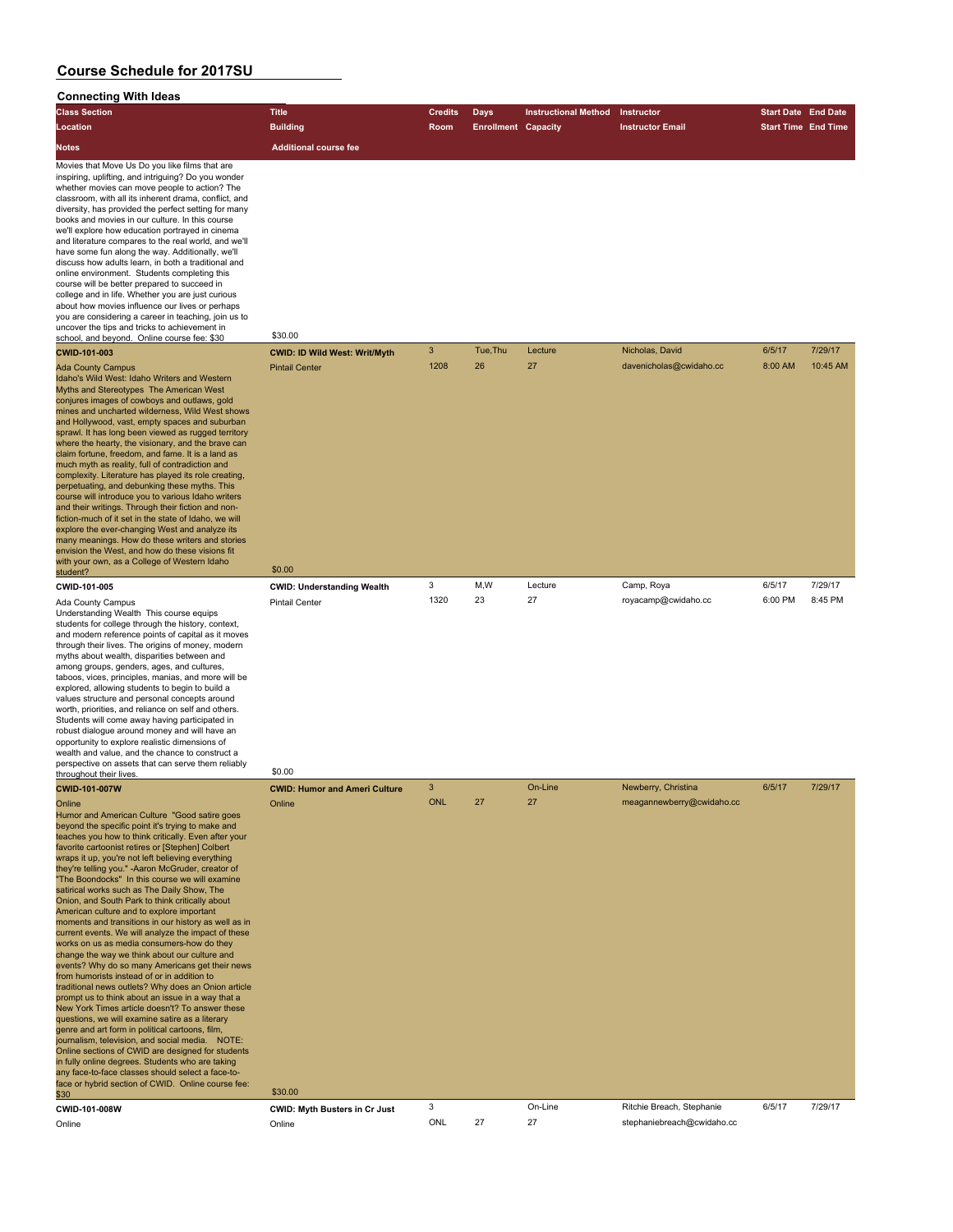### **Connecting With Ideas**

| <b>Class Section</b>                                                                                                                                                                                                                                                                                                                                                                                                                                                                                                                                                                                                                                                                                                                                                                                                                                                                                                                                                                                                                                             | <b>Title</b>                                                  | <b>Credits</b> | Days                         | <b>Instructional Method</b> | Instructor                                | <b>Start Date End Date</b> |                    |
|------------------------------------------------------------------------------------------------------------------------------------------------------------------------------------------------------------------------------------------------------------------------------------------------------------------------------------------------------------------------------------------------------------------------------------------------------------------------------------------------------------------------------------------------------------------------------------------------------------------------------------------------------------------------------------------------------------------------------------------------------------------------------------------------------------------------------------------------------------------------------------------------------------------------------------------------------------------------------------------------------------------------------------------------------------------|---------------------------------------------------------------|----------------|------------------------------|-----------------------------|-------------------------------------------|----------------------------|--------------------|
| Location                                                                                                                                                                                                                                                                                                                                                                                                                                                                                                                                                                                                                                                                                                                                                                                                                                                                                                                                                                                                                                                         | <b>Building</b>                                               | Room           | <b>Enrollment Capacity</b>   |                             | <b>Instructor Email</b>                   | <b>Start Time End Time</b> |                    |
|                                                                                                                                                                                                                                                                                                                                                                                                                                                                                                                                                                                                                                                                                                                                                                                                                                                                                                                                                                                                                                                                  |                                                               |                |                              |                             |                                           |                            |                    |
| Notes                                                                                                                                                                                                                                                                                                                                                                                                                                                                                                                                                                                                                                                                                                                                                                                                                                                                                                                                                                                                                                                            | <b>Additional course fee</b>                                  |                |                              |                             |                                           |                            |                    |
| Myth Busters in Criminal Justice Are you a crime<br>drama junkie? Do you think you know all there is to<br>know about the criminal justice system? This<br>course will explore and dispel common myths in<br>the criminal justice, such as crime rates, Miranda<br>warnings, and the death penalty. Additionally we<br>will critically examine statistics and research, as<br>well as look to Supreme Court cases for<br>explanations. NOTE: Online sections of CWID are<br>designed for students in fully online degrees.<br>Students who are taking any face-to-face classes<br>should select a face-to-face or hybrid section of<br>CWID. Online course fee: \$30<br>CWID-101-009W                                                                                                                                                                                                                                                                                                                                                                            | \$30.00<br><b>CWID: I'd Rather be Gaming</b>                  | $\mathbf{3}$   |                              | On-Line                     | Billing, Carol                            | 6/5/17                     | 7/29/17            |
| Online                                                                                                                                                                                                                                                                                                                                                                                                                                                                                                                                                                                                                                                                                                                                                                                                                                                                                                                                                                                                                                                           | Online                                                        | <b>ONL</b>     | 26                           | 27                          | carolbilling@cwidaho.cc                   |                            |                    |
| I'd Rather be Gaming The gaming industry is<br>booming and some believe that to neglect students<br>who have a passion for gaming is a travesty. This<br>course seeks to engage gamers and non-gamers<br>alike and connect their strengths in the gaming<br>world with those needed to succeed in college.<br>This course will examine the different sides of the<br>argument, "is gaming a waste of time?" Students<br>interested in gaming will be given the opportunity to<br>evaluate their academic strengths and personality<br>and understand how they align with world of<br>gaming. All students will complete the course<br>better prepared to win in college, and with good<br>time management, students might even learn how<br>to reserve some time to play. NOTE: Online<br>sections of CWID are designed for students in fully<br>online degrees. Students who are taking any face-<br>to-face classes should select a face-to-face or<br>hybrid section of CWID. Online course fee: \$30                                                         | \$30.00                                                       |                |                              |                             |                                           |                            |                    |
| CWID-101-010W                                                                                                                                                                                                                                                                                                                                                                                                                                                                                                                                                                                                                                                                                                                                                                                                                                                                                                                                                                                                                                                    | <b>CWID: Heroes and Villains</b>                              | 3              |                              | On-Line                     | Molitor, Allison                          | 6/5/17                     | 7/29/17            |
| Online<br>Heroes and Villains What does it mean to be a<br>hero or a villain? We will consider both famous<br>and obscure examples of unique individuals and<br>their circumstances. Heroic stories can inspire us<br>to be persistent and resilient in the face of trials,<br>whereas stories of villains can serve as a warning<br>and strengthen our resolve. What factors lead to<br>an individual's success or failure? Various case<br>studies will be examined relating to topics such as<br>culture, opportunity, personality, genius,<br>persistence, and achievement. This is an<br>interdisciplinary course, primarily drawing from<br>sociology, psychology and history. You will be able<br>to develop practical tools to define your own<br>personal and professional goals and determine<br>how you can overcome obstacles to achieve your<br>goals. NOTE: Online sections of CWID are<br>designed for students in fully online degrees.<br>Students who are taking any face-to-face classes<br>should select a face-to-face or hybrid section of | Online                                                        | ONL            | 27                           | 27                          | allisonmolitor@cwidaho.cc                 |                            |                    |
| CWID. Online course fee: \$30                                                                                                                                                                                                                                                                                                                                                                                                                                                                                                                                                                                                                                                                                                                                                                                                                                                                                                                                                                                                                                    | \$30.00                                                       |                |                              |                             |                                           |                            |                    |
| CWID-101-011<br>Nampa Campus<br>Money Math Many students ask "why do I have to<br>take math?" In this class, students will explore the<br>math they are currently using and gain a better<br>understanding of the need for math in their<br>personal lives, while managing their money, while<br>planning for their future and in different careers<br>they haven't thought of. We will use spreadsheets<br>to develop a budget and track expenses to<br>estimate money needed for short-term and long-<br>term goals. Students will also read a book from a<br>selected list of personal finance self-help books<br>and write a short report. They will be sharpening<br>their math skills by practicing adding, subtracting,<br>multiplying and dividing decimal numbers,                                                                                                                                                                                                                                                                                      | <b>CWID: Money Math</b><br><b>Academic Building</b><br>\$0.00 | 3<br>303       | M, Tue, W, Thu Lecture<br>14 | 27                          | Wagner, Randal<br>randalwagner@cwidaho.cc | 6/5/17<br>8:00 AM          | 7/1/17<br>10:45 AM |
| fractions, ratios, percentages and variables.                                                                                                                                                                                                                                                                                                                                                                                                                                                                                                                                                                                                                                                                                                                                                                                                                                                                                                                                                                                                                    |                                                               | 3              | M,W                          | Lecture                     | Kelley, Maia                              | 6/5/17                     | 7/29/17            |
| CWID-101-013<br>Ada County Campus<br>Cryptography: Secret and Not-So-Secret Codes<br>Throughout history, cryptography has evolved from<br>messages written on the shaved heads of servants<br>to highly robust computer encryption. In this<br>course, we will examine the history of<br>cryptography, study several cryptosystems, and<br>practice techniques for cracking those<br>cryptosystems. In addition, we will be examining<br>our current level of dependence on cryptography,<br>for instance, in our banking systems and cell<br>phones. The mathematics required to understand<br>and implement these cryptosystems is the<br>equivalent of four years of high school<br>mathematics. This class is designed to appeal to<br>both history and math/science buffs alike!                                                                                                                                                                                                                                                                            | <b>CWID: Cryptography</b><br><b>Pintail Center</b><br>\$0.00  | 1208           | 22                           | 27                          | maiakelley@cwidaho.cc                     | 2:00 PM                    | 4:45 PM            |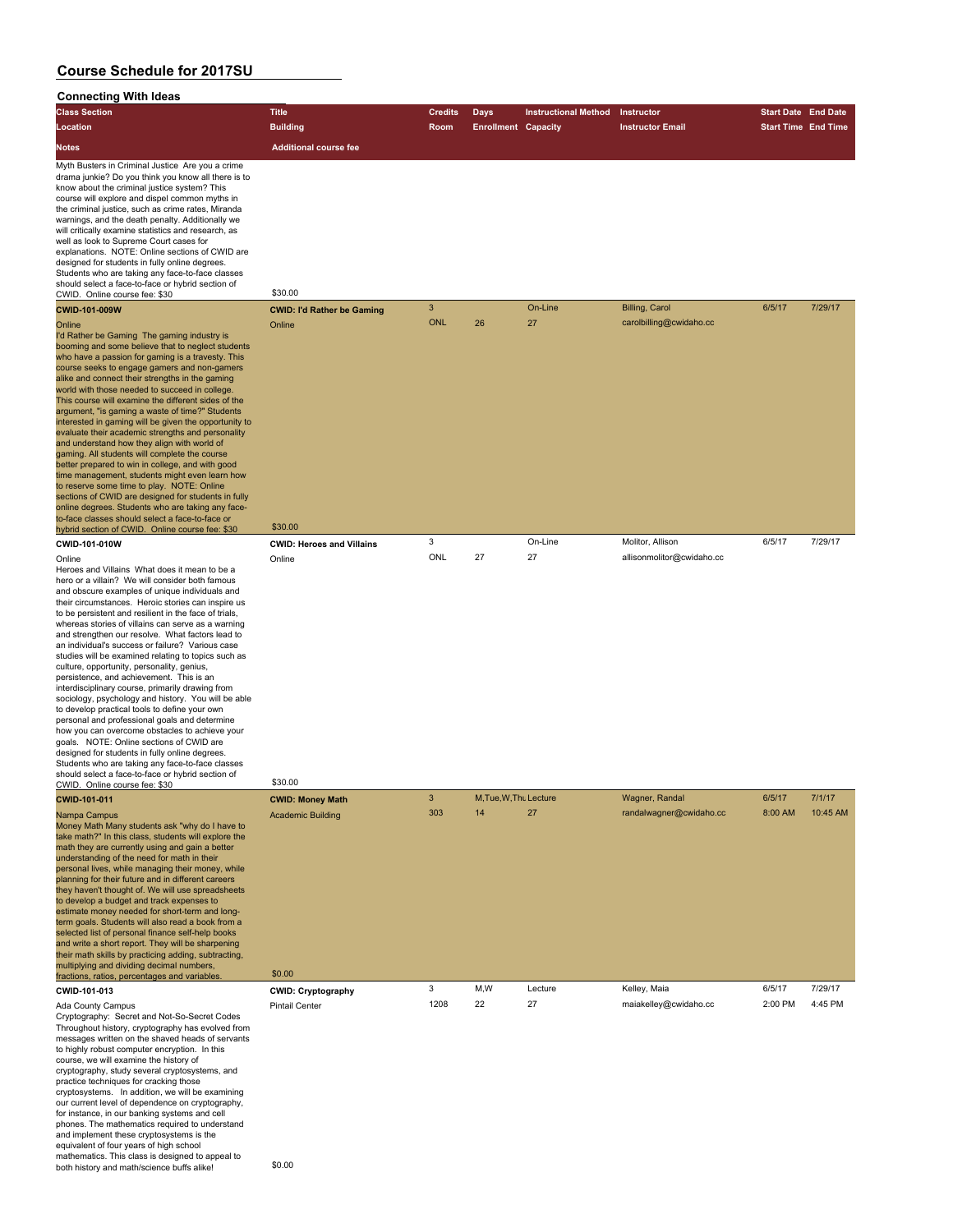### **Connecting With Ideas**

| <b>Class Section</b><br>Location                                                                                                                                                                                                                                                                                                                                                                                                                                                                                                                                                                                                                                                                                                                                                                                                                                                                                                                                                                                                                                                                                                                                                                                                                                                                                                                                  | <b>Title</b><br><b>Building</b>        | <b>Credits</b><br>Room | <b>Days</b><br><b>Enrollment Capacity</b> | <b>Instructional Method</b> | Instructor<br><b>Instructor Email</b> | <b>Start Date End Date</b><br><b>Start Time End Time</b> |         |
|-------------------------------------------------------------------------------------------------------------------------------------------------------------------------------------------------------------------------------------------------------------------------------------------------------------------------------------------------------------------------------------------------------------------------------------------------------------------------------------------------------------------------------------------------------------------------------------------------------------------------------------------------------------------------------------------------------------------------------------------------------------------------------------------------------------------------------------------------------------------------------------------------------------------------------------------------------------------------------------------------------------------------------------------------------------------------------------------------------------------------------------------------------------------------------------------------------------------------------------------------------------------------------------------------------------------------------------------------------------------|----------------------------------------|------------------------|-------------------------------------------|-----------------------------|---------------------------------------|----------------------------------------------------------|---------|
| <b>Notes</b>                                                                                                                                                                                                                                                                                                                                                                                                                                                                                                                                                                                                                                                                                                                                                                                                                                                                                                                                                                                                                                                                                                                                                                                                                                                                                                                                                      | <b>Additional course fee</b>           |                        |                                           |                             |                                       |                                                          |         |
| <b>CWID-101-014W</b>                                                                                                                                                                                                                                                                                                                                                                                                                                                                                                                                                                                                                                                                                                                                                                                                                                                                                                                                                                                                                                                                                                                                                                                                                                                                                                                                              | <b>CWID Poison &amp; Murder: Toxic</b> | 3                      |                                           | On-Line                     | Jensen, Andrew                        | 6/5/17                                                   | 7/29/17 |
| Online<br>Murder by Poison: Toxicology "Dosis facit<br>venenum" or "The dose makes the poison." -<br>Paracelsus The course will use case studies from<br>the text The Poisoner's Handbook: Murder and the<br>Birth of Forensic Medicine in the Jazz Age to both<br>humanize scientists and to show real world<br>applications of scientific research. A project during<br>the class will reinforce these ideals by recreating a<br>simulated murder investigation. The focus of this<br>course is to learn the beginnings of the scientific<br>method, critical thinking, quantitative reasoning,<br>and interdisciplinary science by studying accounts<br>of poisoners and the scientists who caught them.<br>Students will explore success strategies for the<br>class through group work and research using<br>online and real world tools provided by the college.<br>NOTE: Online sections of CWID are designed for<br>students in fully online degrees. Students who are<br>taking any face-to-face classes should select a<br>face-to-face or hybrid section of CWID. Online<br>course fee: \$30 NOTE: Online sections of CWID<br>are designed for students in fully online degrees.<br>Students who are taking any face-to-face classes<br>should select a face-to-face or hybrid section of<br>CWID. Special course fee: \$40 Online course fee:<br>\$30 | Online<br>\$30.00                      | ONL                    | 27                                        | 27                          | AndyJensen@cwidaho.cc                 |                                                          |         |

### **Criminal Justice**

| <b>Class Section</b><br>Location | <b>Title</b><br><b>Building</b>    | <b>Credits</b><br>Room | <b>Days</b><br><b>Enrollment Capacity</b> | <b>Instructional Method</b> | Instructor<br><b>Instructor Email</b> | <b>Start Date End Date</b><br><b>Start Time End Time</b> |         |
|----------------------------------|------------------------------------|------------------------|-------------------------------------------|-----------------------------|---------------------------------------|----------------------------------------------------------|---------|
| <b>Notes</b>                     | <b>Additional course fee</b>       |                        |                                           |                             |                                       |                                                          |         |
| CRIJ-101-002W                    | <b>Intro to Criminal Justice</b>   | 3                      |                                           | On-Line                     | Wood, McKenzie                        | 6/5/17                                                   | 7/29/17 |
| Online                           | Online                             | <b>ONL</b>             | 26                                        | 35                          | mckenziewood@cwidaho.cc               |                                                          |         |
| Online course fee: \$30          | \$30.00                            |                        |                                           |                             |                                       |                                                          |         |
| CRIJ-103-001W                    | Intro to Law & Justice             | 3                      |                                           | On-Line                     | Wood, McKenzie                        | 6/5/17                                                   | 7/29/17 |
| Online                           | Online                             | ONL                    | 33                                        | 40                          | mckenziewood@cwidaho.cc               |                                                          |         |
| Online course fee: \$30          | \$30.00                            |                        |                                           |                             |                                       |                                                          |         |
| CRIJ-104-001W                    | <b>Intro to Corrections</b>        | 3                      |                                           | On-Line                     | Ritchie Breach, Stephanie             | 6/5/17                                                   | 7/29/17 |
| Online                           | Online                             | <b>ONL</b>             | 12                                        | 35                          | stephaniebreach@cwidaho.cc            |                                                          |         |
| Online course fee: \$30          | \$30.00                            |                        |                                           |                             |                                       |                                                          |         |
| CRIJ-201-001W                    | <b>Community-Based Corrections</b> | 3                      |                                           | On-Line                     | Ritchie Breach, Stephanie             | 6/5/17                                                   | 7/29/17 |
| Online                           | Online                             | ONL                    | 8                                         | 35                          | stephaniebreach@cwidaho.cc            |                                                          |         |
| Online course fee: \$30          | \$30.00                            |                        |                                           |                             |                                       |                                                          |         |

#### **Economics**

| <b>Class Section</b><br>Location            | <b>Title</b><br><b>Building</b>     | <b>Credits</b><br>Room | Days<br><b>Enrollment Capacity</b> | <b>Instructional Method</b> | Instructor<br><b>Instructor Email</b> | <b>Start Date End Date</b><br><b>Start Time End Time</b> |         |
|---------------------------------------------|-------------------------------------|------------------------|------------------------------------|-----------------------------|---------------------------------------|----------------------------------------------------------|---------|
| <b>Notes</b>                                | <b>Additional course fee</b>        |                        |                                    |                             |                                       |                                                          |         |
| ECON-201-001                                | <b>Principles of Macroeconomics</b> | 3                      | Tue, Thu                           | Lecture                     | Ackerman, Stephen                     | 6/5/17                                                   | 7/29/17 |
| Nampa Campus                                | Multipurpose Classroom Bldg         | 205                    | 20                                 | 32                          | steveackerman@cwidaho.cc              | 11:00 AM                                                 | 1:45 PM |
| IncludED fee: \$73                          | \$73.00                             |                        |                                    |                             |                                       |                                                          |         |
| ECON-201-002W                               | <b>Principles of Macroeconomics</b> | 3                      |                                    | On-Line                     | Root, Skye                            | 6/5/17                                                   | 7/29/17 |
| Online                                      | Online                              | ONL                    | 29                                 | 30                          | skyeroot@cwidaho.cc                   |                                                          |         |
| Online course fee: \$30: IncludED fee: \$73 | \$103.00                            |                        |                                    |                             |                                       |                                                          |         |
| ECON-202-001W                               | <b>Principles of Microeconomics</b> | $\mathbf{3}$           |                                    | On-Line                     | Ronk, Megan                           | 6/5/17                                                   | 7/29/17 |
| Online                                      | Online                              | ONL                    | 30                                 | 30                          | meganronk@cwidaho.cc                  |                                                          |         |
| Online course fee: \$30; IncludED fee: \$73 | \$103.00                            |                        |                                    |                             |                                       |                                                          |         |
| <b>Education</b>                            |                                     |                        |                                    |                             |                                       |                                                          |         |
| <b>Class Section</b>                        | <b>Title</b>                        | <b>Credits</b>         | <b>Days</b>                        | <b>Instructional Method</b> | Instructor                            | <b>Start Date End Date</b>                               |         |
| Location                                    | <b>Building</b>                     | <b>Room</b>            | <b>Enrollment Capacity</b>         |                             | <b>Instructor Email</b>               | <b>Start Time End Time</b>                               |         |
| <b>Notes</b>                                | <b>Additional course fee</b>        |                        |                                    |                             |                                       |                                                          |         |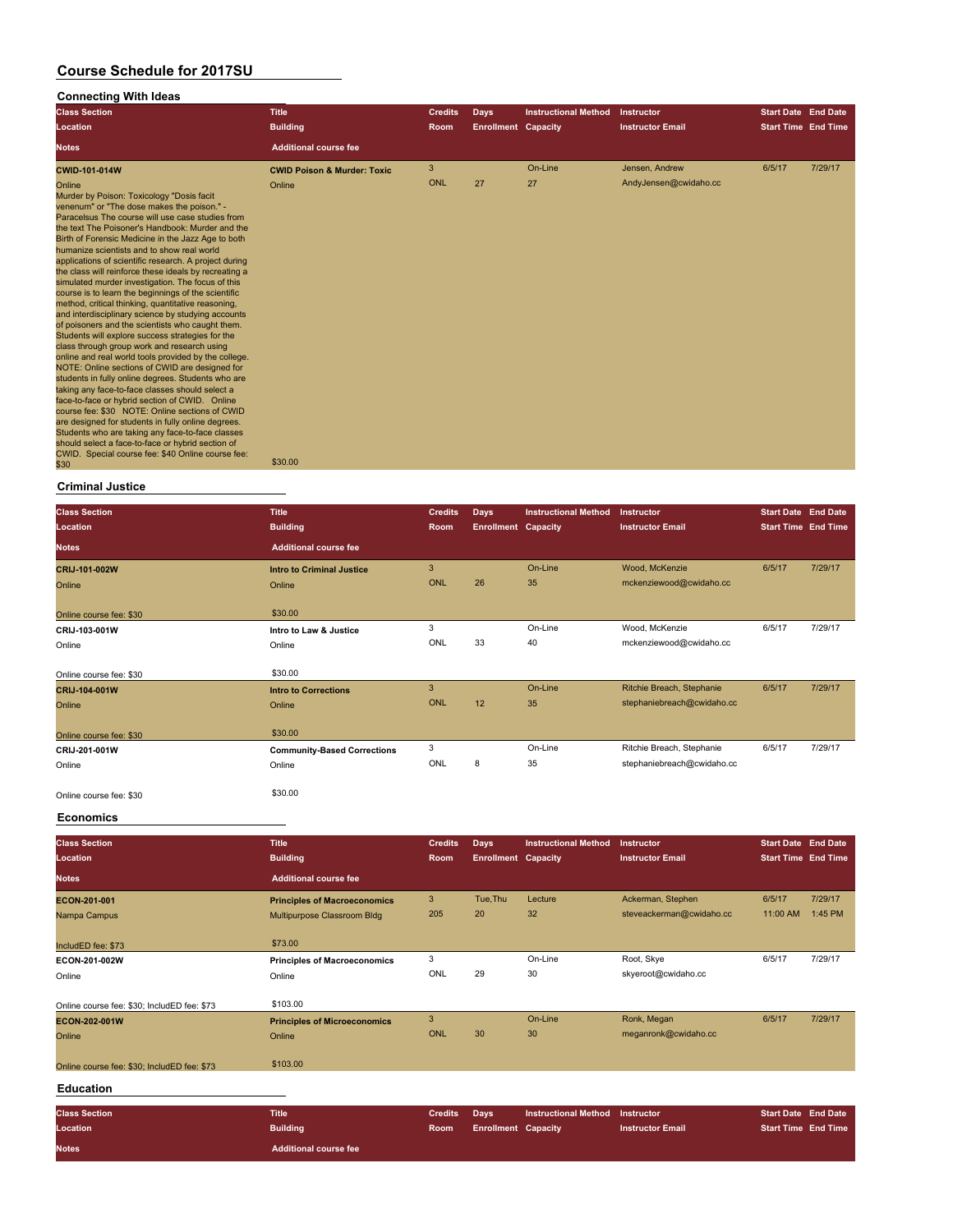| Education               |                               |                |                            |                             |                         |                            |         |
|-------------------------|-------------------------------|----------------|----------------------------|-----------------------------|-------------------------|----------------------------|---------|
| <b>Class Section</b>    | <b>Title</b>                  | <b>Credits</b> | Days                       | <b>Instructional Method</b> | Instructor              | <b>Start Date End Date</b> |         |
| Location                | <b>Building</b>               | Room           | <b>Enrollment Capacity</b> |                             | <b>Instructor Email</b> | <b>Start Time End Time</b> |         |
| <b>Notes</b>            | <b>Additional course fee</b>  |                |                            |                             |                         |                            |         |
| EDUC-215-001W           | <b>Educational Technology</b> |                |                            | On-Line                     | Straub, Scott           | 6/5/17                     | 7/29/17 |
| Online                  | Online                        | ONL            | 26                         | 30                          | scottstraub@cwidaho.cc  |                            |         |
|                         |                               |                |                            |                             |                         |                            |         |
|                         |                               |                |                            |                             |                         |                            |         |
| Online course fee: \$30 | \$30.00                       |                |                            |                             |                         |                            |         |

**English**

| <b>Class Section</b>                                           | <b>Title</b>                    | <b>Credits</b> | <b>Days</b>                | <b>Instructional Method</b> | Instructor               | <b>Start Date End Date</b> |          |
|----------------------------------------------------------------|---------------------------------|----------------|----------------------------|-----------------------------|--------------------------|----------------------------|----------|
| Location                                                       | <b>Building</b>                 | Room           | <b>Enrollment Capacity</b> |                             | <b>Instructor Email</b>  | <b>Start Time End Time</b> |          |
| <b>Notes</b>                                                   | <b>Additional course fee</b>    |                |                            |                             |                          |                            |          |
| ENGL-100-001                                                   | <b>English Composition Plus</b> | $\overline{2}$ | M,W                        | Lecture                     | Gladd, Joel              | 6/5/17                     | 7/29/17  |
| Nampa Campus                                                   | <b>Academic Building</b>        | 303            | 10                         | 12                          | joelgladd@cwidaho.cc     | 2:00 PM                    | 3:50 PM  |
|                                                                |                                 |                |                            |                             |                          |                            |          |
| Corequisite: ENGL 101P 001                                     | \$0.00                          |                |                            |                             |                          |                            |          |
| ENGL-100-002                                                   | <b>English Composition Plus</b> | $\overline{2}$ | M, W                       | Lecture                     | Berg, Paul               | 6/5/17                     | 7/29/17  |
| Ada County Campus                                              | <b>Pintail Center</b>           | 1414           | 12                         | 12                          | paulberg@cwidaho.cc      | 4:00 PM                    | 5:50 PM  |
|                                                                | \$0.00                          |                |                            |                             |                          |                            |          |
| Corequisite: ENGL 101P 002<br><b>ENGL-100-003</b>              | <b>English Composition Plus</b> | $\overline{2}$ | Tue, Thu                   | Lecture                     | Wood, Jonathan           | 6/5/17                     | 7/29/17  |
| <b>Ada County Campus</b>                                       | <b>Pintail Center</b>           | 1207           | 12                         | 12                          | jonwood@cwidaho.cc       | 2:00 PM                    | 3:50 PM  |
|                                                                |                                 |                |                            |                             |                          |                            |          |
|                                                                | \$0.00                          |                |                            |                             |                          |                            |          |
| ENGL-100-008                                                   | <b>English Composition Plus</b> | $\overline{2}$ | Tue, Thu                   | Lecture                     | Long, Elizabeth          | 6/5/17                     | 7/29/17  |
| Ada County Campus                                              | <b>Pintail Center</b>           | 1414           | 12                         | 12                          | lizalong@cwidaho.cc      | 2:00 PM                    | 3:50 PM  |
|                                                                | \$0.00                          |                |                            |                             |                          |                            |          |
| Corequisite: ENGL 101P 008<br>ENGL-100-009                     | <b>English Composition Plus</b> | $\overline{2}$ | Tue, Thu                   | Lecture                     | Scripps, John            | 6/5/17                     | 7/29/17  |
| Nampa Campus                                                   | <b>Academic Building</b>        | 303            | 12                         | 12                          | johnscripps@cwidaho.cc   | 11:00 AM                   | 12:50 PM |
|                                                                |                                 |                |                            |                             |                          |                            |          |
| Corequisite: ENGL 101P 009                                     | \$0.00                          |                |                            |                             |                          |                            |          |
| ENGL-100-018                                                   | <b>English Composition Plus</b> | $\overline{2}$ | M, Tue, W, Thu Lecture     |                             | Fehrer, Amanda           | 6/12/17                    | 8/5/17   |
| Nampa Campus                                                   | Micron Center for PTE           | 2130           | $\overline{7}$             | 8                           | amandafehrer@cwidaho.cc  | 12:30 PM                   | 1:20 PM  |
| Western States Cat students only Corequisite:<br>ENGL 101P 018 | \$0.00                          |                |                            |                             |                          |                            |          |
| ENGL-101-001                                                   | <b>English Composition 1</b>    | $\mathbf{3}$   | M,W                        | Lecture                     | Gladd, Joel              | 6/5/17                     | 7/29/17  |
| Nampa Campus                                                   | <b>Academic Building</b>        | 301            | 14                         | 14                          | joelgladd@cwidaho.cc     | 11:00 AM                   | 1:45 PM  |
|                                                                | \$0.00                          |                |                            |                             |                          |                            |          |
| ENGL-101-001D                                                  | <b>English Composition 1</b>    | 3              |                            | Lecture                     | Kabel, Lisa              | 6/5/17                     | 9/1/17   |
| Community Locations                                            | Idaho Digital Learning Academy  | TBA            | $\overline{2}$             | 75                          | lisakabel@cwidaho.cc     |                            |          |
|                                                                |                                 |                |                            |                             |                          |                            |          |
| Dual Credit                                                    | \$0.00                          |                |                            |                             |                          |                            |          |
| ENGL-101-002                                                   | <b>English Composition 1</b>    | $\mathbf{3}$   | M,W                        | Lecture                     | Berg, Paul               | 6/5/17                     | 7/29/17  |
| <b>Ada County Campus</b>                                       | <b>Pintail Center</b>           | 1416           | 14                         | 14                          | paulberg@cwidaho.cc      | 6:00 PM                    | 8:45 PM  |
|                                                                | \$0.00                          |                |                            |                             |                          |                            |          |
| ENGL-101-002D                                                  | <b>English Composition 1</b>    | 3              |                            | Lecture                     | Faculty, General         | 6/5/17                     | 9/1/17   |
| <b>Community Locations</b>                                     | Idaho Digital Learning Academy  | <b>TBA</b>     | 3                          | 75                          |                          |                            |          |
|                                                                |                                 |                |                            |                             |                          |                            |          |
| Dual Credit                                                    | \$0.00                          |                |                            |                             |                          |                            |          |
| ENGL-101-003                                                   | <b>English Composition 1</b>    | $\mathbf{3}$   | Tue, Thu                   | Lecture                     | Wood, Jonathan           | 6/5/17                     | 7/29/17  |
| <b>Ada County Campus</b>                                       | <b>Pintail Center</b>           | 1206           | 14                         | 14                          | jonwood@cwidaho.cc       | 11:00 AM                   | 1:45 PM  |
|                                                                | \$0.00                          |                |                            |                             |                          |                            |          |
| ENGL-101-004W                                                  | <b>English Composition 1</b>    | 3              |                            | On-Line                     | Draney, Jenica           | 6/5/17                     | 7/29/17  |
| Online                                                         | Online                          | ONL            | 26                         | 26                          | jenicadraney@cwidaho.cc  |                            |          |
|                                                                |                                 |                |                            |                             |                          |                            |          |
| Online course fee: \$30                                        | \$30.00                         |                |                            |                             |                          |                            |          |
| ENGL-101-005W                                                  | <b>English Composition 1</b>    | $\mathbf{3}$   |                            | On-Line                     | Draney, Jenica           | 6/5/17                     | 7/29/17  |
| Online                                                         | Online                          | <b>ONL</b>     | 26                         | 26                          | jenicadraney@cwidaho.cc  |                            |          |
| Online course fee \$30                                         | \$30.00                         |                |                            |                             |                          |                            |          |
| ENGL-101-006W                                                  | <b>English Composition 1</b>    | 3              |                            | On-Line                     | Feeley, Melanie          | 6/5/17                     | 7/29/17  |
| Online                                                         | Online                          | ONL            | 26                         | 26                          | melaniefeeley@cwidaho.cc |                            |          |
|                                                                |                                 |                |                            |                             |                          |                            |          |
| Online course fee \$30                                         | \$30.00                         |                |                            |                             |                          |                            |          |
| ENGL-101-008                                                   | <b>English Composition 1</b>    | $\mathbf{3}$   | Tue, Thu                   | Lecture                     | Long, Elizabeth          | 6/5/17                     | 7/29/17  |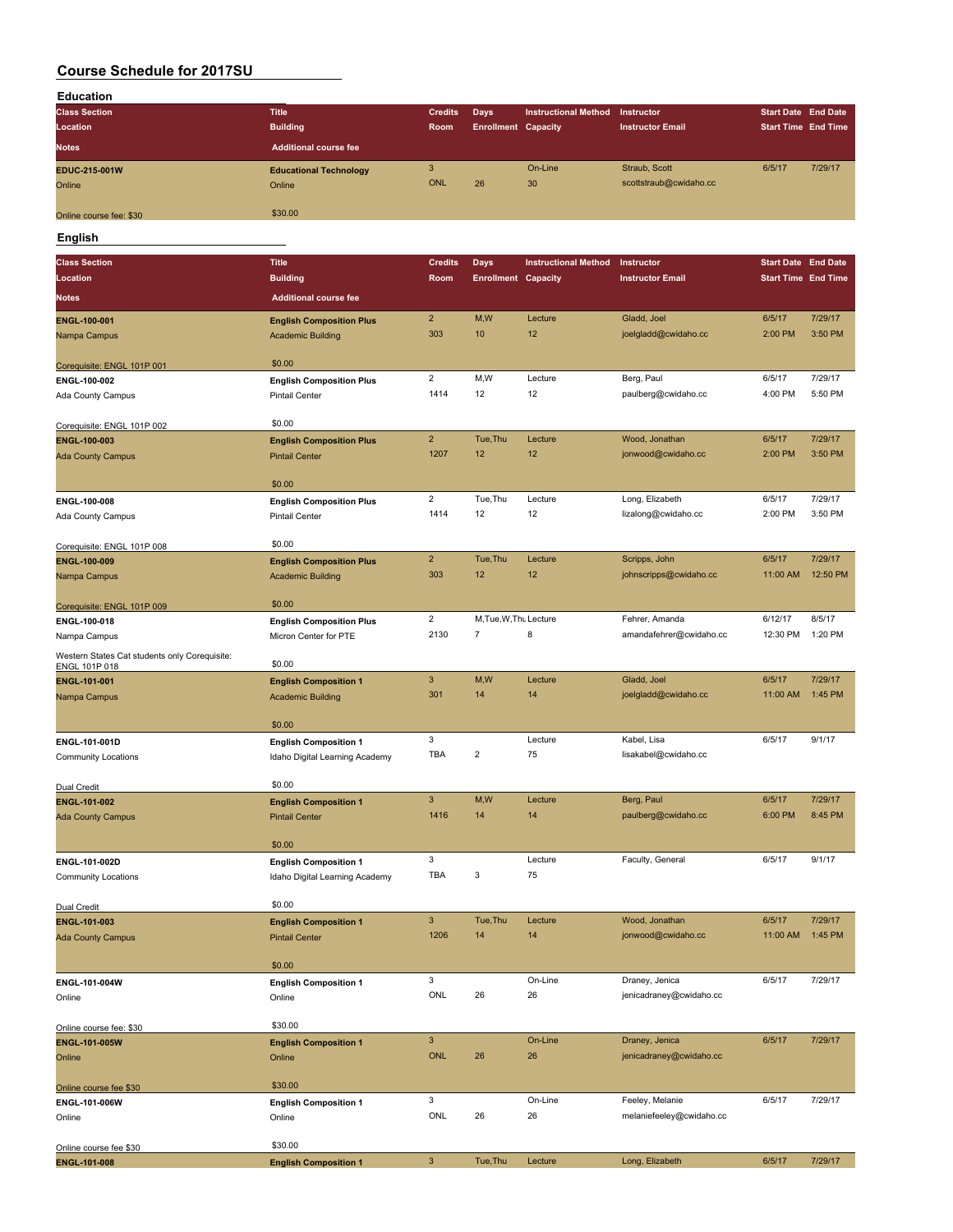| English                                       |                                                       |                 |                            |                             |                                          |                            |                     |
|-----------------------------------------------|-------------------------------------------------------|-----------------|----------------------------|-----------------------------|------------------------------------------|----------------------------|---------------------|
| <b>Class Section</b>                          | <b>Title</b>                                          | <b>Credits</b>  | Days                       | <b>Instructional Method</b> | Instructor                               | <b>Start Date End Date</b> |                     |
| Location                                      | <b>Building</b>                                       | Room            | <b>Enrollment Capacity</b> |                             | <b>Instructor Email</b>                  | <b>Start Time End Time</b> |                     |
| Notes                                         | <b>Additional course fee</b>                          |                 |                            |                             |                                          |                            |                     |
| <b>Ada County Campus</b>                      | <b>Pintail Center</b>                                 | 1416            | 11                         | 14                          | lizalong@cwidaho.cc                      | 11:00 AM                   | 1:45 PM             |
|                                               |                                                       |                 |                            |                             |                                          |                            |                     |
|                                               | \$0.00                                                |                 |                            |                             |                                          |                            |                     |
| ENGL-101-009                                  | <b>English Composition 1</b>                          | 3<br>301        | Tue, Thu<br>14             | Lecture<br>14               | Scripps, John<br>johnscripps@cwidaho.cc  | 6/5/17<br>8:00 AM          | 7/29/17<br>10:45 AM |
| Nampa Campus                                  | Academic Building                                     |                 |                            |                             |                                          |                            |                     |
|                                               | \$0.00                                                |                 |                            |                             |                                          |                            |                     |
| ENGL-101-018                                  | <b>English Composition 1</b>                          | 3               | M, Tue, W, Thu Lecture     |                             | Fehrer, Amanda                           | 6/12/17                    | 8/5/17              |
| Nampa Campus                                  | <b>Micron Center for PTE</b>                          | 2130            | 6                          | $\bf8$                      | amandafehrer@cwidaho.cc                  | 11:00 AM                   | 12:15 PM            |
|                                               |                                                       |                 |                            |                             |                                          |                            |                     |
| Western States Cat students only              | \$0.00                                                | 3               | M,W                        | Lecture                     | Gladd, Joel                              | 6/5/17                     | 7/29/17             |
| ENGL-101P-001<br>Nampa Campus                 | <b>English Composition 1</b><br>Academic Building     | 301             | 10                         | 12                          | joelgladd@cwidaho.cc                     | 11:00 AM                   | 1:45 PM             |
|                                               |                                                       |                 |                            |                             |                                          |                            |                     |
| Corequisite: ENGL 100 001                     | \$0.00                                                |                 |                            |                             |                                          |                            |                     |
| <b>ENGL-101P-002</b>                          | <b>English Composition 1</b>                          | $\mathbf{3}$    | M,W                        | Lecture                     | Berg, Paul                               | 6/5/17                     | 7/29/17             |
| <b>Ada County Campus</b>                      | <b>Pintail Center</b>                                 | 1416            | 12                         | 12                          | paulberg@cwidaho.cc                      | 6:00 PM                    | 8:45 PM             |
|                                               |                                                       |                 |                            |                             |                                          |                            |                     |
| Corequisite: ENGL 100 002<br>ENGL-101P-003    | \$0.00                                                | 3               | Tue, Thu                   | Lecture                     | Wood, Jonathan                           | 6/5/17                     | 7/29/17             |
| Ada County Campus                             | <b>English Composition 1</b><br><b>Pintail Center</b> | 1206            | 12                         | 12                          | jonwood@cwidaho.cc                       | 11:00 AM                   | 1:45 PM             |
|                                               |                                                       |                 |                            |                             |                                          |                            |                     |
|                                               | \$0.00                                                |                 |                            |                             |                                          |                            |                     |
| <b>ENGL-101P-008</b>                          | <b>English Composition 1</b>                          | $\mathbf{3}$    | Tue, Thu                   | Lecture                     | Long, Elizabeth                          | 6/5/17                     | 7/29/17             |
| <b>Ada County Campus</b>                      | <b>Pintail Center</b>                                 | 1416            | 12                         | 12                          | lizalong@cwidaho.cc                      | 11:00 AM                   | 1:45 PM             |
|                                               | \$0.00                                                |                 |                            |                             |                                          |                            |                     |
| Corequisite: ENGL 100 008<br>ENGL-101P-009    | <b>English Composition 1</b>                          | 3               | Tue, Thu                   | Lecture                     | Scripps, John                            | 6/5/17                     | 7/29/17             |
| Nampa Campus                                  | Academic Building                                     | 301             | 12                         | 12                          | johnscripps@cwidaho.cc                   | 8:00 AM                    | 10:45 AM            |
|                                               |                                                       |                 |                            |                             |                                          |                            |                     |
| Corequisite: ENGL 100 009                     | \$0.00                                                |                 |                            |                             |                                          |                            |                     |
| ENGL-101P-018                                 | <b>English Composition 1</b>                          | 3               | M, Tue, W, Thu Lecture     |                             | Fehrer, Amanda                           | 6/12/17                    | 8/5/17              |
| Nampa Campus                                  | Micron Center for PTE                                 | 2130            | $\overline{7}$             | 8                           | amandafehrer@cwidaho.cc                  | 11:00 AM                   | 12:15 PM            |
| Western States Cat students only Corequisite: | \$0.00                                                |                 |                            |                             |                                          |                            |                     |
| <b>ENGL 100 018</b><br>ENGL-102-002           | <b>English Composition 2</b>                          | 3               | Tue, Thu                   | Lecture                     | Jones, Jesse                             | 6/5/17                     | 7/29/17             |
| Ada County Campus                             | <b>Pintail Center</b>                                 | 1211            | 24                         | 24                          | jessejones@cwidaho.cc                    | 2:00 PM                    | 4:45 PM             |
|                                               |                                                       |                 |                            |                             |                                          |                            |                     |
|                                               | \$0.00                                                |                 |                            |                             |                                          |                            |                     |
| <b>ENGL-102-005W</b>                          | <b>English Composition 2</b>                          | 3               |                            | On-Line                     | Wolford, Abigail                         | 6/5/17                     | 7/29/17             |
| Online                                        | Online                                                | <b>ONL</b>      | 25                         | 26                          | abbywolford@cwidaho.cc                   |                            |                     |
| Online course fee \$30                        | \$30.00                                               |                 |                            |                             |                                          |                            |                     |
| ENGL-102-006W                                 | <b>English Composition 2</b>                          | 3               |                            | On-Line                     | Scott, David                             | 6/5/17                     | 7/29/17             |
| Online                                        | Online                                                | ONL             | 25                         | 26                          | davidscott@cwidaho.cc                    |                            |                     |
|                                               |                                                       |                 |                            |                             |                                          |                            |                     |
| Online course fee \$30                        | \$30.00                                               |                 |                            |                             |                                          |                            |                     |
| <b>ENGL-102-007W</b>                          | <b>English Composition 2</b>                          | 3<br><b>ONL</b> | 26                         | On-Line<br>26               | Roehr, Elizabeth<br>tinaroehr@cwidaho.cc | 6/5/17                     | 7/29/17             |
| Online                                        | Online                                                |                 |                            |                             |                                          |                            |                     |
| Online course fee \$30                        | \$30.00                                               |                 |                            |                             |                                          |                            |                     |
| ENGL-102-008W                                 | <b>English Composition 2</b>                          | 3               |                            | On-Line                     | Hughes, Stewart                          | 6/5/17                     | 7/29/17             |
| Online                                        | Online                                                | ONL             | 25                         | 26                          | collinhughes@cwidaho.cc                  |                            |                     |
|                                               |                                                       |                 |                            |                             |                                          |                            |                     |
| Online course fee \$30                        | \$30.00                                               | $\overline{3}$  |                            | On-Line                     | Feeley, Melanie                          | 6/5/17                     | 7/29/17             |
| ENGL-102-009W<br>Online                       | <b>English Composition 2</b><br>Online                | <b>ONL</b>      | 25                         | 26                          | melaniefeeley@cwidaho.cc                 |                            |                     |
|                                               |                                                       |                 |                            |                             |                                          |                            |                     |
| Online course fee \$30                        | \$30.00                                               |                 |                            |                             |                                          |                            |                     |
| ENGL-102-011                                  | <b>English Composition 2</b>                          | 3               | Tue, Thu                   | Lecture                     | Roseburg, Sandra                         | 6/5/17                     | 7/29/17             |
| Nampa Campus                                  | Academic Building                                     | 218             | 22                         | 26                          | sandraroseburg@cwidaho.cc                | 11:00 AM                   | 1:45 PM             |
|                                               |                                                       |                 |                            |                             |                                          |                            |                     |
|                                               | \$0.00                                                | 3               |                            | Lecture                     | Long, Elizabeth                          | 6/5/17                     | 7/29/17             |
| ENGL-102-012W<br>Online                       | <b>English Composition 2</b>                          | <b>ONL</b>      | 26                         | 26                          | lizalong@cwidaho.cc                      |                            |                     |
|                                               | Online                                                |                 |                            |                             |                                          |                            |                     |
| Online course fee: \$30                       | \$30.00                                               |                 |                            |                             |                                          |                            |                     |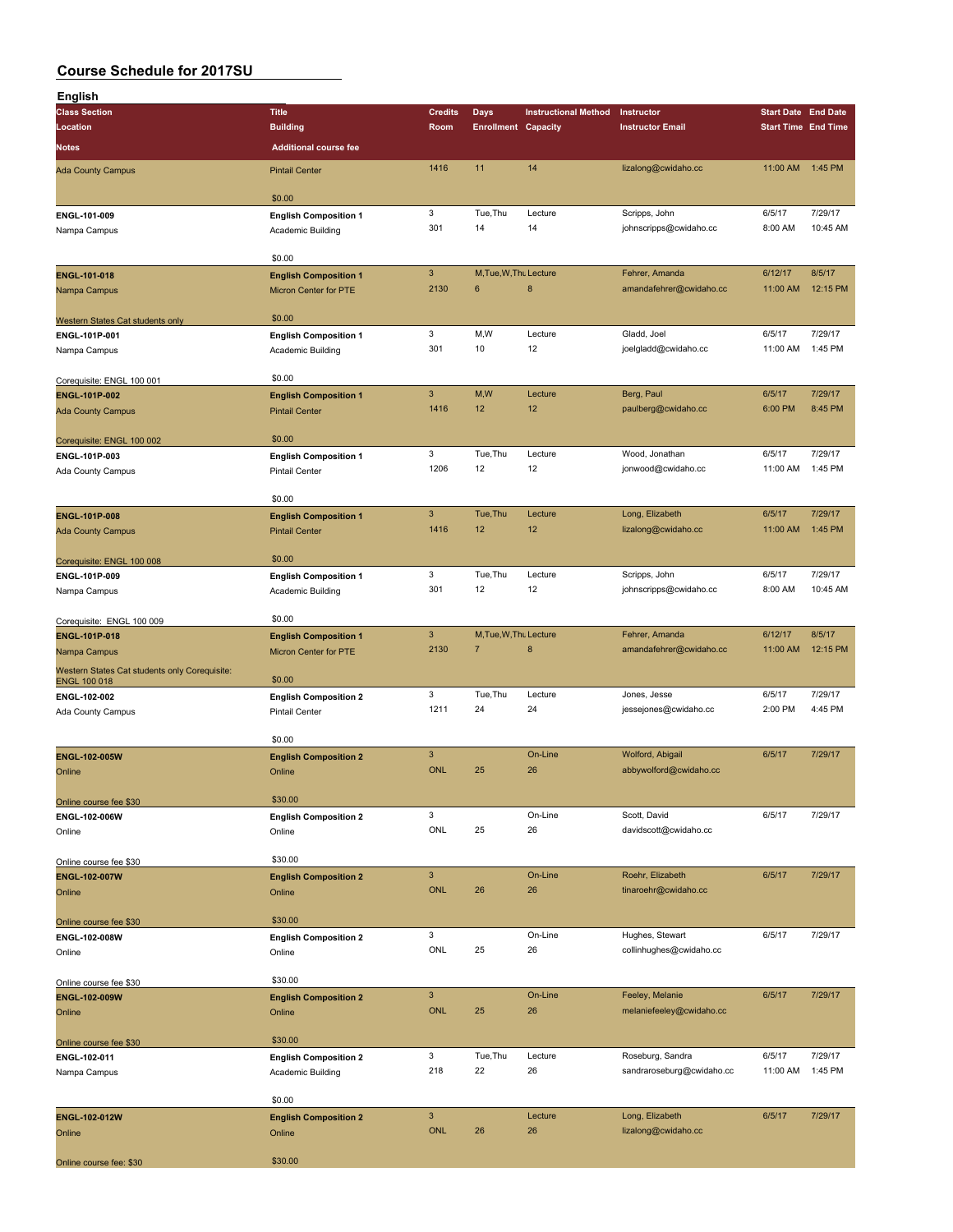| English                 |                                   |                |                            |                             |                           |                            |          |
|-------------------------|-----------------------------------|----------------|----------------------------|-----------------------------|---------------------------|----------------------------|----------|
| <b>Class Section</b>    | <b>Title</b>                      | <b>Credits</b> | <b>Days</b>                | <b>Instructional Method</b> | Instructor                | <b>Start Date</b> End Date |          |
| Location                | <b>Building</b>                   | Room           | <b>Enrollment Capacity</b> |                             | <b>Instructor Email</b>   | <b>Start Time End Time</b> |          |
| <b>Notes</b>            | <b>Additional course fee</b>      |                |                            |                             |                           |                            |          |
| ENGL-102-014            | <b>English Composition 2</b>      | 3              | M,W                        | Lecture                     | Scott, David              | 6/5/17                     | 7/29/17  |
| Nampa Campus            | Academic Building                 | 301            | 21                         | 26                          | davidscott@cwidaho.cc     | 8:00 AM                    | 10:45 AM |
|                         | \$0.00                            |                |                            |                             |                           |                            |          |
| <b>ENGL-175-001W</b>    | <b>Introduction to Literature</b> | 3              |                            | On-Line                     | Della Badia, Carl         | 6/5/17                     | 7/29/17  |
| Online                  | Online                            | <b>ONL</b>     | 20                         | 30                          | carldellabadia@cwidaho.cc |                            |          |
| Online course fee: \$30 | \$30.00                           |                |                            |                             |                           |                            |          |
| ENGL-202-001W           | <b>Technical Communication</b>    | 3              |                            | On-Line                     | Reynolds, Amanda          | 6/5/17                     | 7/29/17  |
| Online                  | Online                            | ONL            | 17                         | 27                          | amandareynolds@cwidaho.cc |                            |          |
| Online course fee \$30  | \$30.00                           |                |                            |                             |                           |                            |          |
| ENGL-291-001W           | <b>Creative Writing Poetry</b>    | 3              |                            | On-Line                     | Wolford, Abigail          | 6/5/17                     | 7/29/17  |
| Online                  | Online                            | ONL            | 20                         | 27                          | abbywolford@cwidaho.cc    |                            |          |
| Online course fee: \$30 | \$30.00                           |                |                            |                             |                           |                            |          |

### **Geography**

| <b>Class Section</b><br>Location                       | <b>Title</b><br><b>Building</b> | <b>Credits</b><br><b>Room</b> | Days<br><b>Enrollment Capacity</b> | <b>Instructional Method</b> | <b>Instructor</b><br><b>Instructor Email</b> | <b>Start Date End Date</b><br><b>Start Time End Time</b> |         |
|--------------------------------------------------------|---------------------------------|-------------------------------|------------------------------------|-----------------------------|----------------------------------------------|----------------------------------------------------------|---------|
| <b>Notes</b>                                           | Additional course fee           |                               |                                    |                             |                                              |                                                          |         |
| GEOG-100-001W                                          | <b>Physical Geography</b>       | 4                             |                                    | On-Line                     | Krouse, Bryan                                | 6/5/17                                                   | 7/29/17 |
| Online                                                 | Online                          | ONL                           | 30                                 | 30                          | bryankrouse@cwidaho.cc                       |                                                          |         |
| Online course fee: \$40 Corequisite: GEOG 100L<br>001W | \$40.00                         |                               |                                    |                             |                                              |                                                          |         |
| GEOG-100L-001W                                         | <b>Physical Geography Lab</b>   | $\Omega$                      |                                    | On-Line                     | Krouse, Bryan                                | 6/5/17                                                   | 7/29/17 |
| Online                                                 | Online                          | ONL                           | 30                                 | 30                          | bryankrouse@cwidaho.cc                       |                                                          |         |
|                                                        |                                 |                               |                                    |                             |                                              |                                                          |         |

Corequisite: GEOG 100 001W \$0.00

### **Health, Rec & Fitness-Activity**

| <b>Class Section</b><br>Location | Title<br><b>Building</b>       | <b>Credits</b><br>Room | Days<br><b>Enrollment Capacity</b> | <b>Instructional Method</b> | <b>Instructor</b><br><b>Instructor Email</b> | <b>Start Date End Date</b><br><b>Start Time End Time</b> |         |
|----------------------------------|--------------------------------|------------------------|------------------------------------|-----------------------------|----------------------------------------------|----------------------------------------------------------|---------|
| <b>Notes</b>                     | <b>Additional course fee</b>   |                        |                                    |                             |                                              |                                                          |         |
| <b>HACT-103-009D</b>             | <b>Lifetime Activities</b>     | $\mathbf{1}$           |                                    | Lab                         | Faculty, General                             | 6/5/17                                                   | 9/1/17  |
| <b>Community Locations</b>       | Idaho Digital Learning Academy | <b>TBA</b>             | 23                                 | 75                          |                                              |                                                          |         |
| <b>Dual Credit</b>               | \$0.00                         |                        |                                    |                             |                                              |                                                          |         |
| HACT-151-001W                    | <b>Stress Management</b>       |                        |                                    | On-Line                     | Heller, Ashley                               | 6/5/17                                                   | 7/29/17 |
| Online                           | Online                         | <b>ONL</b>             | 31                                 | 33                          | ashleyheller@cwidaho.cc                      |                                                          |         |
| Online course fee: \$10          | \$10.00                        |                        |                                    |                             |                                              |                                                          |         |
| HACT-151-002W                    | <b>Stress Management</b>       | $\blacktriangleleft$   |                                    | On-Line                     | Heller, Ashley                               | 6/5/17                                                   | 7/29/17 |
| Online                           | Online                         | <b>ONL</b>             | 33                                 | 33                          | ashleyheller@cwidaho.cc                      |                                                          |         |
| Online course fee: \$10          | \$10.00                        |                        |                                    |                             |                                              |                                                          |         |
| HACT-153-001W                    | <b>Activity by Contract 1</b>  |                        |                                    | On-Line                     | Pennington, Lisa                             | 6/5/17                                                   | 7/29/17 |
| Online                           | Online                         | ONL                    | 33                                 | 33                          | lisapennington@cwidaho.cc                    |                                                          |         |
| Online course fee: \$10          | \$10.00                        |                        |                                    |                             |                                              |                                                          |         |
| HACT-155-001W                    | Lose Big, Win Big!             | $\overline{1}$         |                                    | On-Line                     | Stauffer, Kelly                              | 6/5/17                                                   | 7/29/17 |
| Online                           | Online                         | <b>ONL</b>             | 30                                 | 33                          | kellystauffer@cwidaho.cc                     |                                                          |         |
| Online course fee: \$10          | \$10.00                        |                        |                                    |                             |                                              |                                                          |         |

#### **Health Science**

| <b>Class Section</b><br>Location | <b>Title</b><br><b>Building</b> | <b>Credits</b><br><b>Room</b> | Days<br><b>Enrollment Capacity</b> | <b>Instructional Method</b> | Instructor<br><b>Instructor Email</b> | <b>Start Date End Date</b><br><b>Start Time End Time</b> |                    |
|----------------------------------|---------------------------------|-------------------------------|------------------------------------|-----------------------------|---------------------------------------|----------------------------------------------------------|--------------------|
| <b>Notes</b>                     | Additional course fee           |                               |                                    |                             |                                       |                                                          |                    |
| <b>HLTH-155-001</b>              | <b>Health &amp; Wellness</b>    | 3<br>102E                     | Tue.Thu<br>23                      | Lecture<br>35               | Lung, Janice<br>janicelung@cwidaho.cc | 6/5/17<br>2:00 PM                                        | 7/29/17<br>4:45 PM |
| Nampa Campus                     | <b>Academic Building</b>        |                               |                                    |                             |                                       |                                                          |                    |
| Special course fee: \$10         | \$10.00                         |                               |                                    |                             |                                       |                                                          |                    |
| <b>HLTH-155-002</b>              | <b>Health &amp; Wellness</b>    |                               | M,W                                | Lecture                     | Lung, Janice                          | 6/5/17                                                   | 7/29/17            |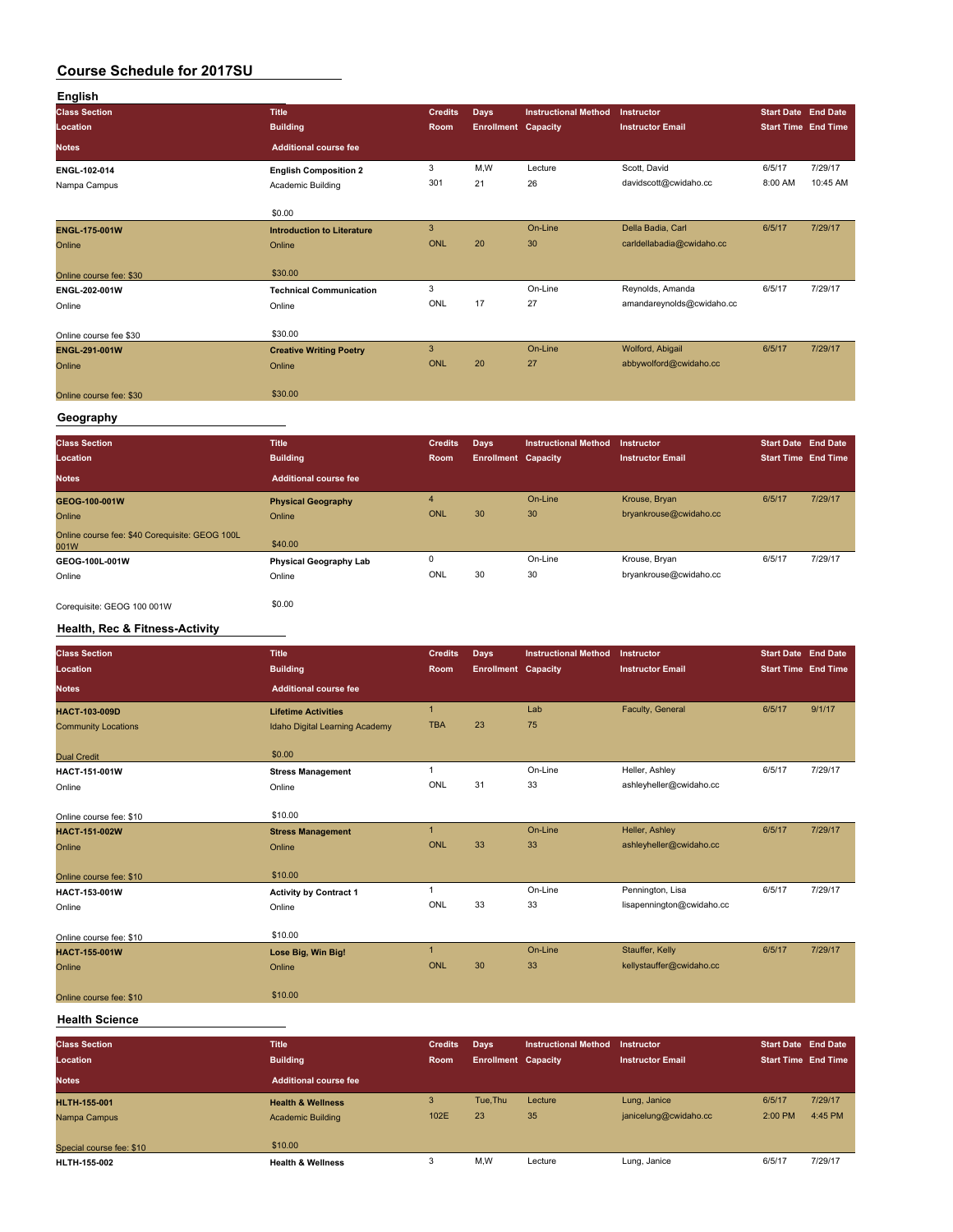| <b>Health Science</b>    |                              |                |                            |                             |                           |                            |         |
|--------------------------|------------------------------|----------------|----------------------------|-----------------------------|---------------------------|----------------------------|---------|
| <b>Class Section</b>     | <b>Title</b>                 | <b>Credits</b> | Days                       | <b>Instructional Method</b> | Instructor                | <b>Start Date End Date</b> |         |
| Location                 | <b>Building</b>              | Room           | <b>Enrollment Capacity</b> |                             | <b>Instructor Email</b>   | <b>Start Time End Time</b> |         |
| <b>Notes</b>             | <b>Additional course fee</b> |                |                            |                             |                           |                            |         |
| Ada County Campus        | Pintail Center               | 1320           | 29                         | 30                          | janicelung@cwidaho.cc     | 11:00 AM 1:45 PM           |         |
| Special course fee: \$10 | \$10.00                      |                |                            |                             |                           |                            |         |
| <b>HLTH-155-003W</b>     | <b>Health &amp; Wellness</b> | $\overline{3}$ |                            | On-Line                     | Curry, Timothy            | 6/5/17                     | 7/29/17 |
| Online                   | Online                       | <b>ONL</b>     | 33                         | 33                          | timcurry@cwidaho.cc       |                            |         |
| Online course fee: \$30  | \$30.00                      |                |                            |                             |                           |                            |         |
| HLTH-155-004W            | <b>Health &amp; Wellness</b> | 3              |                            | On-Line                     | Curry, Timothy            | 6/5/17                     | 7/29/17 |
| Online                   | Online                       | ONL            | 32                         | 33                          | timcurry@cwidaho.cc       |                            |         |
| Online course fee: \$30  | \$30.00                      |                |                            |                             |                           |                            |         |
| <b>HLTH-155-005W</b>     | <b>Health &amp; Wellness</b> | $\mathbf{3}$   |                            | On-Line                     | Stauffer, Kelly           | 6/5/17                     | 7/29/17 |
| Online                   | Online                       | <b>ONL</b>     | 31                         | 33                          | kellystauffer@cwidaho.cc  |                            |         |
| Online course fee: \$30  | \$30.00                      |                |                            |                             |                           |                            |         |
| <b>HLTH-155-007W</b>     | <b>Health &amp; Wellness</b> | 3              |                            | On-Line                     | Harwood, Kristin          | 6/5/17                     | 7/29/17 |
| Online                   | Online                       | ONL            | 33                         | 33                          | kristinharwood@cwidaho.cc |                            |         |
| Online course fee: \$30  | \$30.00                      |                |                            |                             |                           |                            |         |
| <b>HLTH-280-001W</b>     | <b>Global Health</b>         | $\mathbf{3}$   |                            | On-Line                     | Freeman, Tina             | 6/5/17                     | 7/29/17 |
| Online                   | Online                       | <b>ONL</b>     | 33                         | 33                          | tinafreeman@cwidaho.cc    |                            |         |
| Online course fee: \$30  | \$30.00                      |                |                            |                             |                           |                            |         |
| HLTH-280-002W            | <b>Global Health</b>         | 3              |                            | On-Line                     | Rosenberg, James          | 6/5/17                     | 7/29/17 |
| Online                   | Online                       | ONL            | 33                         | 33                          | jamesrosenberg@cwidaho.cc |                            |         |
| Online course fee: \$30  | \$30.00                      |                |                            |                             |                           |                            |         |
| <b>HLTH-280-003W</b>     | <b>Global Health</b>         | $\mathbf{3}$   |                            | On-Line                     | Freeman, Tina             | 6/5/17                     | 7/29/17 |
| Online                   | Online                       | <b>ONL</b>     | 28                         | 33                          | tinafreeman@cwidaho.cc    |                            |         |
| Online course fee: \$30  | \$30.00                      |                |                            |                             |                           |                            |         |

#### **History**

| <b>Class Section</b>           | <b>Title</b>                   | <b>Credits</b> | Days                       | <b>Instructional Method</b> | Instructor                  | <b>Start Date End Date</b> |         |
|--------------------------------|--------------------------------|----------------|----------------------------|-----------------------------|-----------------------------|----------------------------|---------|
| Location                       | <b>Building</b>                | Room           | <b>Enrollment Capacity</b> |                             | <b>Instructor Email</b>     | <b>Start Time End Time</b> |         |
| <b>Notes</b>                   | <b>Additional course fee</b>   |                |                            |                             |                             |                            |         |
| <b>HIST-101-001W</b>           | <b>Western Civilization 1</b>  | $\mathbf{3}$   |                            | On-Line                     | Jayne, Reginald             | 6/5/17                     | 7/29/17 |
| Online                         | Online                         | <b>ONL</b>     | 34                         | 35                          | reggiejayne@cwidaho.cc      |                            |         |
| Online course fee: \$30        | \$30.00                        |                |                            |                             |                             |                            |         |
| HIST-101-002W                  | <b>Western Civilization 1</b>  | 3              |                            | On-Line                     | Jayne, Reginald             | 6/5/17                     | 7/29/17 |
| Online                         | Online                         | ONL            | 22                         | 35                          | reggiejayne@cwidaho.cc      |                            |         |
| Online course fee: \$30        | \$30.00                        |                |                            |                             |                             |                            |         |
| HIST-102-001W                  | <b>Western Civilization 2</b>  | $\mathbf{3}$   |                            | On-Line                     | Miszczenko, Wladimir        | 6/5/17                     | 7/29/17 |
| Online                         | Online                         | <b>ONL</b>     | 12                         | 40                          | waltermiszczenko@cwidaho.cc |                            |         |
| Online course fee: \$30        | \$30.00                        |                |                            |                             |                             |                            |         |
| HIST-111-001W                  | <b>United States History 1</b> | 3              |                            | On-Line                     | Vance, Justin               | 6/5/17                     | 7/29/17 |
| Online                         | Online                         | ONL            | 40                         | 40                          | justinvance@cwidaho.cc      |                            |         |
| Online course fee \$30         | \$30.00                        |                |                            |                             |                             |                            |         |
| HIST-111-002W                  | <b>United States History 1</b> | $\mathbf{3}$   |                            | On-Line                     | Miszczenko, Wladimir        | 6/5/17                     | 7/29/17 |
| Online                         | Online                         | <b>ONL</b>     | 37                         | 40                          | waltermiszczenko@cwidaho.cc |                            |         |
| Online course fee: \$30        | \$30.00                        |                |                            |                             |                             |                            |         |
| HIST-112-001W                  | <b>United States History 2</b> | 3              |                            | On-Line                     | Miszczenko, Wladimir        | 6/5/17                     | 7/29/17 |
| Online                         | Online                         | ONL            | 14                         | 40                          | waltermiszczenko@cwidaho.cc |                            |         |
| Online course fee \$30         | \$30.00                        |                |                            |                             |                             |                            |         |
| <b>Horticulture Technology</b> |                                |                |                            |                             |                             |                            |         |
| <b>Class Section</b>           | <b>Title</b>                   | <b>Credits</b> | Days                       | <b>Instructional Method</b> | Instructor                  | <b>Start Date End Date</b> |         |

**Location Building Room Enrollment Capacity Instructor Email Start Time** End Time **Notes Additional course fee**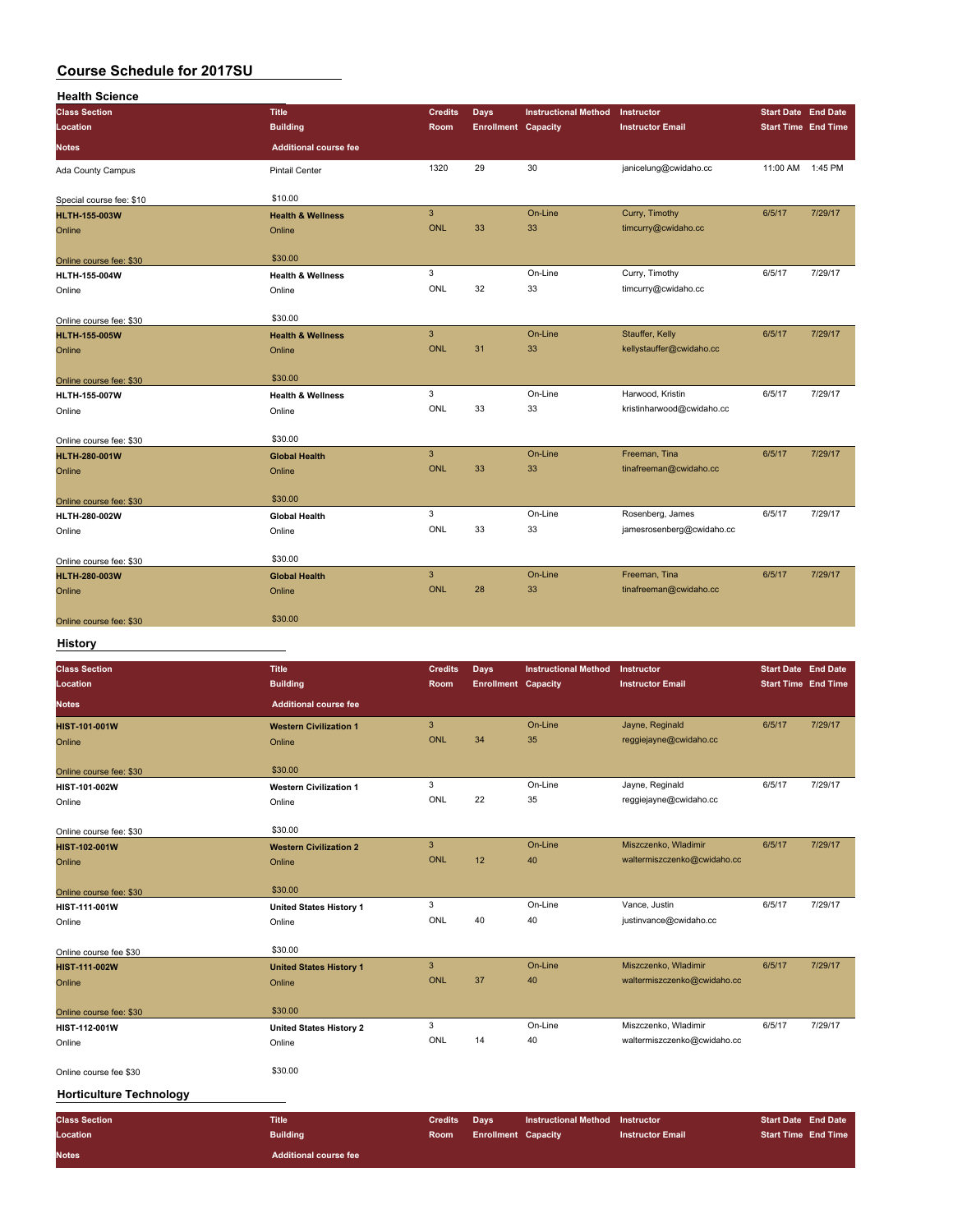| <b>Horticulture Technology</b> |                                |                |                            |                             |                            |                            |         |
|--------------------------------|--------------------------------|----------------|----------------------------|-----------------------------|----------------------------|----------------------------|---------|
| <b>Class Section</b>           | <b>Title</b>                   | <b>Credits</b> | Days                       | <b>Instructional Method</b> | <b>Instructor</b>          | <b>Start Date End Date</b> |         |
| Location                       | <b>Building</b>                | Room           | <b>Enrollment Capacity</b> |                             | <b>Instructor Email</b>    | <b>Start Time End Time</b> |         |
| <b>Notes</b>                   | <b>Additional course fee</b>   |                |                            |                             |                            |                            |         |
| <b>HRTC-293-001</b>            | <b>Horticulture Internship</b> | $\overline{2}$ |                            | Internship                  | Blackburn, Leslie          | 6/5/17                     | 7/29/17 |
| <b>Community Locations</b>     | <b>Community Location</b>      | <b>CMTY</b>    | $\overline{2}$             | 10                          | leslieblackburn@cwidaho.cc |                            |         |
|                                | \$0.00                         |                |                            |                             |                            |                            |         |
| HRTC-293-001                   | Horticulture Internship        | $\sim$         |                            | Internship                  | Jenkins, Lawrence          | 6/5/17                     | 7/29/17 |
| <b>Community Locations</b>     | Community Location             | <b>CMTY</b>    | $\overline{2}$             | 10                          |                            |                            |         |
|                                | \$0.00                         |                |                            |                             |                            |                            |         |

#### **Humanities**

| <b>Class Section</b><br>Location | <b>Title</b><br><b>Building</b> | <b>Credits</b><br><b>Room</b> | <b>Days</b><br><b>Enrollment Capacity</b> | <b>Instructional Method</b> | Instructor<br><b>Instructor Email</b> | <b>Start Date End Date</b><br><b>Start Time End Time</b> |         |
|----------------------------------|---------------------------------|-------------------------------|-------------------------------------------|-----------------------------|---------------------------------------|----------------------------------------------------------|---------|
| <b>Notes</b>                     | <b>Additional course fee</b>    |                               |                                           |                             |                                       |                                                          |         |
| <b>HUMA-101-001</b>              | <b>Intro to Humanities 1</b>    | 3                             | Tue, Thu                                  | Lecture                     | Bonde, Deborah                        | 6/5/17                                                   | 7/29/17 |
| <b>Ada County Campus</b>         | <b>Pintail Center</b>           | 1208                          | 18                                        | 30                          | debbiebonde@cwidaho.cc                | 11:00 AM                                                 | 1:45 PM |
|                                  | \$0.00                          |                               |                                           |                             |                                       |                                                          |         |
| HUMA-101-001D                    | Intro to Humanities 1           | 3                             |                                           | Lecture                     | Faculty, General                      | 6/5/17                                                   | 9/1/17  |
| <b>Community Locations</b>       | Idaho Digital Learning Academy  | <b>TBA</b>                    | 6                                         | 75                          |                                       |                                                          |         |
| Dual Credit                      | \$0.00                          |                               |                                           |                             |                                       |                                                          |         |
| <b>HUMA-101-003W</b>             | <b>Intro to Humanities 1</b>    | 3                             |                                           | On-Line                     | Yadlin, Michal                        | 6/5/17                                                   | 7/29/17 |
| Online                           | Online                          | <b>ONL</b>                    | 30                                        | 30                          | michalyadlin@cwidaho.cc               |                                                          |         |
| Online course fee \$30           | \$30.00                         |                               |                                           |                             |                                       |                                                          |         |
| HUMA-101-004W                    | Intro to Humanities 1           | 3                             |                                           | On-Line                     | Hurlbert, Jarrod                      | 6/5/17                                                   | 7/29/17 |
| Online                           | Online                          | ONL                           | 26                                        | 30                          | jarrodhurlbert@cwidaho.cc             |                                                          |         |
| Online course fee \$30           | \$30.00                         |                               |                                           |                             |                                       |                                                          |         |
| <b>HUMA-102-002W</b>             | <b>Intro to Humanities 2</b>    | $\overline{3}$                |                                           | On-Line                     | Hughes, Stewart                       | 6/5/17                                                   | 7/29/17 |
| Online                           | Online                          | ONL                           | 17                                        | 30                          | collinhughes@cwidaho.cc               |                                                          |         |
| Online course fee: \$30          | \$30.00                         |                               |                                           |                             |                                       |                                                          |         |

#### **Idaho Profess Driver Training**

| <b>Class Section</b><br>Location | <b>Title</b><br><b>Building</b>         | <b>Credits</b><br><b>Room</b> | <b>Days</b><br><b>Enrollment Capacity</b> | <b>Instructional Method</b> | Instructor<br><b>Instructor Email</b> | <b>Start Date</b> End Date<br><b>Start Time End Time</b> |         |
|----------------------------------|-----------------------------------------|-------------------------------|-------------------------------------------|-----------------------------|---------------------------------------|----------------------------------------------------------|---------|
| <b>Notes</b>                     | <b>Additional course fee</b>            |                               |                                           |                             |                                       |                                                          |         |
| <b>IPDT-102-014</b>              | <b>Basic Knowledge Dev &amp; Theory</b> | $\overline{4}$                | M, Tue, W, Thu Lecture                    |                             | Younger, Tracy                        | 3/13/17                                                  | 3/30/17 |
| Nampa Campus                     | <b>Professional Truck Driving</b>       | <b>CLASS</b>                  | $\overline{4}$                            | 12                          | TracyYounger@cwidaho.cc               | 7:00 AM                                                  | 5:30 PM |
|                                  | \$984.08                                |                               |                                           |                             |                                       |                                                          |         |
| IPDT-102-015                     | <b>Basic Knowledge Dev &amp; Theory</b> | 4                             | M.Tue, W.Thu Lecture                      |                             | Younger, Tracy                        | 4/3/17                                                   | 4/20/17 |
| Nampa Campus                     | Professional Truck Driving              | <b>CLASS</b>                  | $\overline{4}$                            | 12                          | TracyYounger@cwidaho.cc               | 7:00 AM                                                  | 5:30 PM |
|                                  | \$984.08                                |                               |                                           |                             |                                       |                                                          |         |
| <b>IPDT-102-016</b>              | <b>Basic Knowledge Dev &amp; Theory</b> | $\overline{4}$                | M,Tue                                     | Lecture                     | Younger, Tracy                        | 4/3/17                                                   | 7/27/17 |
| Nampa Campus                     | <b>Professional Truck Driving</b>       | <b>CLASS</b>                  | 3                                         | 12                          | TracyYounger@cwidaho.cc               | 6:00 PM                                                  | 9:00 PM |
|                                  | \$984.08                                |                               |                                           |                             |                                       |                                                          |         |
| IPDT-102-016                     | <b>Basic Knowledge Dev &amp; Theory</b> | 4                             | SAT, SUN                                  | Lecture                     | Younger, Tracy                        | 4/3/17                                                   | 7/27/17 |
| Nampa Campus                     | Professional Truck Driving              | YARD                          | 3                                         | 12                          | TracyYounger@cwidaho.cc               | 7:00 AM                                                  | 5:00 PM |
|                                  | \$984.08                                |                               |                                           |                             |                                       |                                                          |         |
| <b>IPDT-102-017</b>              | <b>Basic Knowledge Dev &amp; Theory</b> | $\overline{4}$                | M, Tue, W, Thu Lecture                    |                             | Younger, Tracy                        | 4/24/17                                                  | 5/11/17 |
| Nampa Campus                     | <b>Professional Truck Driving</b>       | <b>CLASS</b>                  | 3                                         | 12                          | TracyYounger@cwidaho.cc               | 7:00 AM                                                  | 5:30 PM |
|                                  | \$984.08                                |                               |                                           |                             |                                       |                                                          |         |
| IPDT-102-018                     | <b>Basic Knowledge Dev &amp; Theory</b> | 4                             | M, Tue, W, Thu Lecture                    |                             | Younger, Tracy                        | 5/15/17                                                  | 6/1/17  |
| Nampa Campus                     | Professional Truck Driving              | <b>CLASS</b>                  | 3                                         | 12                          | TracyYounger@cwidaho.cc               | 7:00 AM                                                  | 5:30 PM |
|                                  | \$984.08                                |                               |                                           |                             |                                       |                                                          |         |
| <b>IPDT-102-019</b>              | <b>Basic Knowledge Dev &amp; Theory</b> | $\overline{4}$                | M, Tue, W, Thu Lecture                    |                             | Younger, Tracy                        | 6/5/17                                                   | 6/22/17 |
| Nampa Campus                     | <b>Professional Truck Driving</b>       | <b>CLASS</b>                  | $\overline{4}$                            | 12                          | TracyYounger@cwidaho.cc               | 7:00 AM                                                  | 5:30 PM |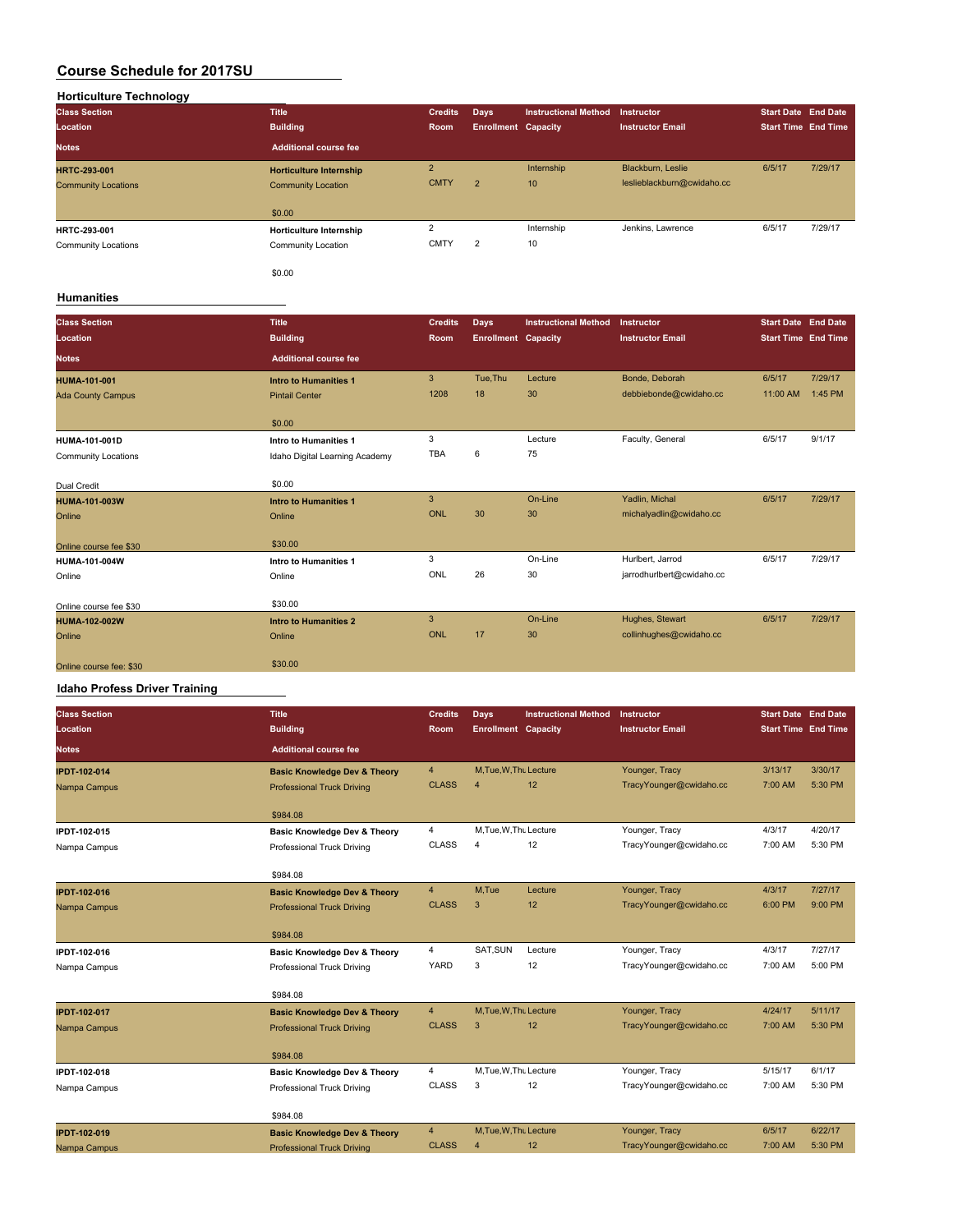# **Idaho Profess Driver Training**

| <b>Class Section</b>                | <b>Title</b>                                                           | <b>Credits</b>                | <b>Days</b>                          | <b>Instructional Method</b> | Instructor                                | <b>Start Date End Date</b> |                            |
|-------------------------------------|------------------------------------------------------------------------|-------------------------------|--------------------------------------|-----------------------------|-------------------------------------------|----------------------------|----------------------------|
| Location                            | <b>Building</b>                                                        | Room                          | <b>Enrollment Capacity</b>           |                             | <b>Instructor Email</b>                   |                            | <b>Start Time End Time</b> |
| <b>Notes</b>                        | <b>Additional course fee</b>                                           |                               |                                      |                             |                                           |                            |                            |
|                                     |                                                                        |                               |                                      |                             |                                           |                            |                            |
|                                     | \$984.08                                                               |                               |                                      |                             |                                           |                            |                            |
| IPDT-102-020                        | <b>Basic Knowledge Dev &amp; Theory</b>                                | $\overline{4}$                | M, Tue, W, Thu Lecture               |                             | Younger, Tracy                            | 6/26/17                    | 7/13/17                    |
| Nampa Campus                        | Professional Truck Driving                                             | <b>CLASS</b>                  | 0                                    | 12                          | TracyYounger@cwidaho.cc                   | 7:00 AM                    | 5:30 PM                    |
|                                     |                                                                        |                               |                                      |                             |                                           |                            |                            |
|                                     | \$984.08                                                               | $\overline{4}$                | M, Tue, W, Thu Lab                   |                             | Younger, Tracy                            | 4/3/17                     | 4/20/17                    |
| <b>IPDT-106-014</b><br>Nampa Campus | <b>Driving Skills Development</b><br><b>Professional Truck Driving</b> | <b>YARD</b>                   | $\overline{4}$                       | 12                          | TracyYounger@cwidaho.cc                   | 7:00 AM                    | 5:30 PM                    |
|                                     |                                                                        |                               |                                      |                             |                                           |                            |                            |
|                                     | \$1,269.12                                                             |                               |                                      |                             |                                           |                            |                            |
| IPDT-106-015                        | <b>Driving Skills Development</b>                                      | 4                             | M, Tue, W, Thu Lab                   |                             | Younger, Tracy                            | 4/24/17                    | 5/11/17                    |
| Nampa Campus                        | Professional Truck Driving                                             | YARD                          | $\overline{4}$                       | 12                          | TracyYounger@cwidaho.cc                   | 7:00 AM                    | 5:30 PM                    |
|                                     | \$1,269.12                                                             |                               |                                      |                             |                                           |                            |                            |
| <b>IPDT-106-016</b>                 | <b>Driving Skills Development</b>                                      | $\overline{4}$                | M, Tue                               | Lab                         | Younger, Tracy                            | 4/10/17                    | 6/4/17                     |
| Nampa Campus                        | <b>Professional Truck Driving</b>                                      | <b>CLASS</b>                  | $\mathbf{3}$                         | 12                          | TracyYounger@cwidaho.cc                   | 6:00 PM                    | 9:00 PM                    |
|                                     |                                                                        |                               |                                      |                             |                                           |                            |                            |
|                                     | \$1,269.12                                                             |                               |                                      |                             |                                           |                            |                            |
| IPDT-106-016                        | <b>Driving Skills Development</b>                                      | $\overline{4}$<br>YARD        | SAT, SUN<br>3                        | Lab<br>12                   | Younger, Tracy                            | 4/10/17<br>7:00 AM         | 6/4/17<br>5:00 PM          |
| Nampa Campus                        | Professional Truck Driving                                             |                               |                                      |                             | TracyYounger@cwidaho.cc                   |                            |                            |
|                                     | \$1,269.12                                                             |                               |                                      |                             |                                           |                            |                            |
| <b>IPDT-106-017</b>                 | <b>Driving Skills Development</b>                                      | $\overline{4}$                | M, Tue, W, Thu Lab                   |                             | Younger, Tracy                            | 5/15/17                    | 6/1/17                     |
| Nampa Campus                        | <b>Professional Truck Driving</b>                                      | <b>YARD</b>                   | $\mathbf{3}$                         | 12                          | TracyYounger@cwidaho.cc                   | 7:00 AM                    | 5:30 PM                    |
|                                     |                                                                        |                               |                                      |                             |                                           |                            |                            |
| IPDT-106-018                        | \$1,269.12                                                             | $\overline{4}$                | M, Tue, W, Thu Lab                   |                             | Younger, Tracy                            | 6/5/17                     | 6/22/17                    |
| Nampa Campus                        | <b>Driving Skills Development</b><br>Professional Truck Driving        | YARD                          | 3                                    | 12                          | TracyYounger@cwidaho.cc                   | 7:00 AM                    | 5:30 PM                    |
|                                     |                                                                        |                               |                                      |                             |                                           |                            |                            |
|                                     | \$1,269.12                                                             |                               |                                      |                             |                                           |                            |                            |
| IPDT-106-019                        | <b>Driving Skills Development</b>                                      | $\overline{4}$                | M.Tue.W.Thu Lab                      |                             | Younger, Tracy                            | 6/26/17                    | 7/13/17                    |
| Nampa Campus                        | <b>Professional Truck Driving</b>                                      | <b>YARD</b>                   | 4                                    | 12                          | TracyYounger@cwidaho.cc                   | 7:00 AM                    | 5:30 PM                    |
|                                     | \$1,269.12                                                             |                               |                                      |                             |                                           |                            |                            |
| IPDT-106-020                        | <b>Driving Skills Development</b>                                      | $\overline{4}$                | M, Tue, W, Thu Lab                   |                             | Younger, Tracy                            | 7/17/17                    | 8/3/17                     |
| Nampa Campus                        | Professional Truck Driving                                             | YARD                          | 0                                    | 12                          | TracyYounger@cwidaho.cc                   | 7:00 AM                    | 5:30 PM                    |
|                                     |                                                                        |                               |                                      |                             |                                           |                            |                            |
|                                     | \$1,269.12                                                             |                               |                                      |                             |                                           |                            |                            |
| IPDT-112-014                        | <b>Driving Skills Enhancement</b><br><b>Professional Truck Driving</b> | $\overline{4}$<br><b>YARD</b> | M, Tue, W, Thu Lab<br>$\overline{4}$ | 12                          | Younger, Tracy<br>TracyYounger@cwidaho.cc | 4/24/17<br>7:30 AM         | 5/11/17<br>5:00 PM         |
| Nampa Campus                        |                                                                        |                               |                                      |                             |                                           |                            |                            |
|                                     | \$1,269.12                                                             |                               |                                      |                             |                                           |                            |                            |
| IPDT-112-015                        | <b>Driving Skills Enhancement</b>                                      |                               | M, Tue, W, Thu Lab                   |                             | Younger, Tracy                            | 5/15/17                    | 6/1/17                     |
| Nampa Campus                        | Professional Truck Driving                                             | <b>YARD</b>                   | $\overline{\mathbf{4}}$              | 12                          | TracyYounger@cwidaho.cc                   | 7:00 AM                    | 5:30 PM                    |
|                                     | \$1,269.12                                                             |                               |                                      |                             |                                           |                            |                            |
| IPDT-112-016                        | <b>Driving Skills Enhancement</b>                                      | $\overline{4}$                | M,Tue                                | Lab                         | Younger, Tracy                            | 6/5/17                     | 7/23/17                    |
| Nampa Campus                        | <b>Professional Truck Driving</b>                                      | <b>CLASS</b>                  | $\ensuremath{\mathsf{3}}$            | 12                          | TracyYounger@cwidaho.cc                   | 6:00 PM                    | 9:00 PM                    |
|                                     |                                                                        |                               |                                      |                             |                                           |                            |                            |
|                                     | \$1,269.12                                                             |                               |                                      |                             |                                           |                            |                            |
| IPDT-112-016                        | <b>Driving Skills Enhancement</b>                                      | $\overline{4}$<br>YARD        | SAT, SUN<br>3                        | Lab<br>12                   | Younger, Tracy<br>TracyYounger@cwidaho.cc | 6/5/17<br>7:00 AM          | 7/23/17<br>5:00 PM         |
| Nampa Campus                        | Professional Truck Driving                                             |                               |                                      |                             |                                           |                            |                            |
|                                     | \$1,269.12                                                             |                               |                                      |                             |                                           |                            |                            |
| IPDT-112-017                        | <b>Driving Skills Enhancement</b>                                      | $\overline{4}$                | M, Tue, W, Thu Lab                   |                             | Younger, Tracy                            | 6/5/17                     | 6/22/17                    |
| Nampa Campus                        | <b>Professional Truck Driving</b>                                      | <b>YARD</b>                   | $\mathbf{3}$                         | 12                          | TracyYounger@cwidaho.cc                   | 7:00 AM                    | 5:30 PM                    |
|                                     |                                                                        |                               |                                      |                             |                                           |                            |                            |
| IPDT-112-018                        | \$1,269.12<br><b>Driving Skills Enhancement</b>                        | $\overline{4}$                | M, Tue, W, Thu Lab                   |                             | Younger, Tracy                            | 6/26/17                    | 7/13/17                    |
| Nampa Campus                        | Professional Truck Driving                                             | <b>YARD</b>                   | 3                                    | 12                          | TracyYounger@cwidaho.cc                   | 7:00 AM                    | 5:30 PM                    |
|                                     |                                                                        |                               |                                      |                             |                                           |                            |                            |
|                                     | \$1,269.12                                                             |                               |                                      |                             |                                           |                            |                            |
| IPDT-112-019                        | <b>Driving Skills Enhancement</b>                                      | $\overline{4}$                | M, Tue, W, Thu Lab                   |                             | Younger, Tracy                            | 7/17/17                    | 8/3/17                     |
| Nampa Campus                        | <b>Professional Truck Driving</b>                                      | <b>YARD</b>                   | $\overline{4}$                       | 12                          | TracyYounger@cwidaho.cc                   | 7:00 AM                    | 5:30 PM                    |
|                                     | \$1,269.12                                                             |                               |                                      |                             |                                           |                            |                            |
| IPDT-112-020                        | <b>Driving Skills Enhancement</b>                                      | $\overline{4}$                | M, Tue, W, Thu Lab                   |                             | Younger, Tracy                            | 8/7/17                     | 8/24/17                    |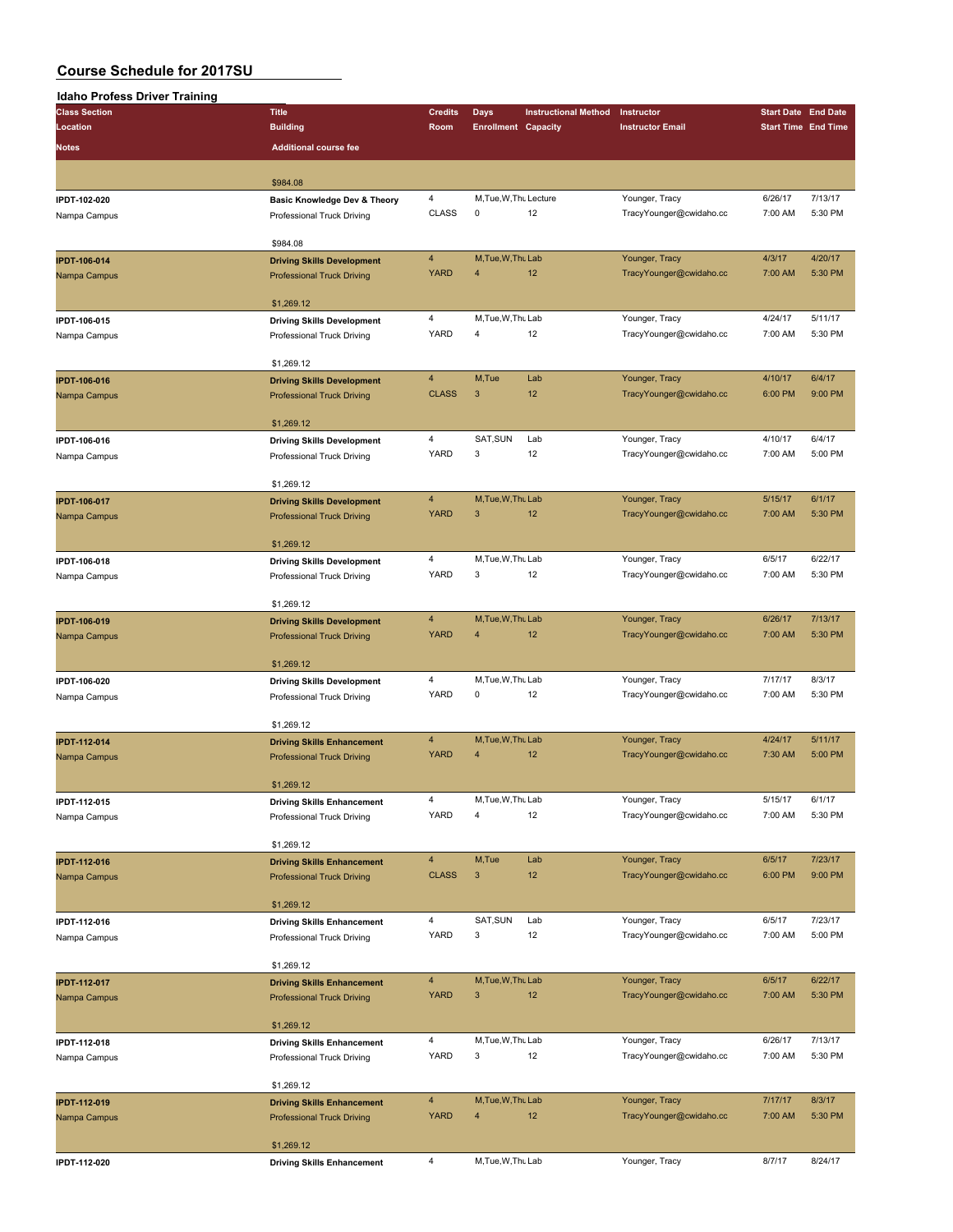| <b>Idaho Profess Driver Training</b>                                                                                                         |                                               |                |                            |                             |                         |                                                                                                                                                                                                                                                                                       |         |
|----------------------------------------------------------------------------------------------------------------------------------------------|-----------------------------------------------|----------------|----------------------------|-----------------------------|-------------------------|---------------------------------------------------------------------------------------------------------------------------------------------------------------------------------------------------------------------------------------------------------------------------------------|---------|
| <b>Class Section</b>                                                                                                                         | <b>Title</b>                                  | <b>Credits</b> | Days                       | <b>Instructional Method</b> | Instructor              |                                                                                                                                                                                                                                                                                       |         |
| Location                                                                                                                                     | <b>Building</b>                               | Room           | <b>Enrollment Capacity</b> |                             | <b>Instructor Email</b> |                                                                                                                                                                                                                                                                                       |         |
| <b>Notes</b>                                                                                                                                 | <b>Additional course fee</b>                  |                |                            |                             |                         |                                                                                                                                                                                                                                                                                       |         |
| Nampa Campus                                                                                                                                 | Professional Truck Driving                    | YARD           | 0                          | 12                          | TracyYounger@cwidaho.cc | 7:00 AM                                                                                                                                                                                                                                                                               | 5:30 PM |
|                                                                                                                                              | \$1,269.12                                    |                |                            |                             |                         | 5/15/17<br>7:30 AM<br>6/5/17<br>7:00 AM<br>8/7/17<br>6:00 PM<br>8/7/17<br>7:00 AM<br>6/26/17<br>7:00 AM<br>7/17/17<br>7:00 AM<br>8/7/17<br>7:00 AM<br>8/28/17<br>7:00 AM<br>5/8/17<br>7:00 AM<br>5/30/17<br>7:00 AM<br>6/19/17<br>7:00 AM<br>7/10/17<br>7:00 AM<br>7/31/17<br>7:00 AM |         |
| <b>IPDT-120-014</b>                                                                                                                          | <b>Adv Professional Truck Drvg</b>            | 6              | M, Tue, W, Thu Lecture     |                             | Younger, Tracy          |                                                                                                                                                                                                                                                                                       | 6/22/17 |
| Nampa Campus                                                                                                                                 | <b>Professional Truck Driving</b>             | <b>CLASS</b>   | $\overline{4}$             | 12                          | TracyYounger@cwidaho.cc |                                                                                                                                                                                                                                                                                       | 5:00 PM |
|                                                                                                                                              | \$1,408.68                                    |                |                            |                             |                         |                                                                                                                                                                                                                                                                                       |         |
| IPDT-120-015                                                                                                                                 | <b>Adv Professional Truck Drvg</b>            | 6              | M, Tue, W, Thu Lecture     |                             | Younger, Tracy          |                                                                                                                                                                                                                                                                                       | 7/13/17 |
| Nampa Campus                                                                                                                                 | Professional Truck Driving                    | <b>CLASS</b>   | 4                          | 12                          | TracyYounger@cwidaho.cc |                                                                                                                                                                                                                                                                                       | 5:30 PM |
|                                                                                                                                              | \$1,408.68                                    |                |                            |                             |                         |                                                                                                                                                                                                                                                                                       |         |
| <b>IPDT-120-016</b>                                                                                                                          | <b>Adv Professional Truck Drvg</b>            | 6              | M,Tue                      | Lecture                     | Younger, Tracy          |                                                                                                                                                                                                                                                                                       | 9/14/17 |
| Nampa Campus                                                                                                                                 | <b>Professional Truck Driving</b>             | <b>CLASS</b>   | $\mathbf{3}$               | 12                          | TracyYounger@cwidaho.cc | <b>Start Date End Date</b><br><b>Start Time End Time</b>                                                                                                                                                                                                                              | 9:00 PM |
|                                                                                                                                              | \$1,408.68                                    |                |                            |                             |                         |                                                                                                                                                                                                                                                                                       |         |
| IPDT-120-016                                                                                                                                 | <b>Adv Professional Truck Drvg</b>            | 6              | SAT, SUN                   | Lecture                     | Younger, Tracy          |                                                                                                                                                                                                                                                                                       | 9/14/17 |
| Nampa Campus                                                                                                                                 | Professional Truck Driving                    | YARD           | 3                          | 12                          | TracyYounger@cwidaho.cc |                                                                                                                                                                                                                                                                                       | 5:00 PM |
|                                                                                                                                              | \$1,408.68                                    |                |                            |                             |                         |                                                                                                                                                                                                                                                                                       |         |
| <b>IPDT-120-017</b>                                                                                                                          | <b>Adv Professional Truck Drvg</b>            | $\bf 6$        | M, Tue, W, Thu Lecture     |                             | Younger, Tracy          |                                                                                                                                                                                                                                                                                       | 8/3/17  |
| Nampa Campus                                                                                                                                 | <b>Professional Truck Driving</b>             | <b>CLASS</b>   | $\mathbf{3}$               | 12                          | TracyYounger@cwidaho.cc |                                                                                                                                                                                                                                                                                       | 5:30 PM |
|                                                                                                                                              | \$1,408.68                                    |                |                            |                             |                         |                                                                                                                                                                                                                                                                                       |         |
| IPDT-120-018                                                                                                                                 | <b>Adv Professional Truck Drvg</b>            | 6              | M, Tue, W, Thu Lecture     |                             | Younger, Tracy          |                                                                                                                                                                                                                                                                                       | 8/24/17 |
| Nampa Campus                                                                                                                                 | Professional Truck Driving                    | <b>CLASS</b>   | 3                          | 12                          | TracyYounger@cwidaho.cc |                                                                                                                                                                                                                                                                                       | 5:30 PM |
|                                                                                                                                              | \$1,408.68                                    |                |                            |                             |                         |                                                                                                                                                                                                                                                                                       |         |
| <b>IPDT-120-019</b>                                                                                                                          | <b>Adv Professional Truck Drvg</b>            | 6              | M, Tue, W, Thu Lecture     |                             | Younger, Tracy          |                                                                                                                                                                                                                                                                                       | 9/14/17 |
| Nampa Campus                                                                                                                                 | <b>Professional Truck Driving</b>             | <b>CLASS</b>   | 4                          | 12                          | TracyYounger@cwidaho.cc |                                                                                                                                                                                                                                                                                       | 5:30 PM |
|                                                                                                                                              | \$1,408.68                                    |                |                            |                             |                         |                                                                                                                                                                                                                                                                                       |         |
| IPDT-120-020                                                                                                                                 | <b>Adv Professional Truck Drvg</b>            | 6              | M, Tue, W, Thu Lecture     |                             | Younger, Tracy          |                                                                                                                                                                                                                                                                                       | 10/5/17 |
| Nampa Campus                                                                                                                                 | Professional Truck Driving                    | <b>CLASS</b>   | 0                          | 12                          | TracyYounger@cwidaho.cc |                                                                                                                                                                                                                                                                                       | 5:30 PM |
|                                                                                                                                              | \$1,408.68                                    |                |                            |                             |                         |                                                                                                                                                                                                                                                                                       |         |
| <b>IPDT-150-001</b>                                                                                                                          | <b>Truck Driving Skills</b>                   | 3              | M, Tue, W, Thu Lecture     |                             | Younger, Tracy          |                                                                                                                                                                                                                                                                                       | 5/25/17 |
| Nampa Campus<br>Class is designed for three students in the truck<br>per class. In extenuating circumstances we can<br>accommodate a fourth. | <b>Professional Truck Driving</b><br>\$450.00 | <b>CLASS</b>   | 4                          | $\overline{4}$              | TracyYounger@cwidaho.cc |                                                                                                                                                                                                                                                                                       | 5:00 PM |
| IPDT-150-002                                                                                                                                 | <b>Truck Driving Skills</b>                   | 3              | M, Tue, W, Thu Lecture     |                             | Younger, Tracy          |                                                                                                                                                                                                                                                                                       | 6/15/17 |
| Nampa Campus<br>Class is designed for three students in the truck                                                                            | Professional Truck Driving                    | <b>CLASS</b>   | 3                          | 3                           | TracyYounger@cwidaho.cc |                                                                                                                                                                                                                                                                                       | 5:00 PM |
| per class. In extenuating circumstances we can<br>accommodate a fourth.                                                                      | \$450.00                                      |                |                            |                             |                         |                                                                                                                                                                                                                                                                                       |         |
| <b>IPDT-150-003</b>                                                                                                                          | <b>Truck Driving Skills</b>                   | $\mathbf{3}$   | M, Tue, W, Thu Lecture     |                             | Younger, Tracy          |                                                                                                                                                                                                                                                                                       | 7/6/17  |
| Nampa Campus                                                                                                                                 | <b>Professional Truck Driving</b>             | <b>CLASS</b>   | $\overline{4}$             | $\overline{4}$              | TracyYounger@cwidaho.cc |                                                                                                                                                                                                                                                                                       | 5:00 PM |
| Class is designed for three students in the truck<br>per class. In extenuating circumstances we can                                          | \$450.00                                      |                |                            |                             |                         |                                                                                                                                                                                                                                                                                       |         |
| accommodate a fourth.<br>IPDT-150-004                                                                                                        | <b>Truck Driving Skills</b>                   | 3              | M, Tue, W, Thu Lecture     |                             | Younger, Tracy          |                                                                                                                                                                                                                                                                                       | 7/27/17 |
| Nampa Campus                                                                                                                                 | Professional Truck Driving                    | <b>CLASS</b>   | 3                          | 3                           | TracyYounger@cwidaho.cc |                                                                                                                                                                                                                                                                                       | 5:00 PM |
| Class is designed for three students in the truck<br>per class. In extenuating circumstances we can                                          | \$450.00                                      |                |                            |                             |                         |                                                                                                                                                                                                                                                                                       |         |
| accommodate a fourth.                                                                                                                        |                                               | $\mathbf{3}$   | M, Tue, W, Thu Lecture     |                             | Younger, Tracy          |                                                                                                                                                                                                                                                                                       | 8/17/17 |
| <b>IPDT-150-005</b>                                                                                                                          | <b>Truck Driving Skills</b>                   | <b>CLASS</b>   | $\overline{4}$             | $\overline{4}$              | TracyYounger@cwidaho.cc |                                                                                                                                                                                                                                                                                       | 5:00 PM |
| Nampa Campus<br>Class is designed for three students in the truck<br>per class. In extenuating circumstances we can                          | <b>Professional Truck Driving</b>             |                |                            |                             |                         |                                                                                                                                                                                                                                                                                       |         |
| accommodate a fourth.                                                                                                                        | \$450.00                                      |                |                            |                             |                         |                                                                                                                                                                                                                                                                                       |         |

### **Law Enforcement**

| <b>Class Section</b>        | <b>Title</b>                 | <b>Credits</b> | <b>Davs</b>                | <b>Instructional Method</b> | Instructor              | <b>Start Date End Date</b> |         |
|-----------------------------|------------------------------|----------------|----------------------------|-----------------------------|-------------------------|----------------------------|---------|
| Location                    | <b>Building</b>              | <b>Room</b>    | <b>Enrollment Capacity</b> |                             | <b>Instructor Email</b> | <b>Start Time End Time</b> |         |
| <b>Notes</b>                | <b>Additional course fee</b> |                |                            |                             |                         |                            |         |
| <b>LAWE-101-001</b>         | Intro to Law Enforcement     |                | M.Tue.W.Thu Lecture        |                             | Forsman, LeRoy          | 6/5/17                     | 7/29/17 |
| <b>Canyon County Center</b> | <b>Canyon County Center</b>  | 117            | 17                         | 20                          | leroyforsman@cwidaho.cc | 7:00 AM                    | 4:00 PM |
| Special course fee: \$35    | \$35.00                      |                |                            |                             |                         |                            |         |
| LAWE-101-001                | Intro to Law Enforcement     |                | M.Tue.W.Thu Lecture        |                             | Forsman, LeRoy          | 6/5/17                     | 7/29/17 |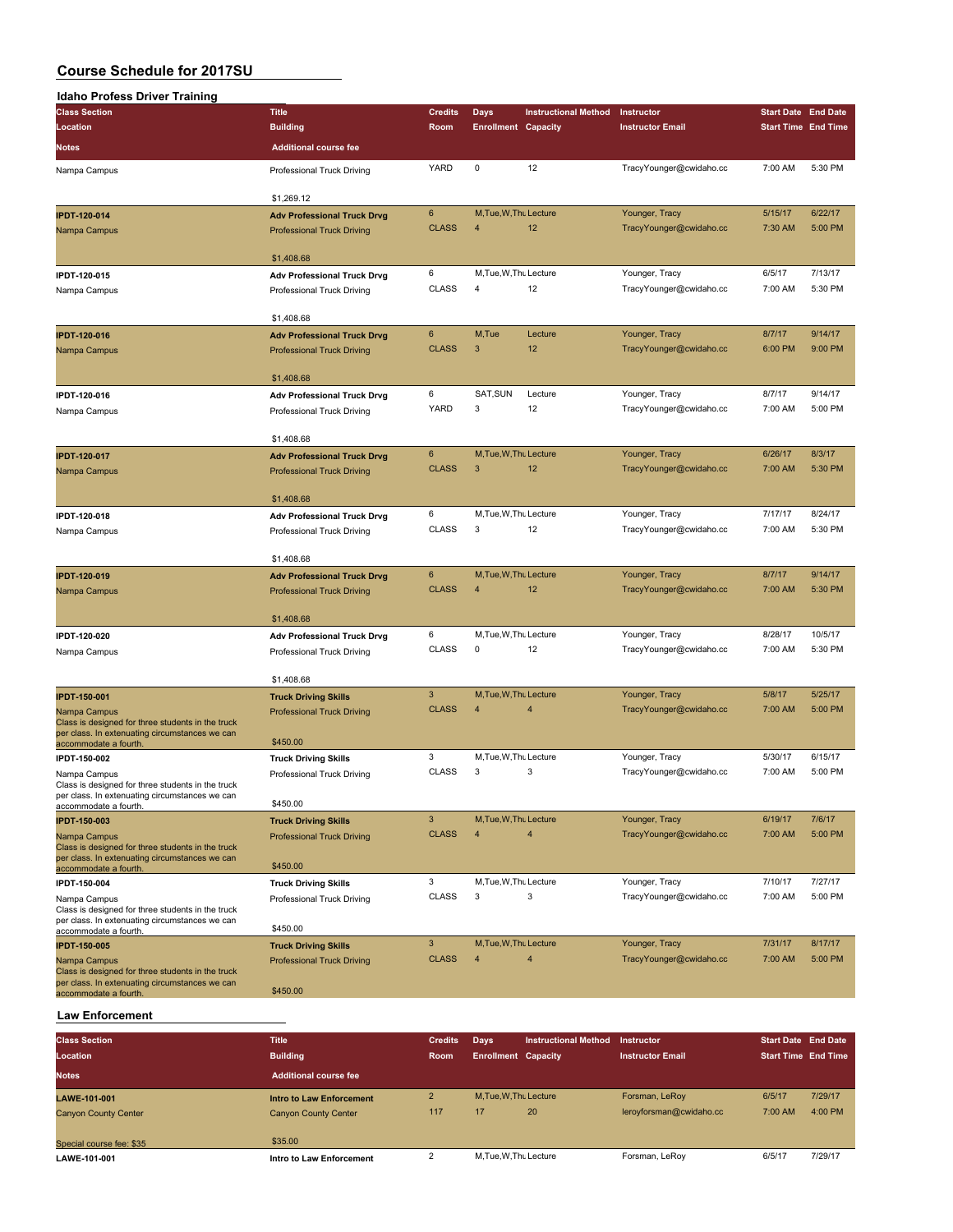| <b>Law Enforcement</b>      |                                      |                |                            |                             |                         |                            |         |
|-----------------------------|--------------------------------------|----------------|----------------------------|-----------------------------|-------------------------|----------------------------|---------|
| <b>Class Section</b>        | <b>Title</b>                         | <b>Credits</b> | <b>Days</b>                | <b>Instructional Method</b> | Instructor              | <b>Start Date End Date</b> |         |
| Location                    | <b>Building</b>                      | Room           | <b>Enrollment Capacity</b> |                             | <b>Instructor Email</b> | <b>Start Time End Time</b> |         |
| <b>Notes</b>                | <b>Additional course fee</b>         |                |                            |                             |                         |                            |         |
|                             |                                      |                |                            |                             |                         |                            |         |
| Canyon County Center        | Canyon County Center                 | 118            | 17                         | 20                          | leroyforsman@cwidaho.cc | 7:00 AM                    | 4:00 PM |
| Special course fee: \$35    | \$35.00                              |                |                            |                             |                         |                            |         |
| LAWE-101-001                | <b>Intro to Law Enforcement</b>      | $\overline{2}$ | M, Tue, W, Thu Lecture     |                             | Forsman, LeRoy          | 6/5/17                     | 7/29/17 |
| <b>Canyon County Center</b> | <b>Canyon County Center</b>          | 120            | 17                         | 20                          | leroyforsman@cwidaho.cc | 7:00 AM                    | 4:00 PM |
| Special course fee: \$35    | \$35.00                              |                |                            |                             |                         |                            |         |
| LAWE-101-001                | Intro to Law Enforcement             | $\overline{2}$ | M, Tue, W, Thu Lecture     |                             | Forsman, LeRoy          | 6/5/17                     | 7/29/17 |
| Canyon County Center        | Canyon County Center                 | 121            | 17                         | 20                          | leroyforsman@cwidaho.cc | 7:00 AM                    | 4:00 PM |
|                             |                                      |                |                            |                             |                         |                            |         |
| Special course fee: \$35    | \$35.00                              |                |                            |                             |                         |                            |         |
| LAWE-101-001                | <b>Intro to Law Enforcement</b>      | $\overline{2}$ | M, Tue, W, Thu Lecture     |                             | Reid, Ralph             | 6/5/17                     | 7/29/17 |
| <b>Canyon County Center</b> | <b>Canyon County Center</b>          | 117            | 17                         | 20                          | brettreid2@cwidaho.cc   | 7:00 AM                    | 4:00 PM |
| Special course fee: \$35    | \$35.00                              |                |                            |                             |                         |                            |         |
| LAWE-101-001                | Intro to Law Enforcement             | $\overline{2}$ | M, Tue, W, Thu Lecture     |                             | Reid, Ralph             | 6/5/17                     | 7/29/17 |
| Canyon County Center        | Canyon County Center                 | 118            | 17                         | 20                          | brettreid2@cwidaho.cc   | 7:00 AM                    | 4:00 PM |
|                             |                                      |                |                            |                             |                         |                            |         |
| Special course fee: \$35    | \$35.00                              |                |                            |                             |                         |                            |         |
| LAWE-101-001                | <b>Intro to Law Enforcement</b>      | $\overline{2}$ | M.Tue.W.Thu Lecture        |                             | Reid, Ralph             | 6/5/17                     | 7/29/17 |
| <b>Canyon County Center</b> | <b>Canyon County Center</b>          | 120            | 17                         | 20                          | brettreid2@cwidaho.cc   | 7:00 AM                    | 4:00 PM |
|                             |                                      |                |                            |                             |                         |                            |         |
| Special course fee: \$35    | \$35.00                              |                |                            |                             |                         |                            |         |
| LAWE-101-001                | Intro to Law Enforcement             | $\overline{2}$ | M, Tue, W, Thu Lecture     |                             | Reid, Ralph             | 6/5/17                     | 7/29/17 |
| Canyon County Center        | Canyon County Center                 | 121            | 17                         | 20                          | brettreid2@cwidaho.cc   | 7:00 AM                    | 4:00 PM |
| Special course fee: \$35    | \$35.00                              |                |                            |                             |                         |                            |         |
| LAWE-120-001                | <b>Cadet Practicum 1</b>             | $\overline{1}$ |                            | Lab                         | Forsman, LeRoy          | 6/5/17                     | 7/29/17 |
| <b>Community Locations</b>  | <b>Community Location</b>            | <b>CMTY</b>    | 17                         | 20                          | leroyforsman@cwidaho.cc |                            |         |
|                             |                                      |                |                            |                             |                         |                            |         |
|                             | \$0.00                               |                |                            |                             |                         |                            |         |
| LAWE-120-001                | <b>Cadet Practicum 1</b>             | $\mathbf{1}$   |                            | Lab                         | Reid, Ralph             | 6/5/17                     | 7/29/17 |
| <b>Community Locations</b>  | Community Location                   | <b>CMTY</b>    | 17                         | 20                          | brettreid2@cwidaho.cc   |                            |         |
|                             | \$0.00                               |                |                            |                             |                         |                            |         |
| LAWE-121-001                | <b>Cadet Practicum 2</b>             | $\mathbf{1}$   |                            | Lab                         | Forsman, LeRoy          | 6/5/17                     | 7/29/17 |
| <b>Community Locations</b>  | <b>Community Location</b>            | <b>CMTY</b>    | 17                         | 20                          | leroyforsman@cwidaho.cc |                            |         |
|                             |                                      |                |                            |                             |                         |                            |         |
|                             | \$0.00                               |                |                            |                             |                         |                            |         |
| LAWE-121-001                | <b>Cadet Practicum 2</b>             | $\mathbf{1}$   |                            | Lab                         | Reid, Ralph             | 6/5/17                     | 7/29/17 |
| Community Locations         | Community Location                   | <b>CMTY</b>    | 17                         | 20                          | brettreid2@cwidaho.cc   |                            |         |
|                             |                                      |                |                            |                             |                         |                            |         |
|                             | \$0.00                               |                |                            |                             |                         |                            |         |
| LAWE-126-001                | <b>Basic Collision Investigation</b> | $\overline{2}$ | M, Tue, W, Thu Lecture     |                             | Forsman, LeRoy          | 6/5/17                     | 7/29/17 |
| <b>Canyon County Center</b> | <b>Canyon County Center</b>          | 117            | 17                         | 20                          | leroyforsman@cwidaho.cc | 7:00 AM                    | 4:00 PM |
|                             | \$0.00                               |                |                            |                             |                         |                            |         |
| LAWE-126-001                | <b>Basic Collision Investigation</b> | $\overline{2}$ | M, Tue, W, Thu Lecture     |                             | Forsman, LeRoy          | 6/5/17                     | 7/29/17 |
| Canyon County Center        | Canyon County Center                 | 118            | 17                         | 20                          | leroyforsman@cwidaho.cc | 7:00 AM                    | 4:00 PM |
|                             |                                      |                |                            |                             |                         |                            |         |
|                             | \$0.00                               |                |                            |                             |                         |                            |         |
| LAWE-126-001                | <b>Basic Collision Investigation</b> | $\overline{2}$ | M, Tue, W, Thu Lecture     |                             | Forsman, LeRoy          | 6/5/17                     | 7/29/17 |
| <b>Canyon County Center</b> | <b>Canyon County Center</b>          | 120            | 17                         | 20                          | leroyforsman@cwidaho.cc | 7:00 AM                    | 4:00 PM |
|                             |                                      |                |                            |                             |                         |                            |         |
|                             | \$0.00                               |                |                            |                             |                         |                            |         |
| LAWE-126-001                | <b>Basic Collision Investigation</b> | $\overline{2}$ | M, Tue, W, Thu Lecture     |                             | Forsman, LeRoy          | 6/5/17                     | 7/29/17 |
| Canyon County Center        | Canyon County Center                 | 121            | 17                         | 20                          | leroyforsman@cwidaho.cc | 7:00 AM                    | 4:00 PM |
|                             |                                      |                |                            |                             |                         |                            |         |
|                             | \$0.00                               | $\overline{2}$ |                            |                             |                         |                            |         |
| LAWE-126-001                | <b>Basic Collision Investigation</b> |                | M, Tue, W, Thu Lecture     |                             | Reid, Ralph             | 6/5/17                     | 7/29/17 |
| <b>Canyon County Center</b> | <b>Canyon County Center</b>          | 117            | 17                         | 20                          | brettreid2@cwidaho.cc   | 7:00 AM                    | 4:00 PM |
|                             | \$0.00                               |                |                            |                             |                         |                            |         |
| LAWE-126-001                | <b>Basic Collision Investigation</b> | $\overline{2}$ | M, Tue, W, Thu Lecture     |                             | Reid, Ralph             | 6/5/17                     | 7/29/17 |
| Canyon County Center        | Canyon County Center                 | 118            | 17                         | 20                          | brettreid2@cwidaho.cc   | 7:00 AM                    | 4:00 PM |
|                             |                                      |                |                            |                             |                         |                            |         |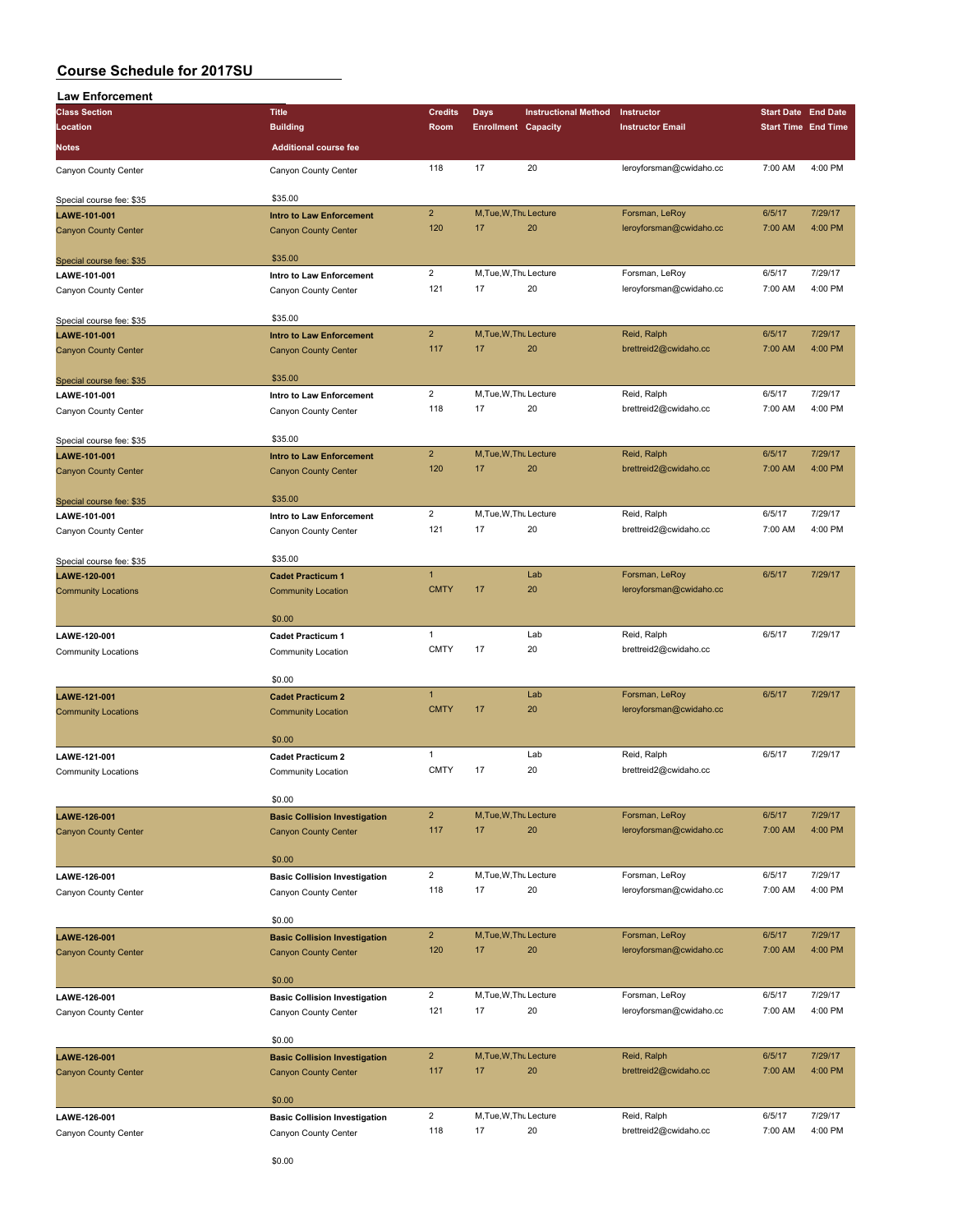| <b>Law Enforcement</b>      |                                                                     |                     |                              |                             |                         |                            |                            |
|-----------------------------|---------------------------------------------------------------------|---------------------|------------------------------|-----------------------------|-------------------------|----------------------------|----------------------------|
| <b>Class Section</b>        | <b>Title</b>                                                        | <b>Credits</b>      | <b>Days</b>                  | <b>Instructional Method</b> | Instructor              | <b>Start Date End Date</b> |                            |
| Location                    | <b>Building</b>                                                     | Room                | <b>Enrollment Capacity</b>   |                             | <b>Instructor Email</b> |                            | <b>Start Time End Time</b> |
| Notes                       | <b>Additional course fee</b>                                        |                     |                              |                             |                         |                            |                            |
| LAWE-126-001                |                                                                     | $\overline{2}$      | M, Tue, W, Thu Lecture       |                             | Reid, Ralph             | 6/5/17                     | 7/29/17                    |
| <b>Canyon County Center</b> | <b>Basic Collision Investigation</b><br><b>Canyon County Center</b> | 120                 | 17                           | 20                          | brettreid2@cwidaho.cc   | 7:00 AM                    | 4:00 PM                    |
|                             |                                                                     |                     |                              |                             |                         |                            |                            |
|                             | \$0.00                                                              |                     |                              |                             |                         |                            |                            |
| LAWE-126-001                | <b>Basic Collision Investigation</b>                                | $\overline{2}$      | M, Tue, W, Thu Lecture       |                             | Reid, Ralph             | 6/5/17                     | 7/29/17                    |
| Canyon County Center        | Canyon County Center                                                | 121                 | 17                           | 20                          | brettreid2@cwidaho.cc   | 7:00 AM                    | 4:00 PM                    |
|                             |                                                                     |                     |                              |                             |                         |                            |                            |
|                             | \$0.00                                                              |                     |                              |                             |                         |                            |                            |
| LAWE-130-001                | <b>Detention Administratn Issues</b>                                | $\mathbf{1}$        | M, Tue, W, Thu Lecture       |                             | Forsman, LeRoy          | 6/5/17                     | 7/29/17                    |
| <b>Canyon County Center</b> | <b>Canyon County Center</b>                                         | 117                 | 17                           | 20                          | leroyforsman@cwidaho.cc | 7:00 AM                    | 4:00 PM                    |
|                             |                                                                     |                     |                              |                             |                         |                            |                            |
|                             | \$0.00                                                              |                     |                              |                             |                         |                            |                            |
| LAWE-130-001                | <b>Detention Administratn Issues</b>                                | $\mathbf{1}$        | M, Tue, W, Thu Lecture       |                             | Forsman, LeRoy          | 6/5/17                     | 7/29/17                    |
| Canyon County Center        | Canyon County Center                                                | 118                 | 17                           | 20                          | leroyforsman@cwidaho.cc | 7:00 AM                    | 4:00 PM                    |
|                             |                                                                     |                     |                              |                             |                         |                            |                            |
|                             | \$0.00                                                              |                     |                              |                             |                         |                            |                            |
| LAWE-130-001                | <b>Detention Administratn Issues</b>                                | $\mathbf{1}$<br>120 | M, Tue, W, Thu Lecture       |                             | Forsman, LeRoy          | 6/5/17                     | 7/29/17                    |
| <b>Canyon County Center</b> | <b>Canyon County Center</b>                                         |                     | 17                           | 20                          | leroyforsman@cwidaho.cc | 7:00 AM                    | 4:00 PM                    |
|                             | \$0.00                                                              |                     |                              |                             |                         |                            |                            |
| LAWE-130-001                | <b>Detention Administratn Issues</b>                                | $\mathbf{1}$        | M, Tue, W, Thu Lecture       |                             | Forsman, LeRoy          | 6/5/17                     | 7/29/17                    |
| Canyon County Center        | Canyon County Center                                                | 121                 | 17                           | 20                          | leroyforsman@cwidaho.cc | 7:00 AM                    | 4:00 PM                    |
|                             |                                                                     |                     |                              |                             |                         |                            |                            |
|                             | \$0.00                                                              |                     |                              |                             |                         |                            |                            |
| LAWE-130-001                | <b>Detention Administratn Issues</b>                                | $\mathbf{1}$        | M, Tue, W, Thu Lecture       |                             | Reid, Ralph             | 6/5/17                     | 7/29/17                    |
| <b>Canyon County Center</b> | <b>Canyon County Center</b>                                         | 117                 | 17                           | 20                          | brettreid2@cwidaho.cc   | 7:00 AM                    | 4:00 PM                    |
|                             |                                                                     |                     |                              |                             |                         |                            |                            |
|                             | \$0.00                                                              |                     |                              |                             |                         |                            |                            |
| LAWE-130-001                | <b>Detention Administratn Issues</b>                                | $\mathbf{1}$        | M, Tue, W, Thu Lecture       |                             | Reid, Ralph             | 6/5/17                     | 7/29/17                    |
| Canyon County Center        | Canyon County Center                                                | 118                 | 17                           | 20                          | brettreid2@cwidaho.cc   | 7:00 AM                    | 4:00 PM                    |
|                             |                                                                     |                     |                              |                             |                         |                            |                            |
|                             | \$0.00                                                              |                     |                              |                             |                         |                            |                            |
| LAWE-130-001                | <b>Detention Administratn Issues</b>                                | $\mathbf{1}$        | M, Tue, W, Thu Lecture       |                             | Reid, Ralph             | 6/5/17                     | 7/29/17                    |
| <b>Canyon County Center</b> | <b>Canyon County Center</b>                                         | 120                 | 17                           | 20                          | brettreid2@cwidaho.cc   | 7:00 AM                    | 4:00 PM                    |
|                             |                                                                     |                     |                              |                             |                         |                            |                            |
|                             | \$0.00                                                              |                     |                              |                             | Reid, Ralph             |                            | 7/29/17                    |
| LAWE-130-001                | <b>Detention Administratn Issues</b>                                | $\mathbf{1}$<br>121 | M, Tue, W, Thu Lecture<br>17 | 20                          |                         | 6/5/17<br>7:00 AM          | 4:00 PM                    |
| Canyon County Center        | Canyon County Center                                                |                     |                              |                             | brettreid2@cwidaho.cc   |                            |                            |
|                             | \$0.00                                                              |                     |                              |                             |                         |                            |                            |
| LAWE-131-001                | <b>Detention Legal Issues</b>                                       | $\mathbf{1}$        | M, Tue, W, Thu Lecture       |                             | Forsman, LeRoy          | 6/5/17                     | 7/29/17                    |
| <b>Canyon County Center</b> | <b>Canyon County Center</b>                                         | 117                 | 17                           | 20                          | leroyforsman@cwidaho.cc | 7:00 AM                    | 4:00 PM                    |
|                             |                                                                     |                     |                              |                             |                         |                            |                            |
|                             | \$0.00                                                              |                     |                              |                             |                         |                            |                            |
| LAWE-131-001                | <b>Detention Legal Issues</b>                                       | $\mathbf{1}$        | M, Tue, W, Thu Lecture       |                             | Forsman, LeRoy          | 6/5/17                     | 7/29/17                    |
| Canyon County Center        | Canyon County Center                                                | 118                 | 17                           | 20                          | leroyforsman@cwidaho.cc | 7:00 AM                    | 4:00 PM                    |
|                             |                                                                     |                     |                              |                             |                         |                            |                            |
|                             | \$0.00                                                              |                     |                              |                             |                         |                            |                            |
| LAWE-131-001                | <b>Detention Legal Issues</b>                                       | $\mathbf{1}$        | M, Tue, W, Thu Lecture       |                             | Forsman, LeRoy          | 6/5/17                     | 7/29/17                    |
| <b>Canyon County Center</b> | <b>Canyon County Center</b>                                         | 120                 | 17                           | 20                          | leroyforsman@cwidaho.cc | 7:00 AM                    | 4:00 PM                    |
|                             |                                                                     |                     |                              |                             |                         |                            |                            |
|                             | \$0.00                                                              |                     |                              |                             |                         |                            |                            |
| LAWE-131-001                | <b>Detention Legal Issues</b>                                       | $\mathbf{1}$        | M, Tue, W, Thu Lecture       |                             | Forsman, LeRoy          | 6/5/17                     | 7/29/17                    |
| Canyon County Center        | Canyon County Center                                                | 121                 | 17                           | 20                          | leroyforsman@cwidaho.cc | 7:00 AM                    | 4:00 PM                    |
|                             | \$0.00                                                              |                     |                              |                             |                         |                            |                            |
|                             |                                                                     | 1                   | M, Tue, W, Thu Lecture       |                             | Reid, Ralph             | 6/5/17                     | 7/29/17                    |
| LAWE-131-001                | <b>Detention Legal Issues</b>                                       | 117                 | 17                           | 20                          | brettreid2@cwidaho.cc   | 7:00 AM                    | 4:00 PM                    |
| <b>Canyon County Center</b> | <b>Canyon County Center</b>                                         |                     |                              |                             |                         |                            |                            |
|                             | \$0.00                                                              |                     |                              |                             |                         |                            |                            |
| LAWE-131-001                | <b>Detention Legal Issues</b>                                       | $\mathbf{1}$        | M.Tue, W.Thu Lecture         |                             | Reid, Ralph             | 6/5/17                     | 7/29/17                    |
| Canyon County Center        | Canyon County Center                                                | 118                 | 17                           | 20                          | brettreid2@cwidaho.cc   | 7:00 AM                    | 4:00 PM                    |
|                             |                                                                     |                     |                              |                             |                         |                            |                            |
|                             | \$0.00                                                              |                     |                              |                             |                         |                            |                            |
| LAWE-131-001                | <b>Detention Legal Issues</b>                                       | $\mathbf{1}$        | M, Tue, W, Thu Lecture       |                             | Reid, Ralph             | 6/5/17                     | 7/29/17                    |
| <b>Canyon County Center</b> | <b>Canyon County Center</b>                                         | 120                 | 17                           | 20                          | brettreid2@cwidaho.cc   | 7:00 AM                    | 4:00 PM                    |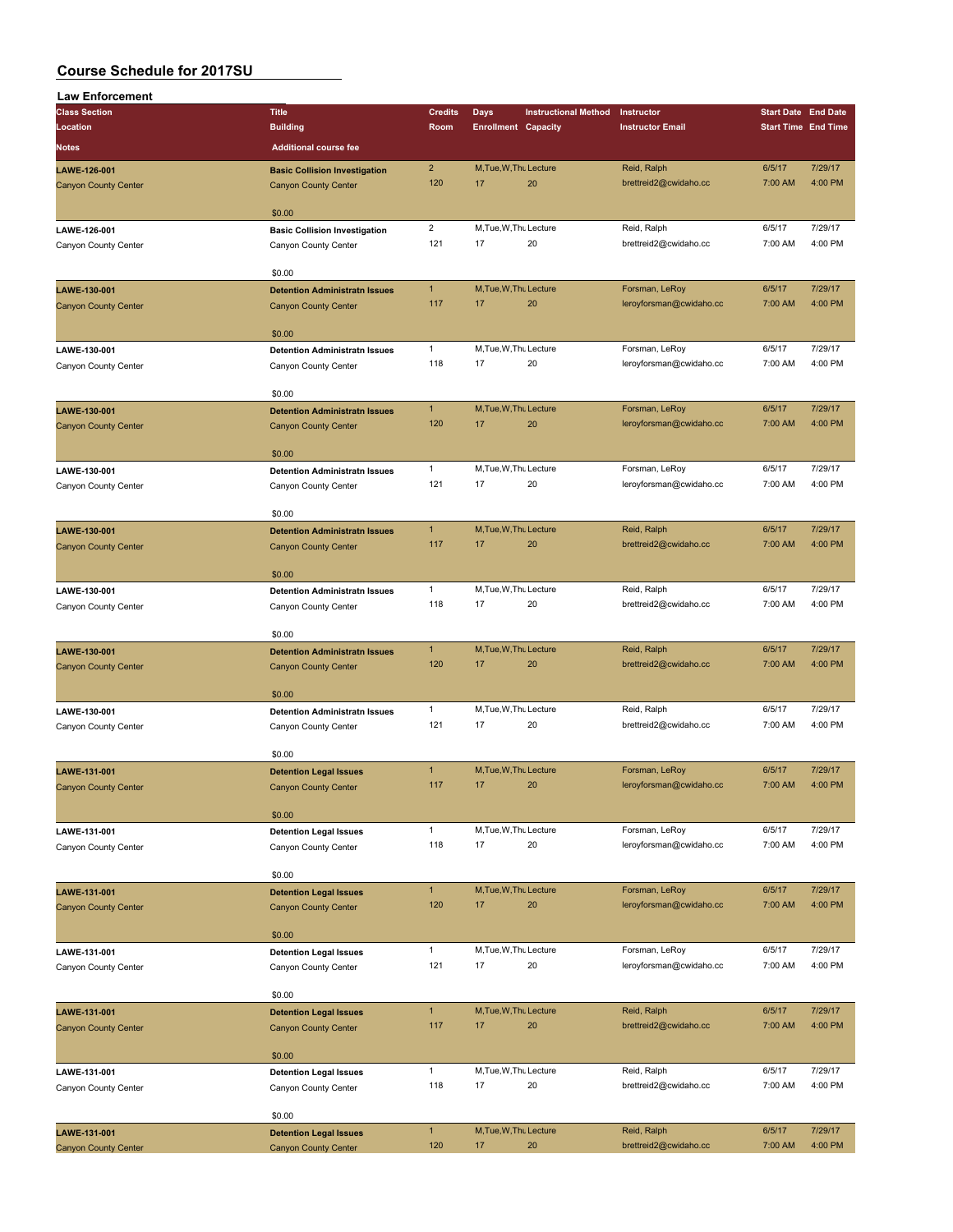| <b>Law Enforcement</b>      |                                |                |                            |                             |                         |                            |         |
|-----------------------------|--------------------------------|----------------|----------------------------|-----------------------------|-------------------------|----------------------------|---------|
| <b>Class Section</b>        | <b>Title</b>                   | <b>Credits</b> | <b>Days</b>                | <b>Instructional Method</b> | Instructor              | <b>Start Date End Date</b> |         |
| Location                    | <b>Building</b>                | Room           | <b>Enrollment Capacity</b> |                             | <b>Instructor Email</b> | <b>Start Time End Time</b> |         |
| <b>Notes</b>                | <b>Additional course fee</b>   |                |                            |                             |                         |                            |         |
|                             | \$0.00                         |                |                            |                             |                         |                            |         |
| LAWE-131-001                | <b>Detention Legal Issues</b>  | $\mathbf{1}$   | M, Tue, W, Thu Lecture     |                             | Reid, Ralph             | 6/5/17                     | 7/29/17 |
| Canyon County Center        | Canyon County Center           | 121            | 17                         | 20                          | brettreid2@cwidaho.cc   | 7:00 AM                    | 4:00 PM |
|                             | \$0.00                         |                |                            |                             |                         |                            |         |
| LAWE-133-001                | <b>Detention Proficiencies</b> | $\mathbf{1}$   | M, Tue, W, Thu Lecture     |                             | Forsman, LeRoy          | 6/5/17                     | 7/29/17 |
| <b>Canyon County Center</b> | <b>Canyon County Center</b>    | 117            | 17                         | 20                          | leroyforsman@cwidaho.cc | 7:00 AM                    | 4:00 PM |
|                             | \$0.00                         |                |                            |                             |                         |                            |         |
| LAWE-133-001                | <b>Detention Proficiencies</b> | $\mathbf{1}$   | M, Tue, W, Thu Lecture     |                             | Forsman, LeRoy          | 6/5/17                     | 7/29/17 |
| Canyon County Center        | Canyon County Center           | 118            | 17                         | 20                          | leroyforsman@cwidaho.cc | 7:00 AM                    | 4:00 PM |
|                             | \$0.00                         |                |                            |                             |                         |                            |         |
| LAWE-133-001                | <b>Detention Proficiencies</b> | $\mathbf{1}$   | M, Tue, W, Thu Lecture     |                             | Forsman, LeRoy          | 6/5/17                     | 7/29/17 |
| <b>Canyon County Center</b> | <b>Canyon County Center</b>    | 120            | 17                         | 20                          | leroyforsman@cwidaho.cc | 7:00 AM                    | 4:00 PM |
|                             | \$0.00                         |                |                            |                             |                         |                            |         |
| LAWE-133-001                | <b>Detention Proficiencies</b> | $\mathbf{1}$   | M, Tue, W, Thu Lecture     |                             | Forsman, LeRoy          | 6/5/17                     | 7/29/17 |
| Canyon County Center        | Canyon County Center           | 121            | 17                         | 20                          | leroyforsman@cwidaho.cc | 7:00 AM                    | 4:00 PM |
|                             | \$0.00                         |                |                            |                             |                         |                            |         |
| LAWE-133-001                | <b>Detention Proficiencies</b> | $\mathbf{1}$   | M, Tue, W, Thu Lecture     |                             | Reid, Ralph             | 6/5/17                     | 7/29/17 |
| <b>Canyon County Center</b> | <b>Canyon County Center</b>    | 117            | 17                         | 20                          | brettreid2@cwidaho.cc   | 7:00 AM                    | 4:00 PM |
|                             | \$0.00                         |                |                            |                             |                         |                            |         |
| LAWE-133-001                | <b>Detention Proficiencies</b> | $\mathbf{1}$   | M, Tue, W, Thu Lecture     |                             | Reid, Ralph             | 6/5/17                     | 7/29/17 |
| Canyon County Center        | Canyon County Center           | 118            | 17                         | 20                          | brettreid2@cwidaho.cc   | 7:00 AM                    | 4:00 PM |
|                             | \$0.00                         |                |                            |                             |                         |                            |         |
| LAWE-133-001                | <b>Detention Proficiencies</b> | $\mathbf{1}$   | M, Tue, W, Thu Lecture     |                             | Reid, Ralph             | 6/5/17                     | 7/29/17 |
| <b>Canyon County Center</b> | <b>Canyon County Center</b>    | 120            | 17                         | 20                          | brettreid2@cwidaho.cc   | 7:00 AM                    | 4:00 PM |
|                             | \$0.00                         |                |                            |                             |                         |                            |         |
| LAWE-133-001                | <b>Detention Proficiencies</b> | $\mathbf{1}$   | M, Tue, W, Thu Lecture     |                             | Reid, Ralph             | 6/5/17                     | 7/29/17 |
| Canyon County Center        | Canyon County Center           | 121            | 17                         | 20                          | brettreid2@cwidaho.cc   | 7:00 AM                    | 4:00 PM |
|                             | \$0.00                         |                |                            |                             |                         |                            |         |
| LAWE-222-001                | <b>Fit for Duty</b>            | $\mathsf 3$    |                            | Lecture                     | Forsman, LeRoy          | 6/5/17                     | 7/29/17 |
| <b>Community Locations</b>  | <b>Community Location</b>      | <b>CMTY</b>    | 17                         | 20                          | leroyforsman@cwidaho.cc |                            |         |
|                             | \$0.00                         |                |                            |                             |                         |                            |         |
| LAWE-222-001                | <b>Fit for Duty</b>            | 3              |                            | Lecture                     | Reid, Ralph             | 6/5/17                     | 7/29/17 |
| <b>Community Locations</b>  | Community Location             | <b>CMTY</b>    | 17                         | 20                          | brettreid2@cwidaho.cc   |                            |         |
|                             | \$0.00                         |                |                            |                             |                         |                            |         |
| <b>Marketing Management</b> |                                |                |                            |                             |                         |                            |         |

**Class Section Title Credits Days Instructional Method Instructor Start Date End Date**

| Location                   | <b>Building</b>                     | <b>Room</b> | <b>Enrollment Capacity</b> |            | <b>Instructor Email</b> | <b>Start Time End Time</b> |         |
|----------------------------|-------------------------------------|-------------|----------------------------|------------|-------------------------|----------------------------|---------|
| <b>Notes</b>               | <b>Additional course fee</b>        |             |                            |            |                         |                            |         |
| <b>MRKT-293-001</b>        | <b>Marketing Management Intern.</b> | 3           |                            | Internship | Holten Baird, Nicole    | 6/5/17                     | 7/29/17 |
| <b>Community Locations</b> | <b>Community Location</b>           | <b>CMTY</b> |                            | 10         | nicolebaird@cwidaho.cc  |                            |         |
|                            | \$0.00                              |             |                            |            |                         |                            |         |

### **Mathematics**

| <b>Class Section</b><br>Location | <b>Title</b><br><b>Building</b> | <b>Credits</b><br>Room | Days<br><b>Enrollment Capacity</b> | <b>Instructional Method</b> | Instructor<br><b>Instructor Email</b> | <b>Start Date End Date</b><br><b>Start Time End Time</b> |          |
|----------------------------------|---------------------------------|------------------------|------------------------------------|-----------------------------|---------------------------------------|----------------------------------------------------------|----------|
| <b>Notes</b>                     | <b>Additional course fee</b>    |                        |                                    |                             |                                       |                                                          |          |
| <b>MATH-095-001</b>              | <b>College Prep Mathematics</b> | 3                      | M.W                                | Lab                         | <b>Susan Knights</b>                  | 6/5/17                                                   | 7/29/17  |
| Nampa Campus                     | <b>Academic Building</b>        | 116                    | 69                                 | 70                          | susanknights@cwidaho.cc               | 8:30 AM                                                  | 11:15 AM |
| Special course fee: \$99         | \$99.00                         |                        |                                    |                             |                                       |                                                          |          |
| MATH-095-003                     | <b>College Prep Mathematics</b> | 3                      | M,W                                | Lab                         | Susan Knights                         | 6/5/17                                                   | 7/29/17  |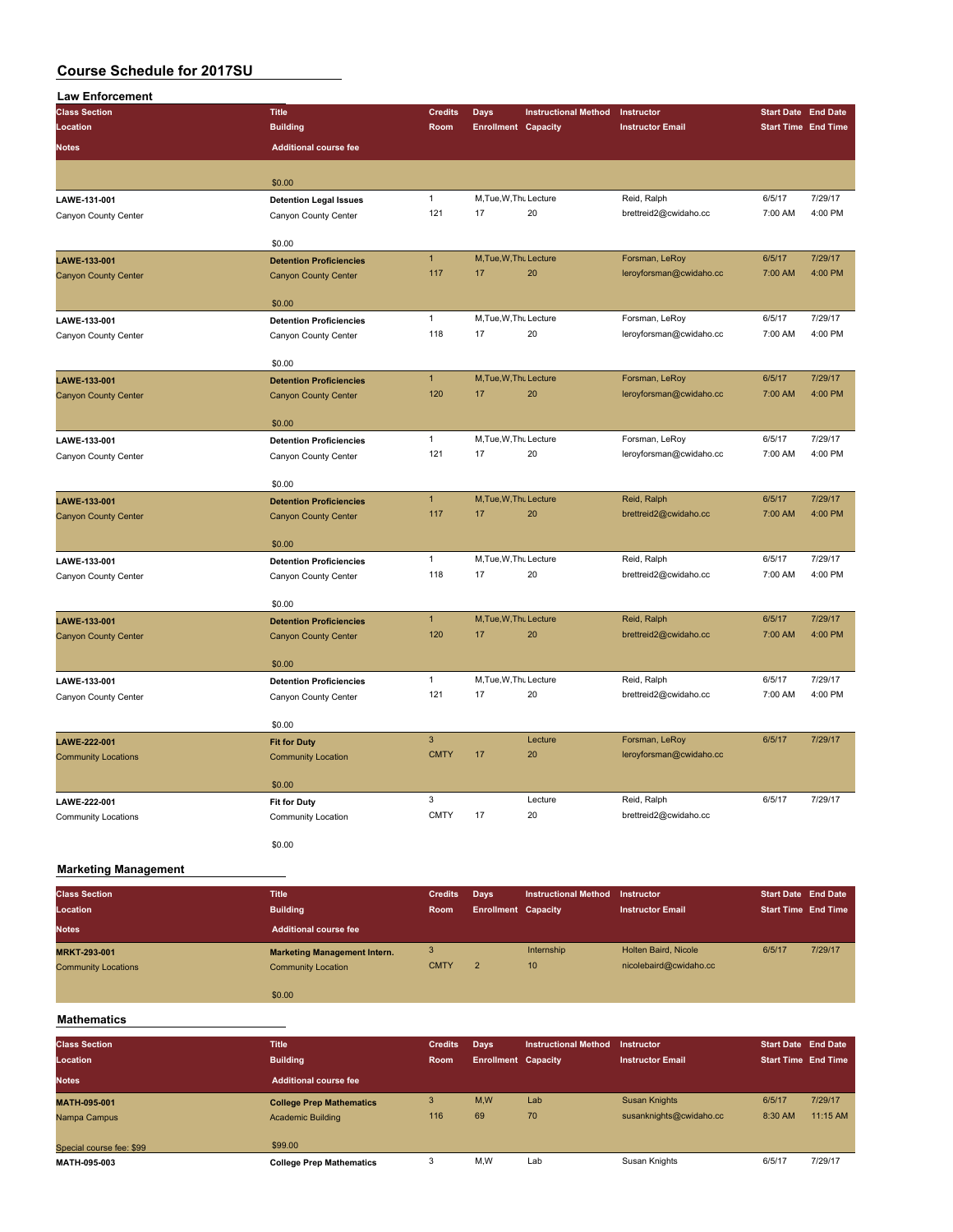| <b>Mathematics</b>                                |                                 |                |                            |                             |                           |                            |          |
|---------------------------------------------------|---------------------------------|----------------|----------------------------|-----------------------------|---------------------------|----------------------------|----------|
| <b>Class Section</b>                              | <b>Title</b>                    | <b>Credits</b> | <b>Days</b>                | <b>Instructional Method</b> | Instructor                | <b>Start Date End Date</b> |          |
| Location                                          | <b>Building</b>                 | Room           | <b>Enrollment Capacity</b> |                             | <b>Instructor Email</b>   | <b>Start Time End Time</b> |          |
|                                                   |                                 |                |                            |                             |                           |                            |          |
| <b>Notes</b>                                      | <b>Additional course fee</b>    |                |                            |                             |                           |                            |          |
| Nampa Campus                                      | Academic Building               | 116            | 70                         | 70                          | susanknights@cwidaho.cc   | 11:30 AM 2:15 PM           |          |
|                                                   |                                 |                |                            |                             |                           |                            |          |
| Special course fee: \$99                          | \$99.00                         |                |                            |                             |                           |                            |          |
|                                                   |                                 | $\mathbf{3}$   | Tue, Thu                   | Lab                         | <b>Susan Knights</b>      | 6/5/17                     | 7/29/17  |
| MATH-095-004                                      | <b>College Prep Mathematics</b> | 1307           | 70                         | 70                          | susanknights@cwidaho.cc   | 11:30 AM                   | 2:15 PM  |
| <b>Ada County Campus</b>                          | <b>Pintail Center</b>           |                |                            |                             |                           |                            |          |
|                                                   |                                 |                |                            |                             |                           |                            |          |
| Special course fee: \$99                          | \$99.00                         |                |                            |                             |                           |                            |          |
| MATH-095-005                                      | <b>College Prep Mathematics</b> | 3              | M,W                        | Lab                         | Susan Knights             | 6/5/17                     | 7/29/17  |
| Nampa Campus                                      | Academic Building               | 116            | 67                         | 70                          | susanknights@cwidaho.cc   | 2:30 PM                    | 5:15 PM  |
|                                                   |                                 |                |                            |                             |                           |                            |          |
| Special course fee: \$99                          | \$99.00                         |                |                            |                             |                           |                            |          |
| MATH-095-006                                      | <b>College Prep Mathematics</b> | $\mathbf{3}$   | Tue, Thu                   | Lab                         | <b>Susan Knights</b>      | 6/5/17                     | 7/29/17  |
|                                                   | <b>Pintail Center</b>           | 1307           | 68                         | 70                          | susanknights@cwidaho.cc   | 2:30 PM                    | 5:15 PM  |
| <b>Ada County Campus</b>                          |                                 |                |                            |                             |                           |                            |          |
|                                                   | \$99.00                         |                |                            |                             |                           |                            |          |
| Special course fee: \$99                          |                                 |                |                            |                             |                           |                            |          |
| MATH-095-007                                      | <b>College Prep Mathematics</b> | 3              | M,W                        | Lab                         | Susan Knights             | 6/5/17                     | 7/29/17  |
| Nampa Campus                                      | Academic Building               | 116            | 67                         | 70                          | susanknights@cwidaho.cc   | 5:30 PM                    | 8:15 PM  |
|                                                   |                                 |                |                            |                             |                           |                            |          |
| Special course fee: \$99                          | \$99.00                         |                |                            |                             |                           |                            |          |
| MATH-095-008                                      | <b>College Prep Mathematics</b> | $\mathsf 3$    | Tue, Thu                   | Lab                         | <b>Susan Knights</b>      | 6/5/17                     | 7/29/17  |
|                                                   | <b>Pintail Center</b>           | 1307           | 68                         | 70                          | susanknights@cwidaho.cc   | 5:30 PM                    | 8:15 PM  |
| <b>Ada County Campus</b>                          |                                 |                |                            |                             |                           |                            |          |
|                                                   |                                 |                |                            |                             |                           |                            |          |
| Special course fee: \$99                          | \$99.00                         |                |                            |                             |                           |                            |          |
| MATH-123-001                                      | <b>Math in Modern Society</b>   | 3              | M, Tue, W, Thu Lecture     |                             | Yazzie, Tyler             | 6/5/17                     | 7/29/17  |
| Nampa Campus                                      | Academic Building               | 301            | 23                         | 30                          | tyleryazzie@cwidaho.cc    | 2:00 PM                    | 3:15 PM  |
|                                                   |                                 |                |                            |                             |                           |                            |          |
| Special course fee: \$119                         | \$119.00                        |                |                            |                             |                           |                            |          |
| MATH-123-002                                      | <b>Math in Modern Society</b>   | $\mathbf{3}$   | M, Tue, W, Thu Lecture     |                             | Bosch, Laura              | 6/5/17                     | 7/29/17  |
| <b>Ada County Campus</b>                          | <b>Pintail Center</b>           | 1318           | 27                         | 30                          | laurabosch@cwidaho.cc     | 8:00 AM                    | 9:15 AM  |
|                                                   |                                 |                |                            |                             |                           |                            |          |
|                                                   | \$119.00                        |                |                            |                             |                           |                            |          |
| Special course fee: \$119                         |                                 | 3              |                            | On-Line                     | Quintana, Emiko           | 6/5/17                     | 7/29/17  |
| MATH-123-003W                                     | <b>Math in Modern Society</b>   |                |                            |                             |                           |                            |          |
| Online                                            | Online                          | ONL            | 30                         | 30                          | emikoquintana@cwidaho.cc  |                            |          |
|                                                   |                                 |                |                            |                             |                           |                            |          |
| Online course fee: \$30 Special course fee: \$119 | \$149.00                        |                |                            |                             |                           |                            |          |
| MATH-123-004W                                     | <b>Math in Modern Society</b>   | $\mathbf{3}$   |                            | On-Line                     | Quintana, Emiko           | 6/5/17                     | 7/29/17  |
| Online                                            | Online                          | <b>ONL</b>     | 29                         | 30                          | emikoquintana@cwidaho.cc  |                            |          |
|                                                   |                                 |                |                            |                             |                           |                            |          |
|                                                   | \$149.00                        |                |                            |                             |                           |                            |          |
| Online course fee: \$30 Special course fee: \$119 |                                 |                |                            |                             |                           |                            |          |
| MATH-123-018                                      | <b>Math in Modern Society</b>   | 3              | M, Tue, W, Thu Lecture     |                             | Isaacson, Kathleen        | 6/12/17                    | 8/5/17   |
| Nampa Campus                                      | Micron Center for PTE           | 2130           | 6                          | 20                          | katisaacson@cwidaho.cc    | 8:00 AM                    | 9:15 AM  |
| Western States Cat students only; Special course  |                                 |                |                            |                             |                           |                            |          |
| fee: \$119                                        | \$119.00                        |                |                            |                             |                           |                            |          |
| MATH-143-001                                      | <b>College Algebra</b>          | $\mathbf{3}$   | M, Tue, W, Thu Lecture     |                             | Orduno, Kathleen          | 6/5/17                     | 7/29/17  |
| Nampa Campus                                      | <b>Academic Building</b>        | 105            | 16                         | 30                          | kateorduno@cwidaho.cc     | 11:00 AM                   | 12:15 PM |
|                                                   |                                 |                |                            |                             |                           |                            |          |
|                                                   | \$119.00                        |                |                            |                             |                           |                            |          |
| Special course fee: \$119                         |                                 |                |                            |                             |                           |                            |          |
| MATH-143-002                                      | <b>College Algebra</b>          | 3              | M, Tue, W, Thu Lecture     |                             | Brosious, Derek           | 6/5/17                     | 7/29/17  |
| Ada County Campus                                 | Pintail Center                  | 1320           | 15                         | 30                          | derekbrosious@cwidaho.cc  | 2:00 PM                    | 3:15 PM  |
|                                                   |                                 |                |                            |                             |                           |                            |          |
| Special course fee: \$119                         | \$119.00                        |                |                            |                             |                           |                            |          |
| MATH-143-003W                                     | <b>College Algebra</b>          | $\mathbf{3}$   |                            | On-Line                     | Cook, Kristin             | 6/5/17                     | 7/29/17  |
| Online                                            | Online                          | ONL            | 28                         | 30                          | kristincook@cwidaho.cc    |                            |          |
|                                                   |                                 |                |                            |                             |                           |                            |          |
|                                                   | \$149.00                        |                |                            |                             |                           |                            |          |
| Online course fee: \$30 Special course fee: \$119 |                                 |                |                            |                             |                           |                            |          |
| MATH-143-004W                                     | <b>College Algebra</b>          | 3              |                            | On-Line                     | Orduno, Kathleen          | 6/5/17                     | 7/29/17  |
| Online                                            | Online                          | ONL            | 27                         | 30                          | kateorduno@cwidaho.cc     |                            |          |
|                                                   |                                 |                |                            |                             |                           |                            |          |
| Online course fee: \$30                           | \$149.00                        |                |                            |                             |                           |                            |          |
| MATH-144-001W                                     | <b>Trigonometry</b>             | $\overline{2}$ |                            | On-Line                     | Kelley, Maia              | 6/5/17                     | 7/29/17  |
| Online                                            | Online                          | ONL            | 28                         | 30                          | maiakelley@cwidaho.cc     |                            |          |
|                                                   |                                 |                |                            |                             |                           |                            |          |
|                                                   | \$20.00                         |                |                            |                             |                           |                            |          |
| Online course fee: \$20                           |                                 | 5              |                            | On-Line                     | Aydelotte, Susan          | 6/5/17                     | 7/29/17  |
| MATH-147-001W                                     | Precalculus                     |                |                            |                             |                           |                            |          |
| Online                                            | Online                          | ONL            | 28                         | 30                          | susanaydelotte@cwidaho.cc |                            |          |
|                                                   |                                 |                |                            |                             |                           |                            |          |

Online course fee: \$50 Special course fee: \$119 \$169.00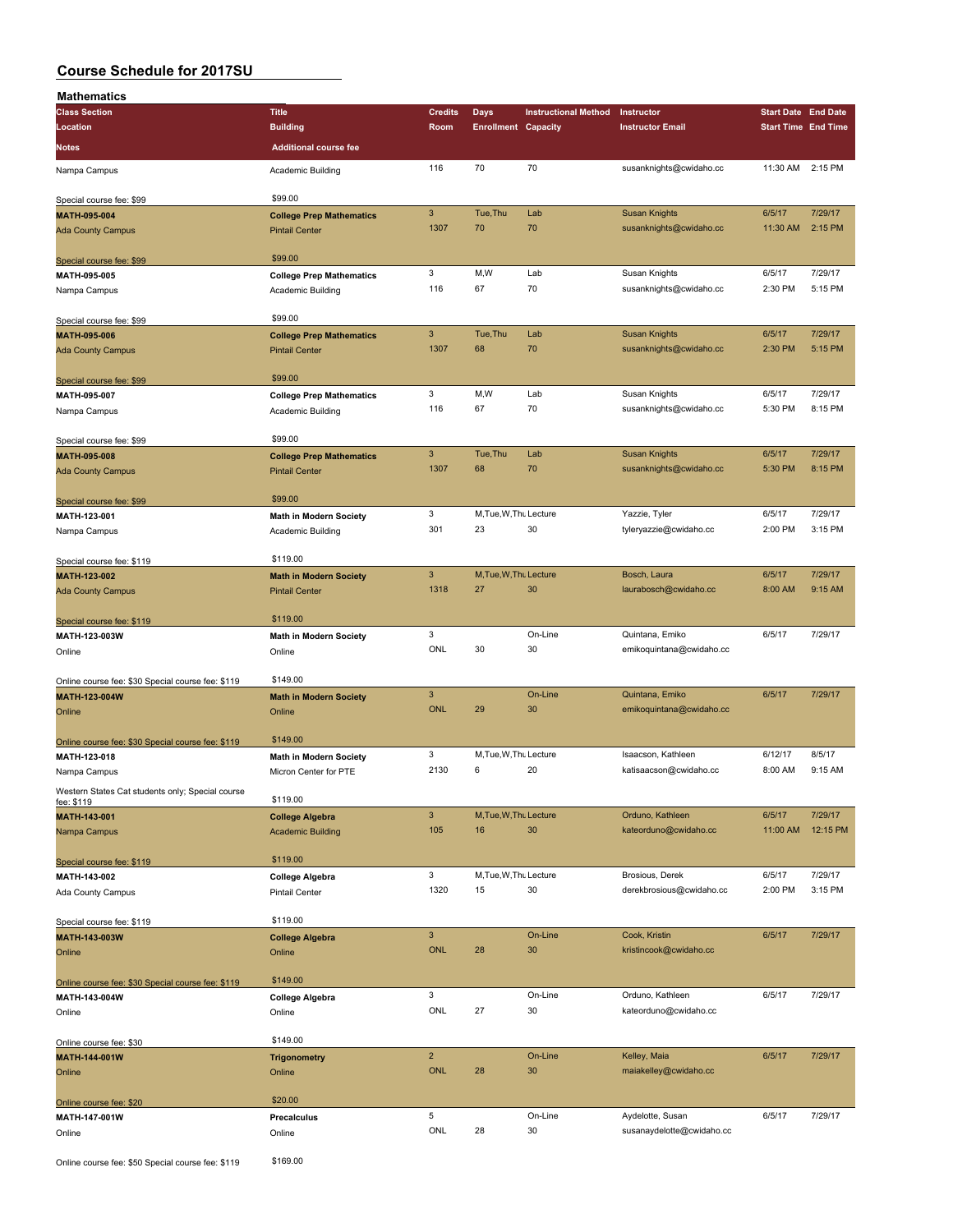| <b>Mathematics</b>                                |                               |                |                            |                             |                           |                            |          |
|---------------------------------------------------|-------------------------------|----------------|----------------------------|-----------------------------|---------------------------|----------------------------|----------|
| <b>Class Section</b>                              | <b>Title</b>                  | <b>Credits</b> | <b>Days</b>                | <b>Instructional Method</b> | Instructor                | <b>Start Date End Date</b> |          |
| Location                                          | <b>Building</b>               | Room           | <b>Enrollment Capacity</b> |                             | <b>Instructor Email</b>   | <b>Start Time</b> End Time |          |
| <b>Notes</b>                                      | <b>Additional course fee</b>  |                |                            |                             |                           |                            |          |
| MATH-153-001                                      | <b>Elementary Statistics</b>  | 3              | Tue.Thu                    | Lecture                     | Murray, Shannon           | 6/5/17                     | 7/29/17  |
| Nampa Campus                                      | <b>Academic Building</b>      | 201            | 25                         | 30                          | shannonmurray@cwidaho.cc  | 10:00 AM                   | 12:45 PM |
| IncludED fee: \$119                               | \$119.00                      |                |                            |                             |                           |                            |          |
| MATH-153-002                                      | <b>Elementary Statistics</b>  | 3              | M,W                        | Lecture                     | Murdock, Timothy          | 6/5/17                     | 7/29/17  |
| Ada County Campus                                 | Pintail Center                | 1203           | 8                          | 20                          | timothymurdock@cwidaho.cc | 2:00 PM                    | 4:45 PM  |
| IncludED fee: \$119                               | \$119.00                      |                |                            |                             |                           |                            |          |
| MATH-153-003W                                     | <b>Elementary Statistics</b>  | $\mathbf{3}$   |                            | On-Line                     | Cook, Kristin             | 6/5/17                     | 7/29/17  |
| Online                                            | Online                        | <b>ONL</b>     | 30                         | 30                          | kristincook@cwidaho.cc    |                            |          |
| Online course fee: \$30; IncludED fee: \$119      | \$149.00                      |                |                            |                             |                           |                            |          |
| MATH-153-004W                                     | <b>Elementary Statistics</b>  | 3              |                            | On-Line                     | Cook, Kristin             | 6/5/17                     | 7/29/17  |
| Online                                            | Online                        | ONL            | 30                         | 30                          | kristincook@cwidaho.cc    |                            |          |
| Online course fee: \$30; IncludED fee: \$119      | \$149.00                      |                |                            |                             |                           |                            |          |
| MATH-160-001W                                     | <b>Brief Calculus</b>         | $\overline{4}$ |                            | On-Line                     | Aydelotte, Susan          | 6/5/17                     | 7/29/17  |
| Online                                            | Online                        | <b>ONL</b>     | 18                         | 30                          | susanaydelotte@cwidaho.cc |                            |          |
| Online course fee: \$40 Special course fee: \$119 | \$159.00                      |                |                            |                             |                           |                            |          |
| MATH-170-001                                      | Calculus 1                    | 5              | M, Tue, W, Thu Lecture     |                             | Maloof, Giles             | 6/5/17                     | 7/29/17  |
| <b>Ada County Campus</b>                          | <b>Pintail Center</b>         | 1318           | 22                         | 30                          | gilesmaloof@cwidaho.cc    | 11:00 AM                   | 1:05 PM  |
| Special course fee: \$119                         | \$119.00                      |                |                            |                             |                           |                            |          |
| MATH-175-001I                                     | <b>Calculus 2</b>             | $\overline{4}$ |                            | <b>Independent Study</b>    | Aydelotte, Susan          | 6/5/17                     | 7/29/17  |
| <b>Community Locations</b>                        | <b>Community Location</b>     | <b>CMTY</b>    | $\overline{2}$             | $\overline{\mathbf{c}}$     | susanaydelotte@cwidaho.cc |                            |          |
|                                                   | \$0.00                        |                |                            |                             |                           |                            |          |
| MATH-296-001                                      | <b>Math Independent Study</b> | $\overline{4}$ |                            | Independent Study           | Aydelotte, Susan          | 6/5/17                     | 7/29/17  |
| <b>Community Locations</b>                        | <b>Community Location</b>     | <b>CMTY</b>    | $\mathbf{1}$               | $\mathbf{1}$                | susanaydelotte@cwidaho.cc |                            |          |
|                                                   | \$0.00                        |                |                            |                             |                           |                            |          |

### **Music**

| <b>Class Section</b>    | <b>Title</b>                          | <b>Credits</b> | <b>Days</b>                | <b>Instructional Method</b> | <b>Instructor</b>          | <b>Start Date End Date</b> |         |
|-------------------------|---------------------------------------|----------------|----------------------------|-----------------------------|----------------------------|----------------------------|---------|
| Location                | <b>Building</b>                       | Room           | <b>Enrollment Capacity</b> |                             | <b>Instructor Email</b>    | <b>Start Time End Time</b> |         |
| <b>Notes</b>            | <b>Additional course fee</b>          |                |                            |                             |                            |                            |         |
| <b>MUSI-100-001W</b>    | <b>Music Appreciation</b>             | 3              |                            | On-Line                     | Hansen, Bethanie           | 6/5/17                     | 7/29/17 |
| Online                  | Online                                | <b>ONL</b>     | 29                         | 30                          | bethaniehansen@cwidaho.cc  |                            |         |
|                         |                                       |                |                            |                             |                            |                            |         |
| Online course fee: \$30 | \$30.00                               |                |                            |                             |                            |                            |         |
| <b>MUSI-100-002W</b>    | <b>Music Appreciation</b>             | 3              |                            | On-Line                     | Maddox, Svetlana           | 6/5/17                     | 7/29/17 |
| Online                  | Online                                | ONL            | 30                         | 30                          | svetlanamaddox@cwidaho.cc  |                            |         |
|                         |                                       |                |                            |                             |                            |                            |         |
| Online course fee \$30  | \$30.00                               |                |                            |                             |                            |                            |         |
| <b>MUSI-108-001W</b>    | <b>Survey of Jazz &amp; Pop Music</b> | 3              |                            | On-Line                     | San Miguel, Adrian         | 6/5/17                     | 7/29/17 |
| Online                  | Online                                | ONL            | 22                         | 30                          | adriansanmiquel@cwidaho.cc |                            |         |
|                         |                                       |                |                            |                             |                            |                            |         |
| Online course fee: \$30 | \$30.00                               |                |                            |                             |                            |                            |         |
|                         |                                       |                |                            |                             |                            |                            |         |

### **Philosophy**

| <b>Class Section</b><br>Location | <b>Title</b><br><b>Building</b> | <b>Credits</b><br>Room | Days<br><b>Enrollment Capacity</b> | <b>Instructional Method</b> | Instructor<br><b>Instructor Email</b> | <b>Start Date End Date</b><br><b>Start Time End Time</b> |         |
|----------------------------------|---------------------------------|------------------------|------------------------------------|-----------------------------|---------------------------------------|----------------------------------------------------------|---------|
| <b>Notes</b>                     | <b>Additional course fee</b>    |                        |                                    |                             |                                       |                                                          |         |
| PHIL-202-001W                    | <b>Ethics</b>                   | 3                      |                                    | On-Line                     | Robinson, Michael                     | 6/5/17                                                   | 7/29/17 |
| Online                           | Online                          | ONL                    | 40                                 | 40                          | michaelrobinson@cwidaho.cc            |                                                          |         |
| Online course fee: \$30          | \$30.00                         |                        |                                    |                             |                                       |                                                          |         |
| PHIL-202-002W                    | <b>Ethics</b>                   | 3                      |                                    | On-Line                     | Robinson, Michael                     | 6/5/17                                                   | 7/29/17 |
| Online                           | Online                          | ONL                    | 40                                 | 40                          | michaelrobinson@cwidaho.cc            |                                                          |         |
| Online course fee \$30           | \$30.00                         |                        |                                    |                             |                                       |                                                          |         |
| PHIL-202-003W                    | <b>Ethics</b>                   | 3                      |                                    | On-Line                     | Anchustequi, Ann-Marie                | 6/5/17                                                   | 7/29/17 |
| Online                           | Online                          | ONL                    | 38                                 | 40                          | erinanchustegui@cwidaho.cc            |                                                          |         |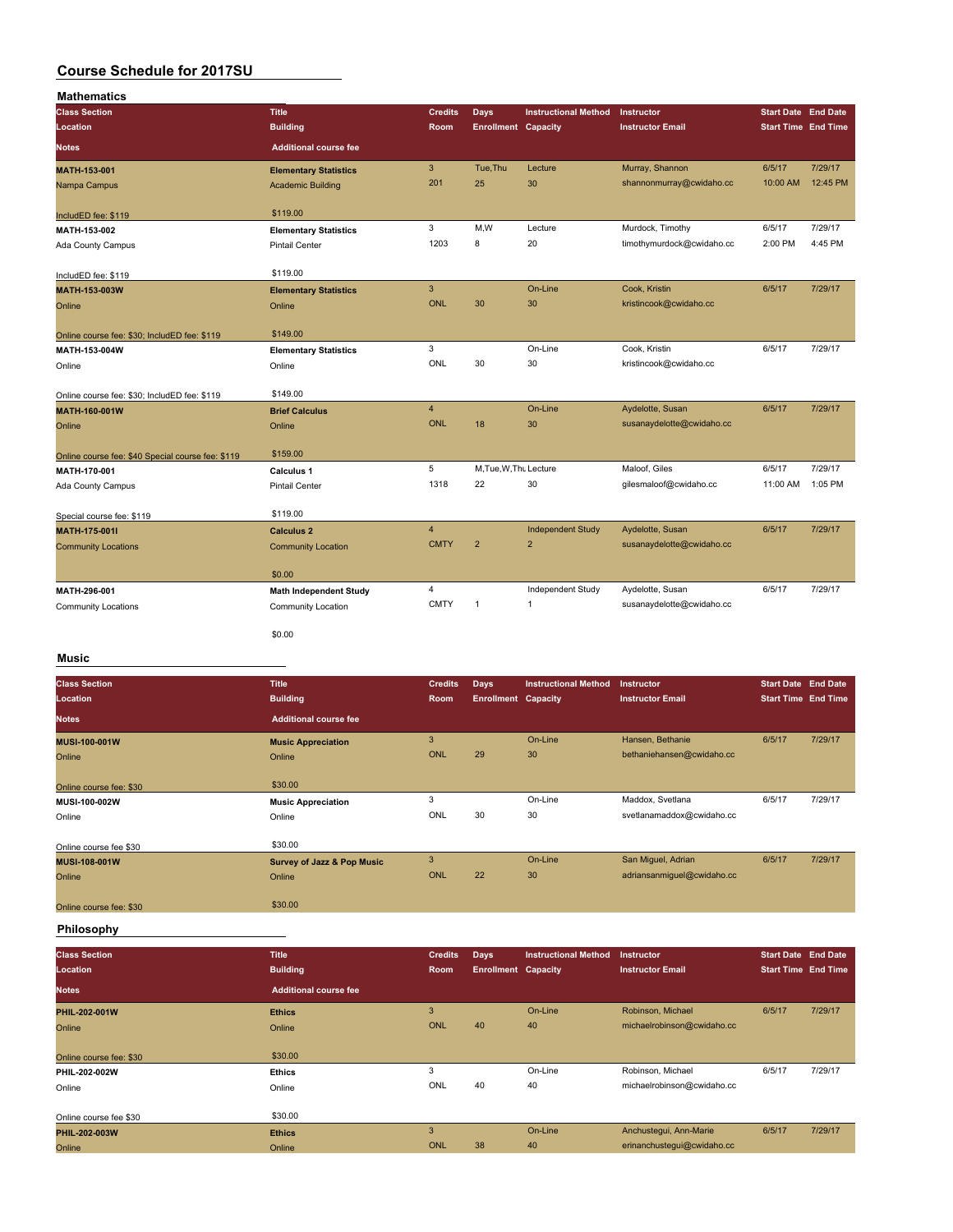| Philosophy              |                              |                |                            |                                 |                         |                            |  |
|-------------------------|------------------------------|----------------|----------------------------|---------------------------------|-------------------------|----------------------------|--|
| <b>Class Section</b>    | <b>Title</b>                 | <b>Credits</b> | Days                       | Instructional Method Instructor |                         | <b>Start Date End Date</b> |  |
| Location                | <b>Building</b>              | Room           | <b>Enrollment Capacity</b> |                                 | <b>Instructor Email</b> | <b>Start Time End Time</b> |  |
| <b>Notes</b>            | <b>Additional course fee</b> |                |                            |                                 |                         |                            |  |
|                         | \$30.00                      |                |                            |                                 |                         |                            |  |
| Online course fee: \$30 |                              |                |                            |                                 |                         |                            |  |

#### **Physics**

| <b>Class Section</b>                            | <b>Title</b>                   | <b>Credits</b> | <b>Days</b>                | <b>Instructional Method</b> | Instructor               | <b>Start Date End Date</b> |          |
|-------------------------------------------------|--------------------------------|----------------|----------------------------|-----------------------------|--------------------------|----------------------------|----------|
| Location                                        | <b>Building</b>                | Room           | <b>Enrollment</b> Capacity |                             | <b>Instructor Email</b>  | <b>Start Time End Time</b> |          |
| <b>Notes</b>                                    | <b>Additional course fee</b>   |                |                            |                             |                          |                            |          |
| PHYS-100-001                                    | <b>Survey of Physics</b>       | $\overline{4}$ | M,W                        | Lecture                     | Curtis, Lance            | 6/5/17                     | 7/29/17  |
| Nampa Campus                                    | <b>Academic Building</b>       | 320            | 27                         | 48                          | lancecurtis@cwidaho.cc   | 11:00 AM                   | 12:45 PM |
| Corequisite: PHYS 100L                          | \$0.00                         |                |                            |                             |                          |                            |          |
| PHYS-100L-001                                   | <b>Survey of Physics Lab</b>   | 0              | M.W                        | Lab                         | Curtis, Lance            | 6/5/17                     | 7/29/17  |
| Nampa Campus                                    | Academic Building              | 220            | 20                         | 24                          | lancecurtis@cwidaho.cc   | 2:00 PM                    | 4:45 PM  |
| Corequisite: PHYS 100: Special course fee: \$10 | \$10.00                        |                |                            |                             |                          |                            |          |
| PHYS-100L-002                                   | <b>Survey of Physics Lab</b>   | $\mathbf{0}$   | Tue, Thu                   | Lab                         | Curtis, Lance            | 6/5/17                     | 7/29/17  |
| Nampa Campus                                    | <b>Academic Building</b>       | 220            | $\overline{7}$             | 24                          | lancecurtis@cwidaho.cc   | 2:00 PM                    | 4:45 PM  |
| Corequisite: PHYS 100; Special course fee: \$10 | \$10.00                        |                |                            |                             |                          |                            |          |
| PHYS-101-001                                    | <b>Survey of Astronomy</b>     | 4              | M,W,Thu                    | Lecture                     | Horowitz, Irwin          | 6/5/17                     | 7/29/17  |
| Nampa Campus                                    | Academic Building              | 201            | 10                         | 24                          | irwinhorowitz@cwidaho.cc | 1:00 PM                    | 2:45 PM  |
| Corequisite: PHYS 101L                          | \$0.00                         |                |                            |                             |                          |                            |          |
| PHYS-101L-001                                   | <b>Survey of Astronomy Lab</b> | $\mathbf{0}$   | M,W,Thu                    | Lab                         | Horowitz, Irwin          | 6/5/17                     | 7/29/17  |
| Nampa Campus                                    | <b>Academic Building</b>       | 201            | 10                         | 24                          | irwinhorowitz@cwidaho.cc | 3:00 PM                    | 4:45 PM  |
| Coreguisite: PHYS 101                           | \$0.00                         |                |                            |                             |                          |                            |          |

#### **Political Science**

| <b>Class Section</b><br>Location | <b>Title</b><br><b>Building</b>     | <b>Credits</b><br>Room | Days<br><b>Enrollment Capacity</b> | <b>Instructional Method</b> | Instructor<br><b>Instructor Email</b> | <b>Start Date End Date</b><br><b>Start Time End Time</b> |         |
|----------------------------------|-------------------------------------|------------------------|------------------------------------|-----------------------------|---------------------------------------|----------------------------------------------------------|---------|
| <b>Notes</b>                     | <b>Additional course fee</b>        |                        |                                    |                             |                                       |                                                          |         |
| <b>POLS-101-001W</b>             | <b>American National Government</b> | 3                      |                                    | On-Line                     | Harbaugh, Robert                      | 6/5/17                                                   | 7/29/17 |
| Online                           | Online                              | <b>ONL</b>             | 40                                 | 40                          | robharbaugh@cwidaho.cc                |                                                          |         |
| Online course fee \$30           | \$30.00                             |                        |                                    |                             |                                       |                                                          |         |
| POLS-102-001W                    | Intro to Political Science          | 3                      |                                    | On-Line                     | Harbaugh, Robert                      | 6/5/17                                                   | 7/29/17 |
| Online                           | Online                              | ONL                    | 24                                 | 35                          | robharbaugh@cwidaho.cc                |                                                          |         |
|                                  |                                     |                        |                                    |                             |                                       |                                                          |         |

Online course fee: \$30 \$30.00

### **Psychology**

| <b>Class Section</b>    | <b>Title</b>                 | <b>Credits</b> | <b>Days</b>                | <b>Instructional Method</b> | Instructor                 | Start Date End Date        |          |
|-------------------------|------------------------------|----------------|----------------------------|-----------------------------|----------------------------|----------------------------|----------|
| Location                | <b>Building</b>              | <b>Room</b>    | <b>Enrollment Capacity</b> |                             | <b>Instructor Email</b>    | <b>Start Time End Time</b> |          |
| <b>Notes</b>            | <b>Additional course fee</b> |                |                            |                             |                            |                            |          |
| PSYC-101-001            | <b>General Psychology</b>    | 3              | Tue, Thu                   | Lecture                     | Kamplain, Michael          | 6/5/17                     | 7/29/17  |
| Nampa Campus            | <b>Academic Building</b>     | 105            | 37                         | 40                          | michaelkamplain@cwidaho.cc | 2:00 PM                    | 4:45 PM  |
|                         | \$0.00                       |                |                            |                             |                            |                            |          |
| PSYC-101-003W           | <b>General Psychology</b>    | 3              |                            | On-Line                     | Molitor, Allison           | 6/5/17                     | 7/29/17  |
| Online                  | Online                       | ONL            | 34                         | 35                          | allisonmolitor@cwidaho.cc  |                            |          |
| Online course fee: \$30 | \$30.00                      |                |                            |                             |                            |                            |          |
| PSYC-101-004W           | <b>General Psychology</b>    | 3              |                            | On-Line                     | Hyde, Monty                | 6/5/17                     | 7/29/17  |
| Online                  | Online                       | ONL            | 35                         | 35                          | montyhyde@cwidaho.cc       |                            |          |
| Online course fee: \$30 | \$30.00                      |                |                            |                             |                            |                            |          |
| PSYC-101-005W           | <b>General Psychology</b>    | 3              |                            | On-Line                     | Vachon, Mark               | 6/5/17                     | 7/29/17  |
| Online                  | Online                       | ONL            | 34                         | 35                          | markvachon@cwidaho.cc      |                            |          |
| Online course fee: \$30 | \$30.00                      |                |                            |                             |                            |                            |          |
| PSYC-101-018            | <b>General Psychology</b>    | 3              | M, Tue, W, Thu Lecture     |                             | Miner, Eric                | 6/12/17                    | 8/5/17   |
| Nampa Campus            | <b>Micron Center for PTE</b> | 2130           | 16                         | 20                          | ericminer@cwidaho.cc       | 9:30 AM                    | 10:45 AM |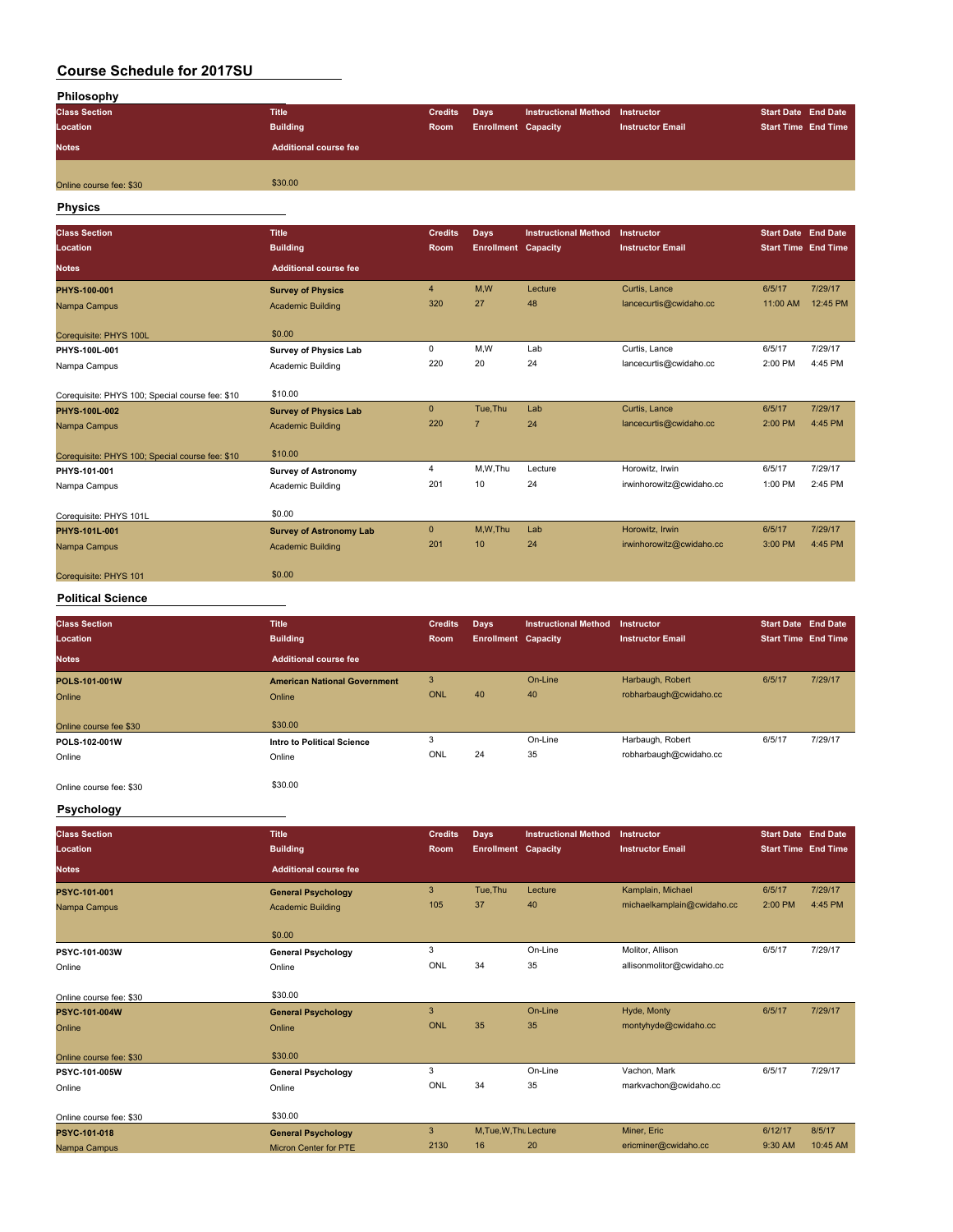| Psychology                       |                              |                |                            |                                 |                         |                            |  |
|----------------------------------|------------------------------|----------------|----------------------------|---------------------------------|-------------------------|----------------------------|--|
| <b>Class Section</b>             | <b>Title</b>                 | <b>Credits</b> | Days                       | Instructional Method Instructor |                         | <b>Start Date End Date</b> |  |
| Location                         | <b>Building</b>              | Room           | <b>Enrollment Capacity</b> |                                 | <b>Instructor Email</b> | <b>Start Time End Time</b> |  |
| <b>Notes</b>                     | <b>Additional course fee</b> |                |                            |                                 |                         |                            |  |
| Western States Cat students only | \$0.00                       |                |                            |                                 |                         |                            |  |
|                                  |                              |                |                            |                                 |                         |                            |  |

# **Sign Language, American**

| <b>Class Section</b>                                                | <b>Title</b>                 | <b>Credits</b> | <b>Days</b>                | <b>Instructional Method</b> | <b>Instructor</b>         | <b>Start Date End Date</b> |          |
|---------------------------------------------------------------------|------------------------------|----------------|----------------------------|-----------------------------|---------------------------|----------------------------|----------|
| <b>Location</b>                                                     | <b>Building</b>              | Room           | <b>Enrollment Capacity</b> |                             | <b>Instructor Email</b>   | <b>Start Time End Time</b> |          |
| <b>Notes</b>                                                        | <b>Additional course fee</b> |                |                            |                             |                           |                            |          |
| SIGL-101-001                                                        | American Sign Language 1     | $\overline{4}$ | Tue, Thu                   | Lecture                     | Matthews, Sherry          | 6/5/17                     | 7/29/17  |
| Nampa Campus                                                        | <b>Academic Building</b>     | 322            | 12                         | 25                          | sherrymatthews@cwidaho.cc | 9:00 AM                    | 12:50 PM |
|                                                                     | \$0.00                       |                |                            |                             |                           |                            |          |
| SIGL-102-001H                                                       | American Sign Language 2     | 4              | Tue                        | Hybrid                      | Smith, Michael            | 6/5/17                     | 7/29/17  |
| Nampa Campus                                                        | Academic Building            | 322            | 7                          | 25                          | mikesmith@cwidaho.cc      | 1:00 PM                    | 2:50 PM  |
| Hybrid course - has an online component. Hybrid<br>course fee: \$20 | \$20.00                      |                |                            |                             |                           |                            |          |
| SIGL-102L-001H                                                      | American Sign Language 2 Lab | $\mathbf{0}$   | Thu                        | Lab                         | Smith, Michael            | 6/5/17                     | 7/29/17  |
| Nampa Campus                                                        | <b>Academic Building</b>     | 322            | 7                          | 25                          | mikesmith@cwidaho.cc      | 1:00 PM                    | 2:50 PM  |
|                                                                     | \$0.00                       |                |                            |                             |                           |                            |          |

### **Sociology**

| <b>Class Section</b><br>Location | <b>Title</b><br><b>Building</b> | <b>Credits</b><br>Room | <b>Days</b><br><b>Enrollment Capacity</b> | <b>Instructional Method</b> | <b>Instructor</b><br><b>Instructor Email</b> | <b>Start Date End Date</b><br><b>Start Time End Time</b> |         |
|----------------------------------|---------------------------------|------------------------|-------------------------------------------|-----------------------------|----------------------------------------------|----------------------------------------------------------|---------|
| <b>Notes</b>                     | <b>Additional course fee</b>    |                        |                                           |                             |                                              |                                                          |         |
| SOCY-101-002                     | <b>Intro to Sociology</b>       | 3                      | M,W                                       | Lecture                     | Jorgensen, Ashley                            | 6/5/17                                                   | 7/29/17 |
| <b>Ada County Campus</b>         | <b>Pintail Center</b>           | 1204                   | 26                                        | 30                          | ashleyjorgensen@cwidaho.cc                   | 6:00 PM                                                  | 8:45 PM |
|                                  | \$0.00                          |                        |                                           |                             |                                              |                                                          |         |
| SOCY-101-003W                    | Intro to Sociology              | 3                      |                                           | On-Line                     | Armstrong, Jacob                             | 6/5/17                                                   | 7/29/17 |
| Online                           | Online                          | ONL                    | 34                                        | 35                          | jacobarmstrong@cwidaho.cc                    |                                                          |         |
| Online course fee: \$30          | \$30.00                         |                        |                                           |                             |                                              |                                                          |         |
| SOCY-101-004W                    | <b>Intro to Sociology</b>       | 3                      |                                           | On-Line                     | Armstrong, Jacob                             | 6/5/17                                                   | 7/29/17 |
| Online                           | Online                          | <b>ONL</b>             | 35                                        | 35                          | jacobarmstrong@cwidaho.cc                    |                                                          |         |
| Online course fee: \$30          | \$30.00                         |                        |                                           |                             |                                              |                                                          |         |
| SOCY-101-005W                    | Intro to Sociology              | 3                      |                                           | On-Line                     | Armstrong, Jacob                             | 6/5/17                                                   | 7/29/17 |
| Online                           | Online                          | ONL                    | 34                                        | 35                          | jacobarmstrong@cwidaho.cc                    |                                                          |         |
| Online course fee: \$30          | \$30.00                         |                        |                                           |                             |                                              |                                                          |         |

### **Spanish**

| <b>Class Section</b>       | <b>Title</b>                 | <b>Credits</b> | <b>Days</b>                | <b>Instructional Method</b> | Instructor                | <b>Start Date</b> End Date |          |
|----------------------------|------------------------------|----------------|----------------------------|-----------------------------|---------------------------|----------------------------|----------|
| Location                   | <b>Building</b>              | Room           | <b>Enrollment Capacity</b> |                             | <b>Instructor Email</b>   | <b>Start Time End Time</b> |          |
| <b>Notes</b>               | <b>Additional course fee</b> |                |                            |                             |                           |                            |          |
| SPAN-101-002               | <b>Elementary Spanish 1</b>  | $\overline{4}$ | M,W                        | Lecture                     | Marcotte, Sandra          | 6/5/17                     | 7/29/17  |
| Nampa Campus               | <b>Academic Building</b>     | 322            | 13                         | 29                          | sandramarcotte@cwidaho.cc | 9:00 AM                    | 12:50 PM |
|                            | \$0.00                       |                |                            |                             |                           |                            |          |
| SPAN-101-003W              | <b>Elementary Spanish 1</b>  | 4              |                            | On-Line                     | Holt, Janel               | 6/5/17                     | 7/29/17  |
| Online                     | Online                       | ONL            | 28                         | 29                          | janelholt@cwidaho.cc      |                            |          |
| Online course fee: \$40    | \$40.00                      |                |                            |                             |                           |                            |          |
| SPAN-101-004W              | <b>Elementary Spanish 1</b>  | $\overline{4}$ |                            | On-Line                     | Hart, Brent               | 6/5/17                     | 7/29/17  |
| Online                     | Online                       | <b>ONL</b>     | 25                         | 29                          | brenthart@cwidaho.cc      |                            |          |
| Online course fee: \$40    | \$40.00                      |                |                            |                             |                           |                            |          |
| <b>Surgical Technology</b> |                              |                |                            |                             |                           |                            |          |
| <b>Class Section</b>       | <b>Title</b>                 | <b>Credits</b> | <b>Days</b>                | <b>Instructional Method</b> | Instructor                | <b>Start Date End Date</b> |          |
| <b>Location</b>            | <b>Building</b>              | Room           | <b>Enrollment Capacity</b> |                             | <b>Instructor Email</b>   | <b>Start Time End Time</b> |          |
| <b>Notes</b>               | <b>Additional course fee</b> |                |                            |                             |                           |                            |          |
| <b>SURG-200-001</b>        | <b>Advanced Practicum</b>    | $\overline{7}$ |                            | Lab                         | Bourbonnais, Mona         | 6/5/17                     | 7/29/17  |